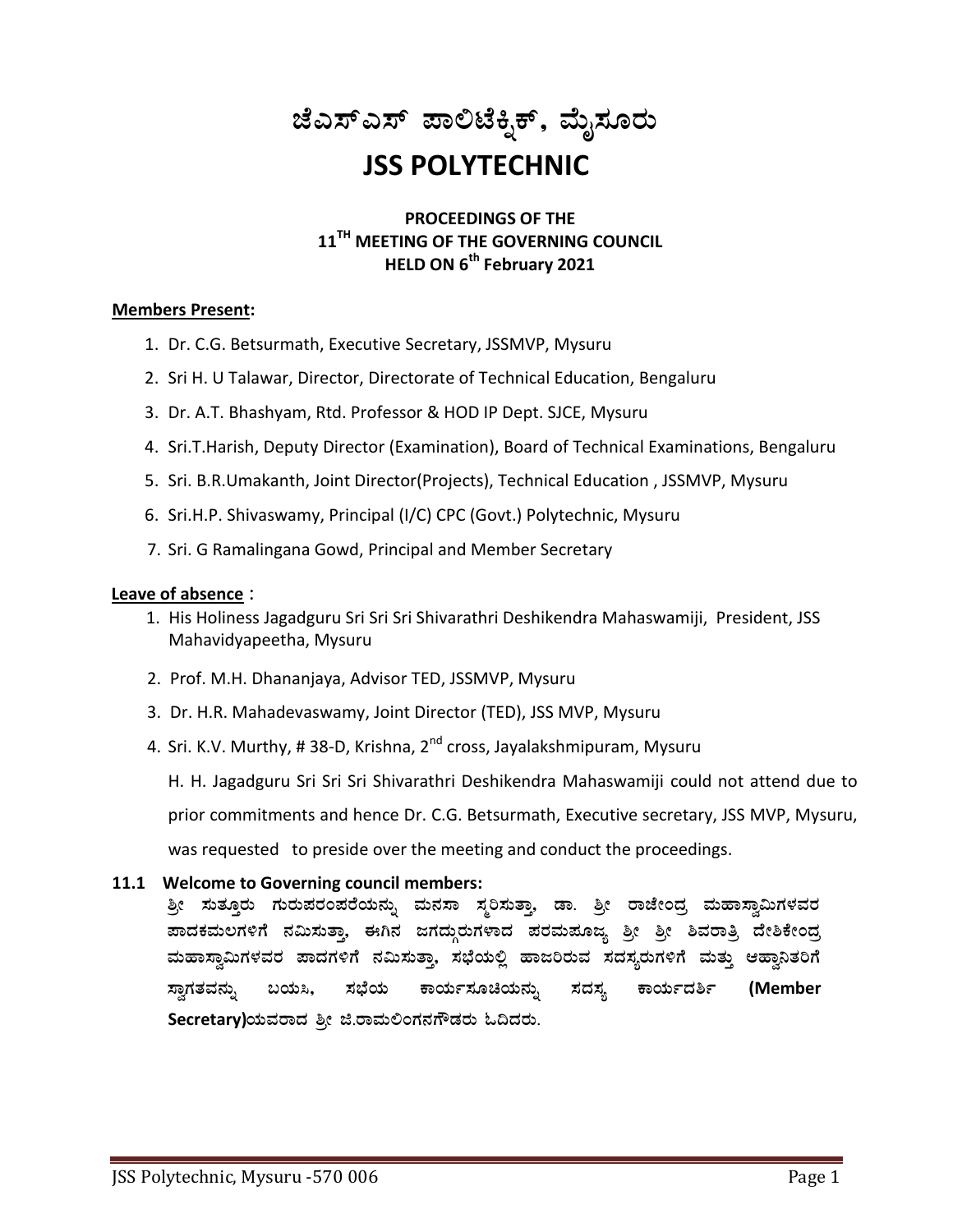## **11.2 Confirmation of proceedings of 10th Governing Council meeting:**

Principal confirmed about the sending of the copies the proceedings of the  $10^{th}$  GC meeting to the members which they approved

## **11.3 Review of action taken for 10th GC meeting**

**11.3(10.3a) i)** Conducting of Bridge Course in Applied Science, Mathematics and English

Communication.

 **Resolution of 10th GC Meeting:** It was resolved to conduct bridge course on line after admissions, if COVID-19 situation persists and also on the directive of District administration

## **Action Taken:**

- Students having marks less than 50% were identified.
- Bridge course in Mathematics and English communication was conducted during Nov-Dec 2020, to newly admitted students, through on line ZOOM platform.
- 60 students took part in the bridge course.

## **Discussions /Suggestions:**

**Prof. A.T. Bhashyam,** suggested to inform those students who did not attended the bridge course, to contact the concerned lecturers of Mathemetics and English communication, and get the guidance in the concerned subjects, if they are interested.

**Resolution of 11 th GC meeting:** It was resolved to inform the students who did not attended the bridge course, to contact the concerned lecturers of Mathemetics and English communication, and get the guidance in the concerned subjects.

#### **ii) Establishing Language Lab**

 **Resolution of 10th GC Meeting :** To continue the optimum usage of language lab, during next academic year either off line or on-line

## **Action Taken:**

- English communication subject has become purely practical subject as per new C-20 syllabus.
- Language lab is to be strengthened with additional facilities costing Rs.72000/-.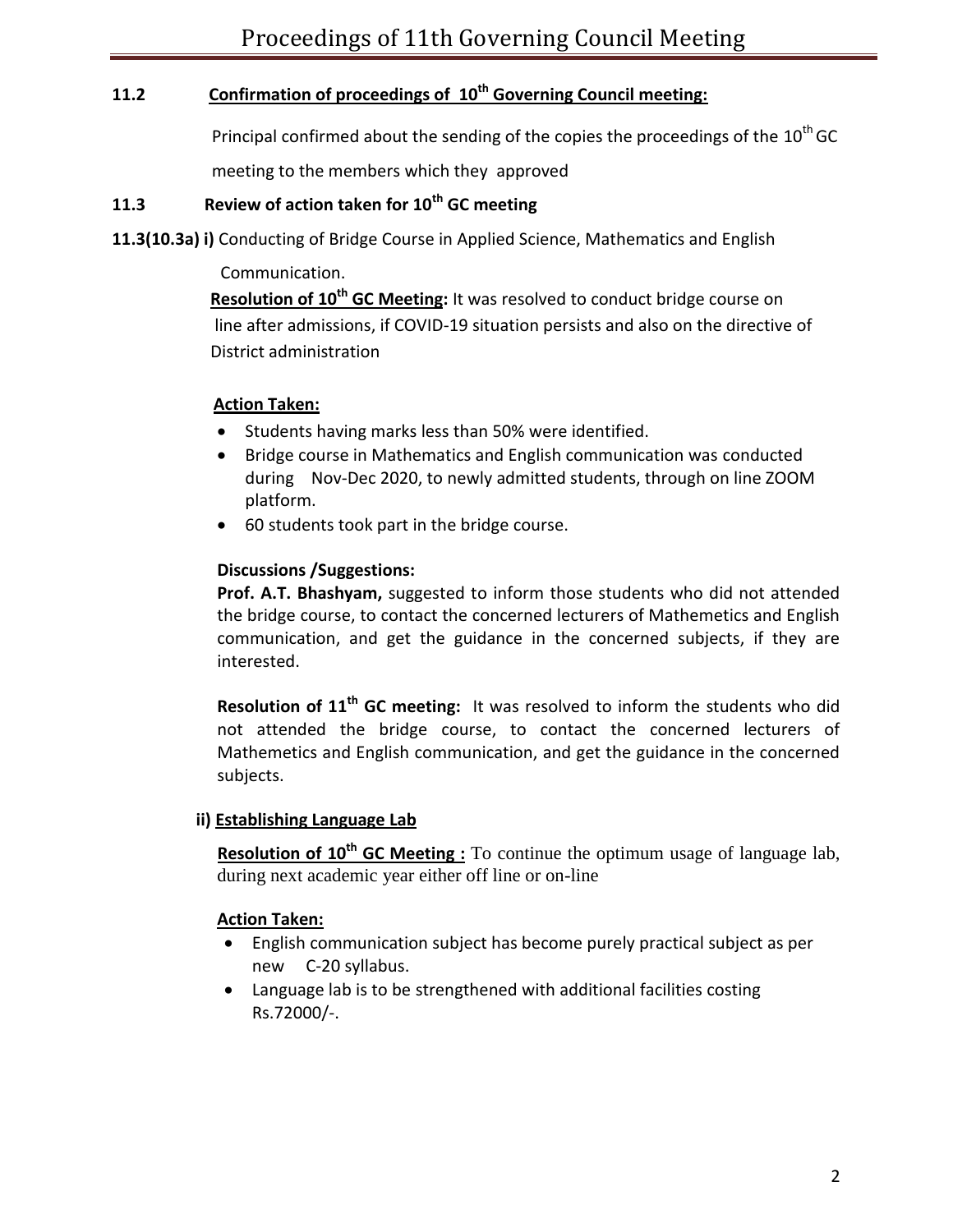### **Discussions /Suggestions:**

- **Prof. A.T. Bhashyam**, opined that it is a welcome move by the DTE, for making English communication subject as purely a practical subject.
- He also suggested to utilize the available fund to strengthen Language lab.
- For this Principal readily agreed.

## **Resolution of 11 th GC meeting:**

It was resolved to equip the language lab by procuring the required equipments/gadgets.

#### **11.3(10.3b) : Formation of Staff Evaluation Committee**

It was resolved to continue the staff evaluation process under the guidance of

Prof A.T. Bhashyam, after the polytechnic reopens.

#### **Action Taken:**

- Staff evaluation committee is headed by **Prof A.T. Bhashyam**
- He reviewed the performance of staff by going through the result analysis.
- Two staffs, whose result percentage was between 40 and 50, were asked to undergo training Program/ FDP/ Workshops in their respective subjects.

#### **Discussions /Suggestions:**

- **Prof A.T. Bhashyam,** suggested Principal to ask lecturers to envisage new ideas and teaching methods, to combat with the existing COVID-19 pandemic situation, which will be a part of blended learning methodology.
- Once new ideas and methods are consolidated, he would pay a personal visit to the Polytechnic, and go through the same.

**Resolution of 11 th GC meeting**: It was resolved to ask lecturers to envisage new ideas and teaching methods, to combat with the existing COVID-19 pandemic situation, which will be a part of blended learning methodology.

## **11.3(10.3c): Placement Discussion:**

**Resolution of 0<sup>th</sup> GC Meeting:** To continue the placement acclivities.

## **Action taken:**

- 10 students (4ME, 3EE, EC, 2EC) are working in different companies.
- One is self employed and has started PVC Solar business.
- 100 students have joined higher studies in different reputed institutions.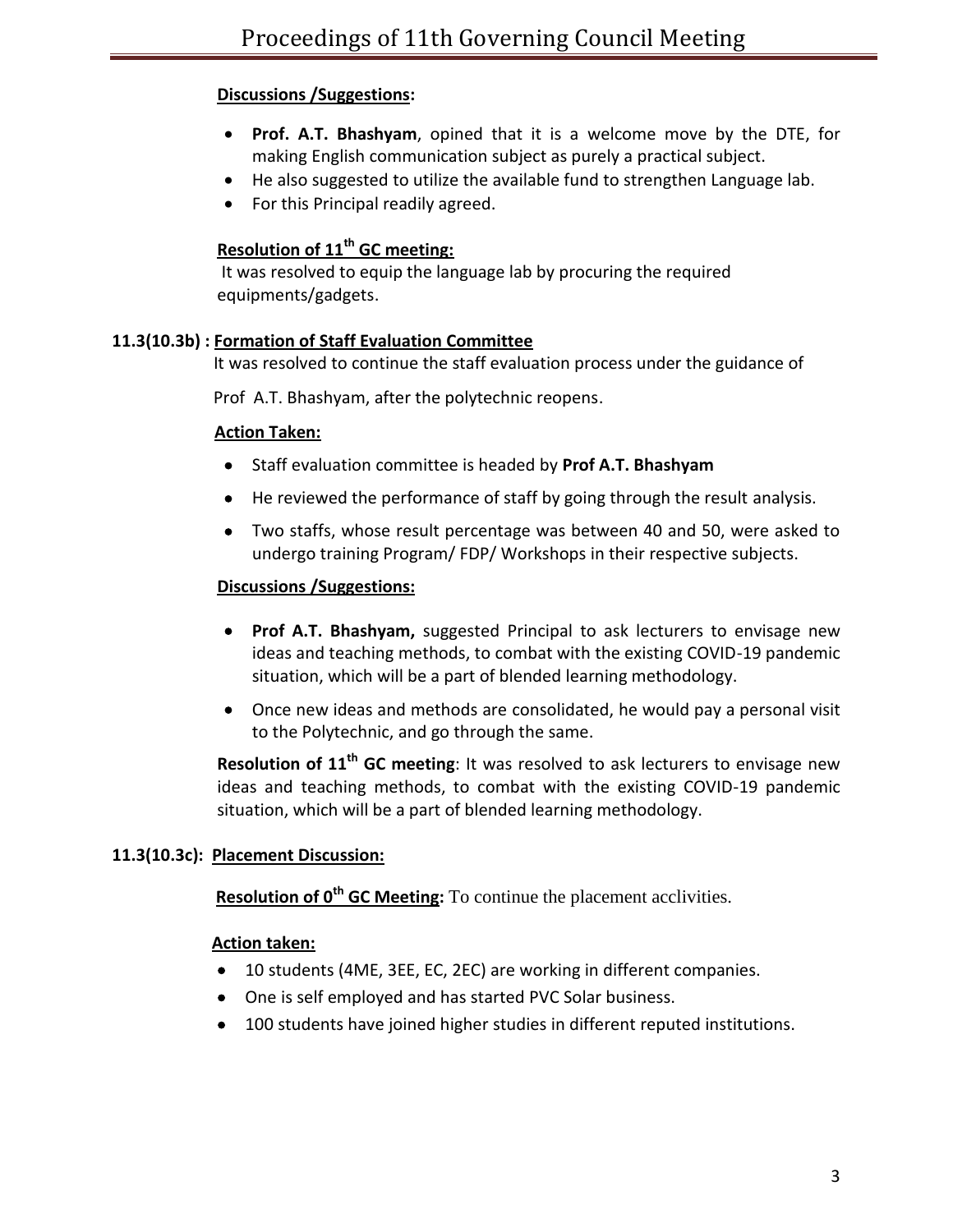#### **Discussions /Suggestions:**

- Members noted and expressed their appreciation about the students getting in to reputed institutions for higher studies under govt. quota.
- Dr. C.G. Betsurmath, Executive Secretary, noted that there no significant placement activities taken up during the academic year.
- For this Sri H. U Talawar, Director, Directorate of Technical Education, expressed that no placement activities were taken up anywhere in the state, due to COVID-19 pandemic restrictions.

**Resolution of 11 th GC Meeting:** It was resolved to continue placement activities after COVID-19 restrictions are removed, to enable companies to take up off line recruitments.

#### **11.3(10.3d): Skill Development Activities** :

**Resolution of 10th GC Meeting**: To continue the activities of skill development after polytechnic reopens.

#### **Action taken:**

- Due to COVID-19 pandemic, the skill development activities have not started.
- The activities will be taken up during the 2020-21 academic year.

#### **Discussions /Suggestions:**

- **Sri. B.R.Umakanth, Joint Director (Projects)**, apprised about the concept of Training Of Trainers', under Govt. of India.
- He asked Principal to apprise the staff about TOT concept and also initiate the steps that need to be taken for the staff to get trained under TOT, which will become mandatory for getting funds and grants from Government schemes henceforth.
- He also told Principal that JSS training center assessment form will be sent to each center, to initiate training activities in the respective center, under CMKKY Kushalakar-Training Program, to assess the readiness and status , which should be filled with factual details and send back to STEP.

## **Resolution of 11 th GC Meeting:**

• It was resolved to send the JSS training center assessment form , under CMKKY Kushalakar- Training Program, to STEP duly filled and to prepare JSS Polytechnic, to establish training center to take up training activities.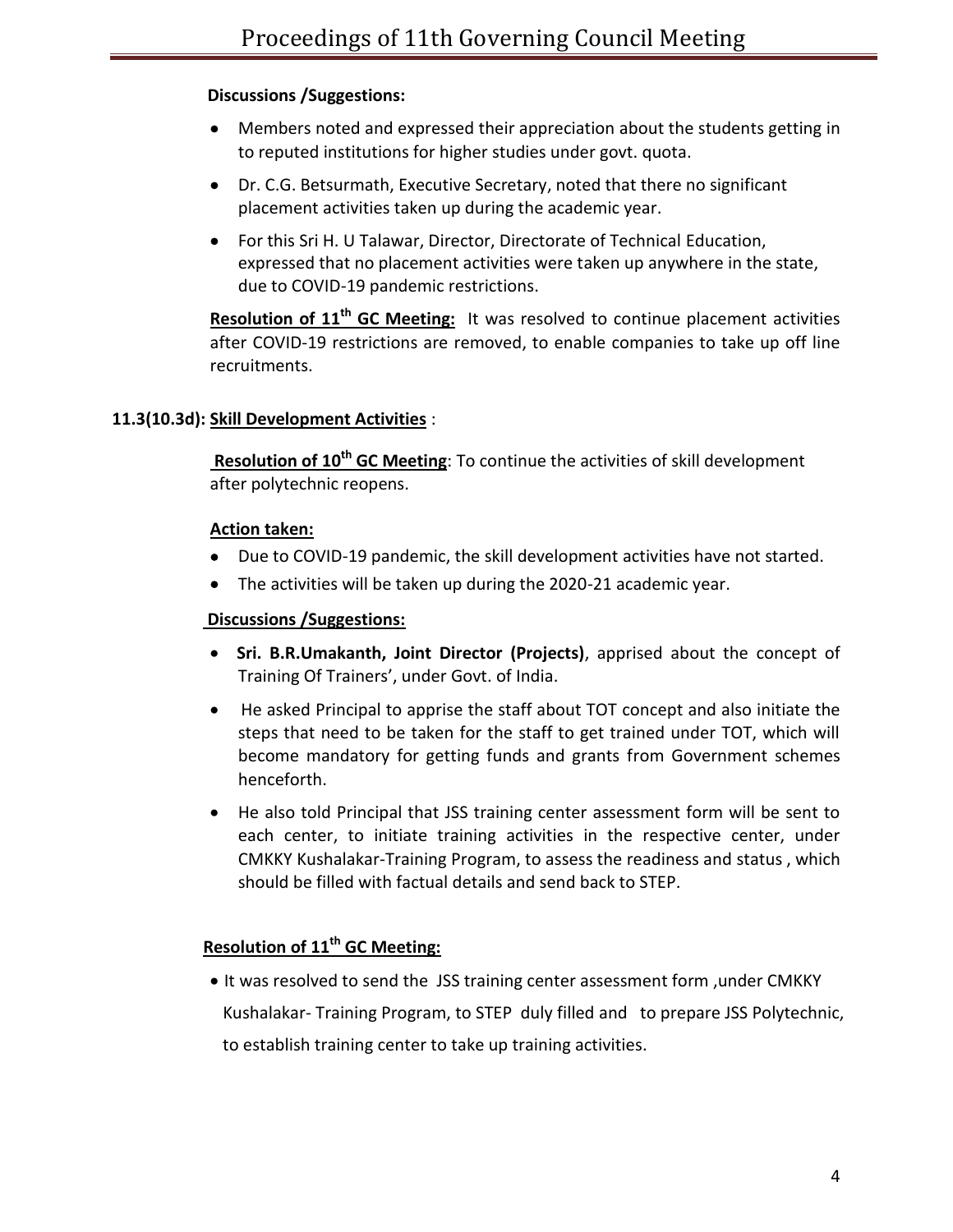## **11.3(10.4) Progress of the Polytechnic**

#### **11.3(10.4.1) Additional Building and Procurement of Loan:**

**Resolution of 10th GC Meeting :** It is resolved to pursue the matter regarding building requirements.

#### **Action Taken:**

- Part of JSS PU College (Public school) building, adjacent to main Polytechnic building has been handed over by the management.
- This new infrastructure has added 6 class rooms, 2 Boys and Girls common rooms, with an area of 4750 Sqmt..
- The details of the building have been submitted to AICTE, with which the non compliance of building deficiency is addressed and complied with suitably.

#### **Discussions /Suggestions:**

 Members noted the compliance of the institution with regard to infrastructure and expressed satisfaction.

## **Resolution of 11 th GC Meeting:**

It was resolved to end the discussion under this para, about the infrastructure, as the institution has complied with the AICTE norms.

#### **11.3(10.4.2): Procurement of Machinery / Equipment**

 **Resolution of 10th GC Meeting:** It was resolved to procure Machinery/equipment, if required as per new syllabus

#### **Action Taken:**

- HODs were asked to plan the requirement of machinery/equipment/ lab facility/new software, as per the new C-20 syllabus.
- Rs. 3 lakh is required as per the estimate made for II semester during the year 2021.
- Procurement will be done before Aprtil-2021.

#### **Discussions /Suggestions:**

 Members noted and advised to make arrangements for the procurement of the machinery/equipment/ lab facility/new software required during II semester, as per the new C-20 syllabus.

**Resolution of 11 th GC Meeting:** It was resolved to procure machinery/equipment/ lab facility/new software required during II semester, as per the new C-20 syllabus.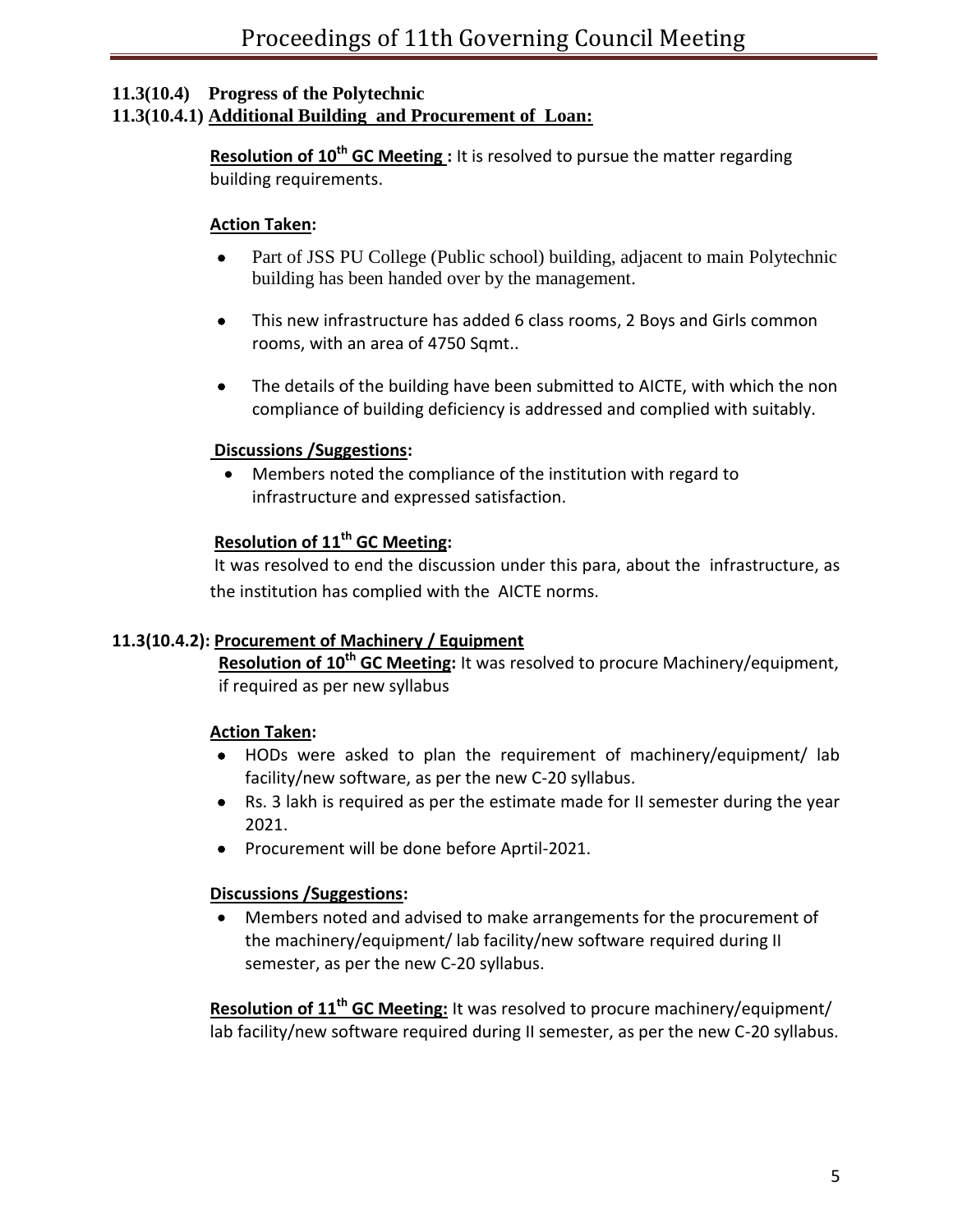## **11.3(10.4.3): Poor Result & Poor Performing Students:**

**Resolution of 10th GC Meeting:** It was resolved to implement the suggestion made

## **Action Taken :**

- Result of April-May was declared on 29.10.2020
- Results were fair and is as follows:
	- $\triangleright$  First year 88%
	- $\triangleright$  Second year -- 99%
	- $\triangleright$  Final year 72%
	- Overall result of the Institution ---86%

#### **Discussions /Suggestions:**

 Members noted that final year results are comparatively less. However, they also noted that final year results are above board average.

**Resolution of 11<sup>th</sup> GC Meeting:** It was resolved to improve the results of final year during next academic year.

#### **11.3(10.4.4): Alumni Association:**

**Resolution of 10th GC Meeting:** It is resolved to continue registering new students from time to time and implement the feasible suggestions made by the members.

#### **Action Taken:**

- 228 students got enrolled to alumni association during the year 2020-21.
- There are total 882 students in alumni association till date.

#### **Discussions /Suggestions:**

- Members expressed happiness about the increase in the number of enrolments. However, they felt that the database should have the e-mail id of each alumni, and notifications and messages regarding important events like college day/alumni meet etc., should be sent to their mail.
- For this Principal replied that the email id of all enrolled alumni members is available with us in the student database, and the suggestion made by members shall be adhered to.

## **Resolution of 11 th GC Meeting:**

 It was resolved to continue the alumni activities with enhanced involment of alumni members and notifications and messages regarding important events like college day/alumni meet etc., will sent to their mail.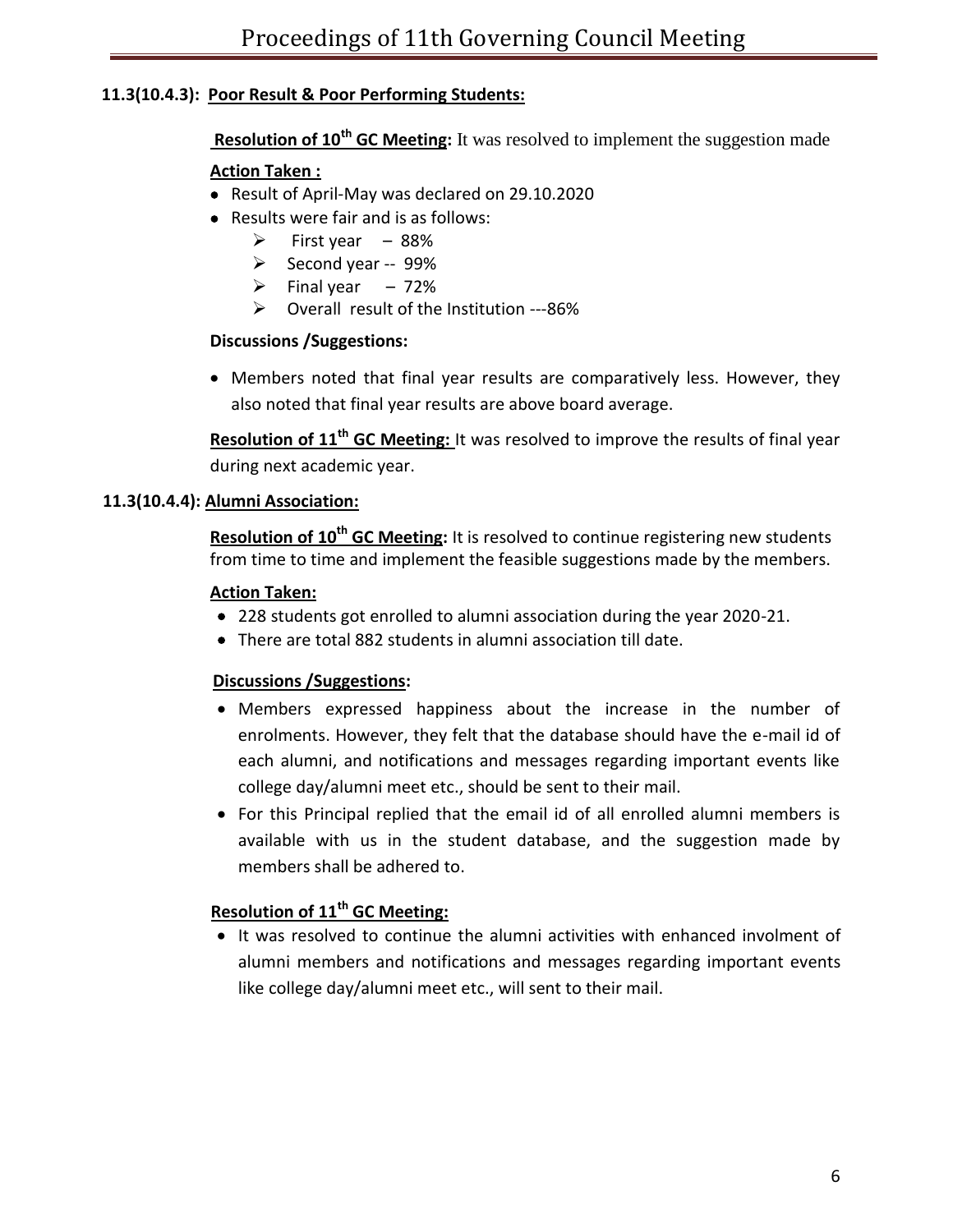### **11.3(10.4.5): Guest Lectures and Staff Training:**

**Resolution of 11<sup>th</sup> GC Meeting**: It was resolved to arrange for guest lectures and staff training once the polytechnic reopens.

#### **Action Taken:**

- 21 staff have undergone FDP program conducted by AICTE, New Delhi and other Technical Institutions of the country, during the academic year 2020-21(11.6.2 page no. 19 to 23)
- 16 teaching faculty have completed Swayam online courses (11.6.4 page no. 24)
- 13 Guest lectures and webinars were organized during the present 2020-21 academic year.(11.6.3 page no. 23 to 24)

#### **Discussions /Suggestions:**

- Members noted the activities.
- **Prof A.T. Bhashyam,** appreciated regarding the subjects chosen for webinars and guest lecturers.
- **Sri.T.Harish, Deputy Director( Exams),** congratulated Principal and appreciated the staff who have taken up and completed courses under SWAYAM. He also insisted that all the staff should follow this and take up course under SWAYAM.

## **Resolution of 11 th GC Meeting:**

It was resolved to arrange for guest lectures and staff training regularly.

#### **11.3 (10.4.6): Establishing e-library:**

**Resolution of 10 th GC Meeting:** It was resolved to motivate students to make use of available e-library facility

#### **Action Taken:**

- Students are instructed to collect information on specific topics using from e- library.
- 5 computers with internet connection are being utilized for e-library at present.
- List of the websites, login id and password are displayed in e-library, to enable browsing information on technical subjects.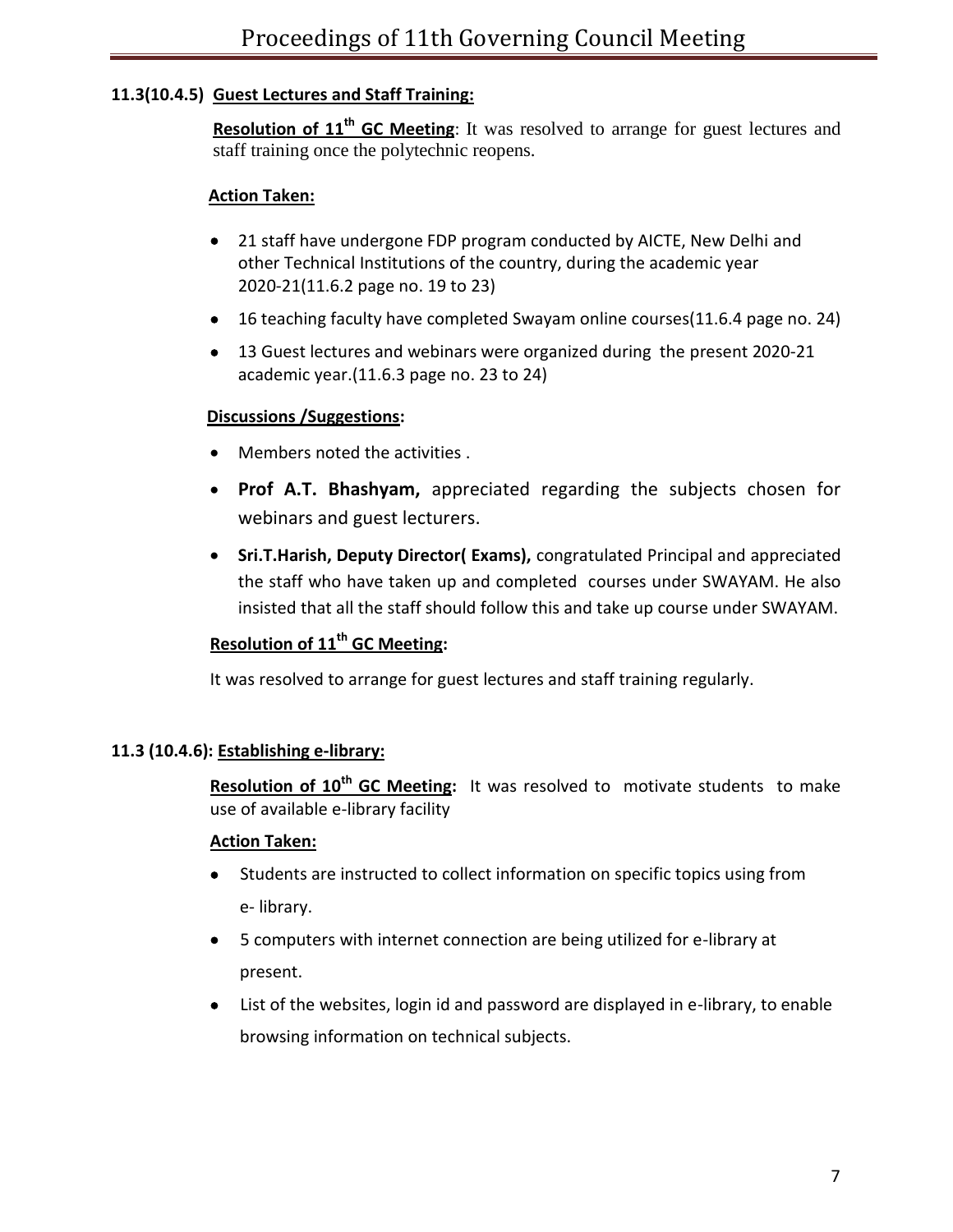#### **Discussions /Suggestions:**

- **Sri.T.Harish, Deputy Director( Exams),** expressed his happiness about the existence of the e-library facility.
- He opined that the e-library facility will be usually utilized by final year students only, during their project work and internship training.
- He also added that, now with the introduction of new C-20 syllabus, with an emphasis on skill based learning, more and more students, right from the first year, may utilize the e-library facility.

**Resolution of 11<sup>th</sup> GC Meeting :** It was resolved to counsel and guide students to utilize the existing e-library effectively.

#### **11.4 ACADEMIC ACTIVITIES**

**11.4.1 Courses Offered: Discussions /Suggestions:** Members noted

## **11.4.2 Admission Status: Discussions /Suggestions:**

- Members noted the admission status.
- **Dr. C.G.Betsurmath, Executive Secretary, JSSMVP**, felt that the admissions are low to the Mechatronics and IS courses.
- For this **Sri H. U Talawar, Director, Directorate of Technical Education**, expressed that the admissions are fair, which is attributed solely to the fame of JSS banner, compared to other institutions, in this trying time of COVID-19 pandemic.
- Regarding low admissions to IS course, Principal informed that, Dr. **H.R.Mahadevaswamy, Joint Director (TED), JSSMVP** has instructed that, if the same low trend of admission persists during next year, a proposal to replace IS course with a new course in **'Artificial intelligence and Machine learning'** will be sent to the management for approval.

## **Resolution of 11 th GC Meeting:**

It is resolved to improve the admissions.

#### **11.4.3 Admission Status of Reserved Candidates:**

Members noted (page no.12 to 13)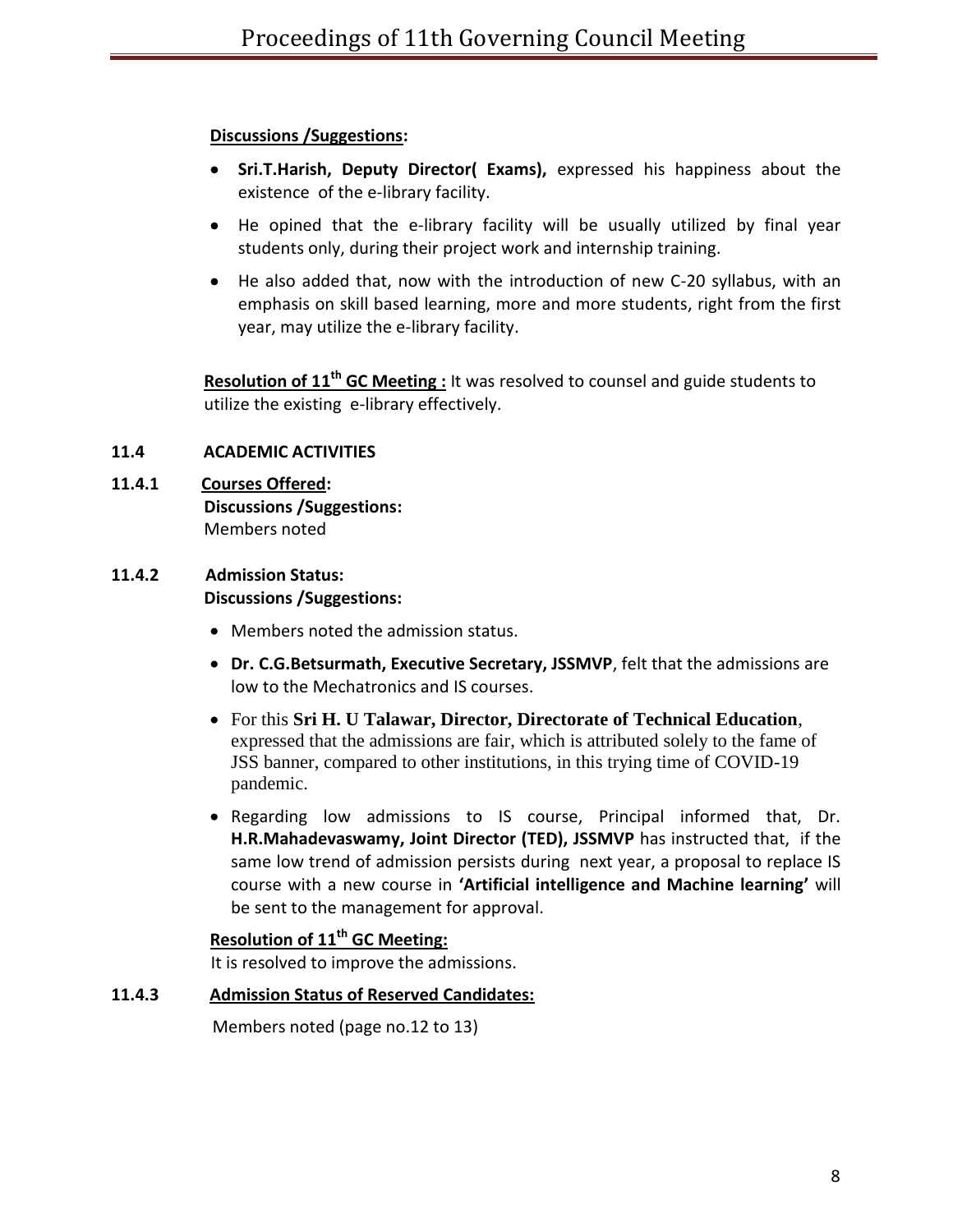#### **11.4.4 Result Analysis: Discussions /Suggestions:**

- Members noted the results.
- Though the results of Final year are less, the Overall institution result is satisfactory.
- **Sri.T.Harish, Deputy Director( Exams),** observed that, the results of JSS Polytechnic is quite satisfactory compared to board results and in some of the Govt. institutions.
- Members also appreciated regarding the total number of Distinctions, First class and marks scored by students .

## **Resolution of 11 th GC Meeting:**

It was resolved to improve the final year results .

#### **11.**5 **Extracurricular Activities :**

- **11.5.1 NSS Activities:** Noted
- **11.5.2 NCC :** Noted
- **11.5.3 Alumni Association:** Noted
- **11.6 Staff Development Programme:** Noted
- 11.6.1 Staff Enrolled for Higher Education: Noted (page no.18)
- **11.6.2 Faculty Development Programmes Attended:** Members noted. (page no.19 to 24)
- **11.6.3 Programmes/Workshop/Webnars Organized in the year 2020-21:** Noted
- **11.6.4 Swayam online courses :** Noted (page no.24 )
- **11.7 Student Activities** : Noted (page no.25.)

#### **Dr. C.G.Betsurmath, Executive Secretary, JSSMVP** felt that Sl.No.3 i.e Induction

programme to be separate activity.

- **11.8 Income Generating Activities:** Noted( page no.25)
- **11.9. Investment on Laboratories:** Noted (page no.26)
- **11.10 Library**: Noted
- **11.11 Placement Activities** : Noted (page no. 27)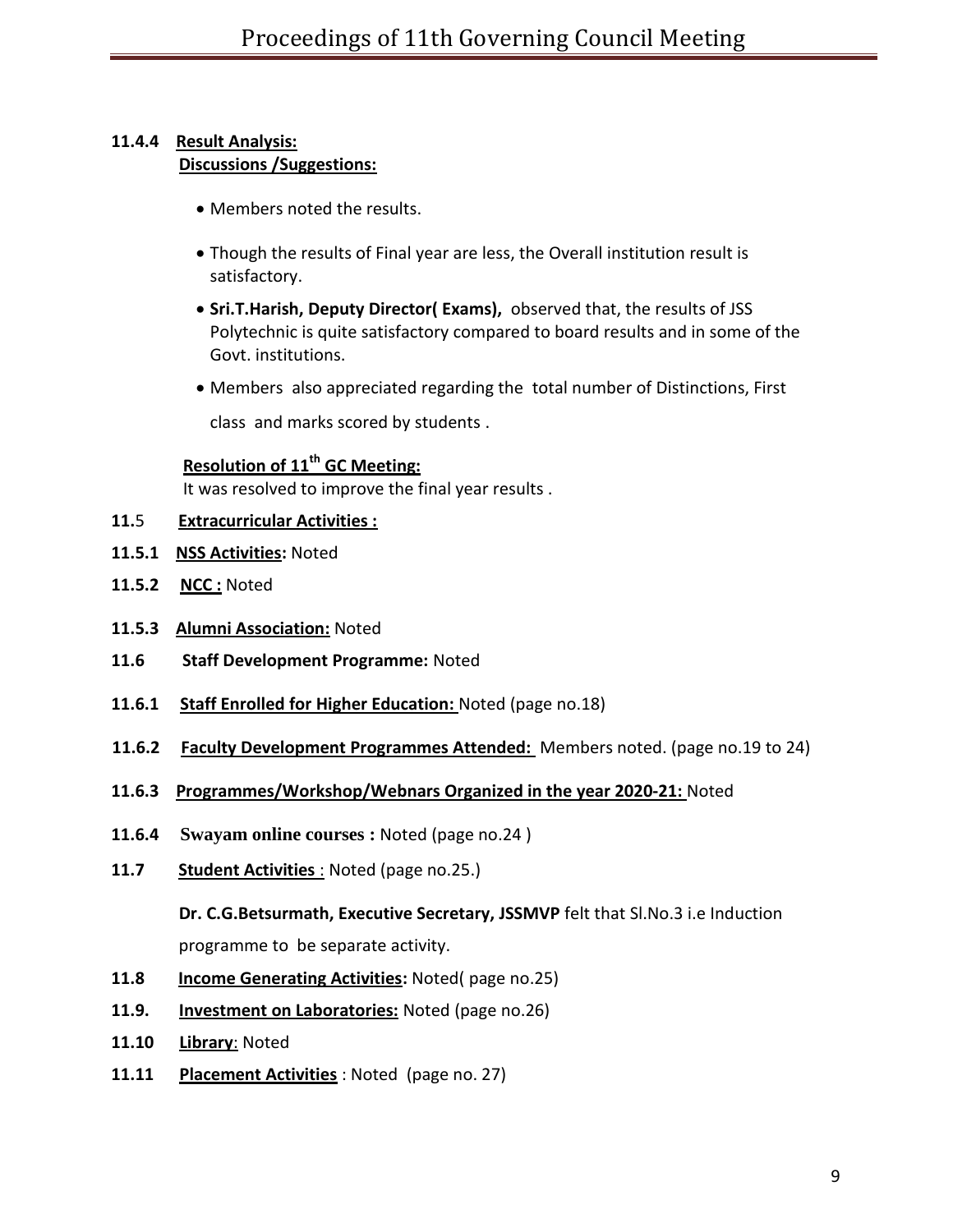#### **11.12 Other Subjects**

**11.12.1 Resignation and Appointments:** Noted (page no.27)

#### **11.12.2 Requirement of Staff:** Noted (page no.27)

#### **11.12.3 Scholarships**:

- **Dr.C.G.Betsurmath, Executive Secretary, JSSMVP,** advised Principal to inform students and make them aware about the Scholarships available under AICTE, so that they can avail the benefit.
- **Sri. B.R.Umakanth, Joint Director (Projects)**, brought to notice of Principal regarding the Scholorships being offered by JINDAL, company.
- For this Principal agreed to follow up and do the needful.

#### **11.13 NBA Activities:**

 **Dr. C.G.Betsurmath, Executive Secretary, JSSMVP,** enquired Principal as to when the Polytechnic is going for NBA accreditation? For this Principal answered that the institution will enroll for NBA accreditation during 2022-23.

#### **11.14 Any Other Subjects with the permission of the chair:**

**Principal, on behalf of JSS Polytechnic and JSSMVP, thanked the chairperson and all the members** 

> **Sd/- Principal**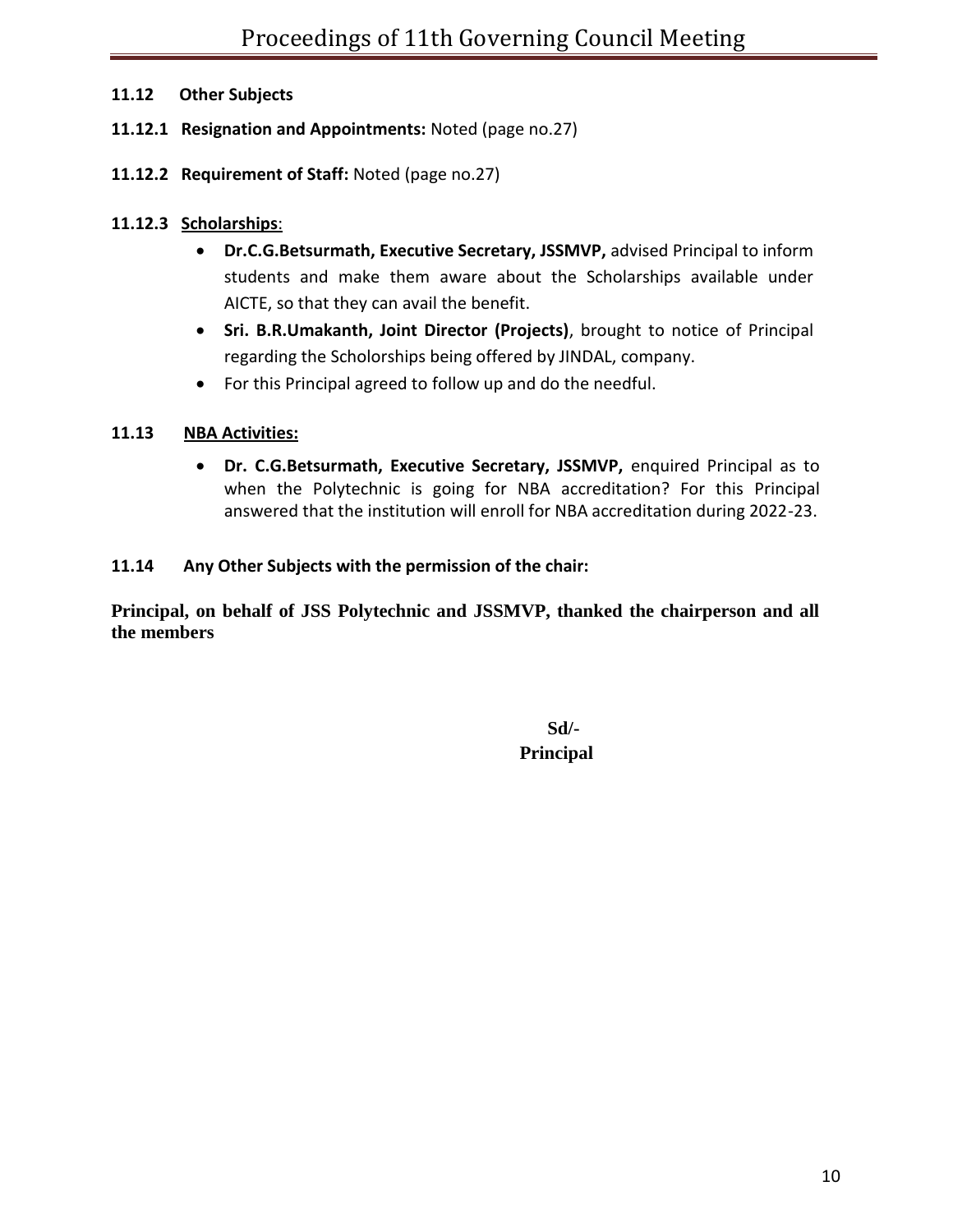## **AGENDA 11.4: ACADEMIC ACTIVITIES**

#### **11.4.1 COURSES OFFERED:**

- Electronics and Communication Engineering (1986 -87)
- Mechanical Engineering (1986-87)
- Computer Science and Engineering (1986-87)
- Information Science and Technology (2003-04)
- Mechatronics Engineering (2003-04)
- $\triangleright$  Electrical and Electronics Engineering (2005-06)
- Civil Engineering (2007-08)

#### **11.4.2: ADMISSION FOR FIRST YEAR: 2020-21**

| <b>Branch</b>                   | <b>Sanctioned</b><br><b>Intake</b> | <b>Admitted</b>    | <b>Boys</b>          | Girls |
|---------------------------------|------------------------------------|--------------------|----------------------|-------|
| Civil Engg.,                    | 40                                 | $39+2(SNQ)$        | $35+2(SNQ)$          | 04    |
| Computer Science Engg.,         | 60                                 | $47+3(SNQ) + 1(R)$ | $43+3(SNQ) + 1(R)$   | 04    |
| $E$ & C Engg.,                  | 60                                 | 18+3(SNQ)          | 18+3(SNQ)            | 00    |
| Electrical & Electronics Engg., | 40                                 | $36+2(SNQ)$        | $32 + 2(SNQ)$        | 04    |
| Information Science Engg.,      | 60                                 | 09+2(SNQ)          | 09+2(SNQ)            | 00    |
| Mechatronics Engg.,             | 40                                 | $19+2(SNQ)$        | $19+2(SNQ)$          | 00    |
| Mechanical Engg.,               | 60                                 | $21+3(SNQ)$        | $21+3(SNQ)$          | 00    |
| <b>TOTAL</b>                    | 360                                | 189+17(SNQ)+1(R)   | $177+17(SNQ) + 1(R)$ | 12    |

#### **ADMISSION FOR FIRST YEAR: 2019-20**

| <b>Branch</b>                   | <b>Sanctioned</b><br><b>Intake</b> | <b>Admitted</b>    | <b>Boys</b>          | Girls     |
|---------------------------------|------------------------------------|--------------------|----------------------|-----------|
| Civil Engg.,                    | 40                                 | $40+2(SNQ)$        | $40+2(SNQ)$          | 00        |
| Computer Science Engg.,         | 60                                 | $59+3(SNQ) + 1(R)$ | $53+3(SNQ) + 1(R)$   | 06        |
| E & C Engg.,                    | 60                                 | $40+3(SNQ)$        | $37+3(SNQ)$          | 03        |
| Electrical & Electronics Engg., | 40                                 | $38 + 2(SNQ)$      | $34 + 2(SNQ)$        | 04        |
| Information Science Engg.,      | 60                                 | $34 + 2(SNQ)$      | $26+1$ (SNQ)         | 08+01 SNQ |
| Mechatronics Engg.,             | 40                                 | $37+2(SNQ)$        | $37+2(SNQ)$          | 00        |
| Mechanical Engg.,               | 60                                 | $59+3(SNQ)$        | $58+3(SNQ)$          | 01        |
| <b>TOTAL</b>                    | 360                                | 307+17(SNQ)+1(R)   | $285+16(SNQ) + 1(R)$ | 22+1(SNQ) |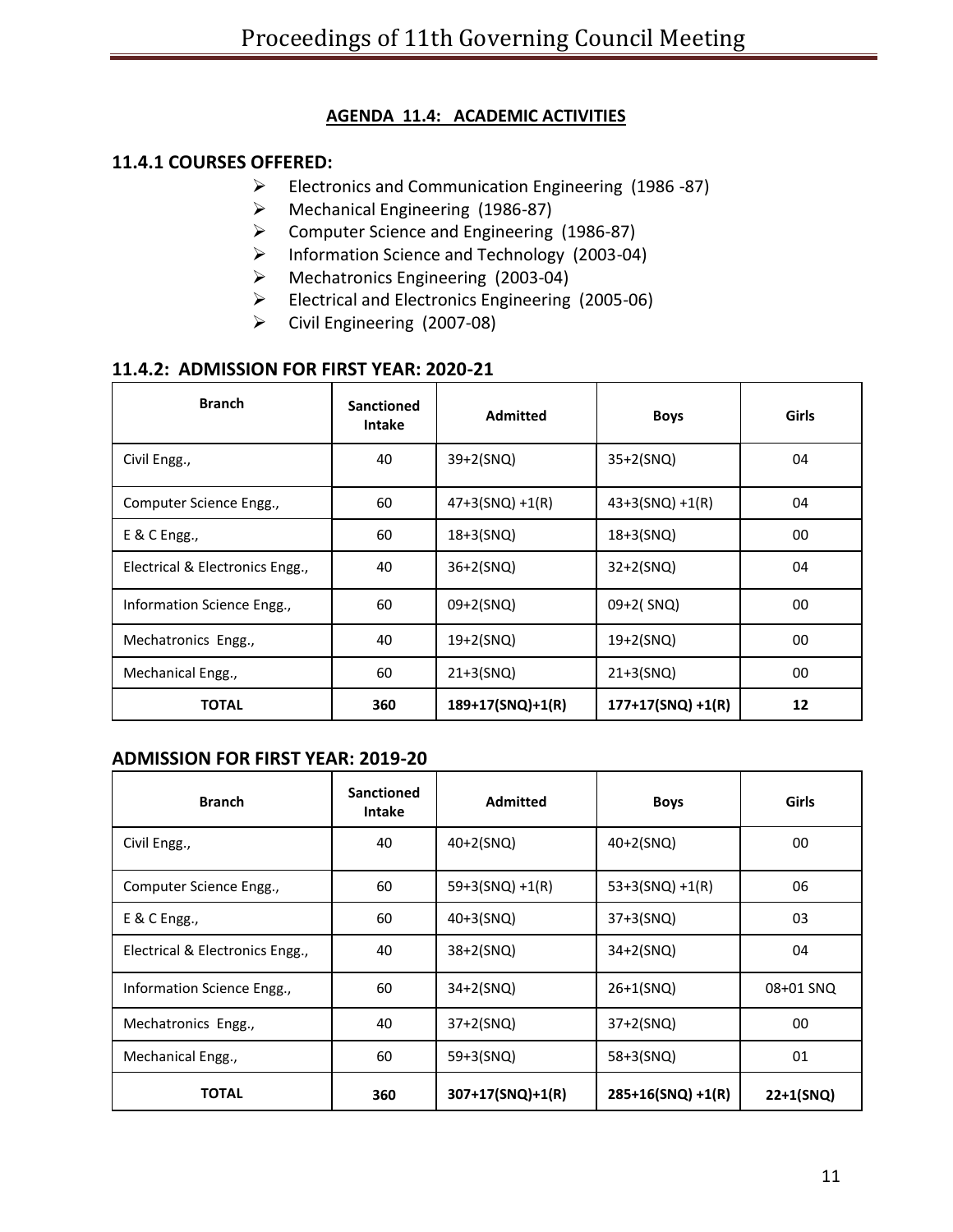#### **ADMISSION FOR ALL THE THREE YEARS: 2020-21**

| <b>Branch</b>                   | <b>Sanctioned</b><br><b>Intake</b> | <b>Admitted</b> | <b>Boys</b> | Girls          |
|---------------------------------|------------------------------------|-----------------|-------------|----------------|
| Civil Engg.,                    | 120                                | 128             | 122         | 06             |
| Computer Science Engg.,         | 180                                | 168             | 146         | 22             |
| E & C Engg.,                    | 180                                | 91              | 85          | 06             |
| Electrical & Electronics Engg., | 120                                | 120             | 111         | 09             |
| Information Science Engg.,      | 180                                | 37              | 24          | 13             |
| Mechanical Engg.,               | 180                                | 154             | 153         | 01             |
| Mechatronics Engg.,             | 120                                | 85              | 85          | 0 <sup>0</sup> |
| TOTAL                           | 1080                               | 783             | 726         | 57             |

#### **ADMISSION FOR ALL THE THREE YEARS: 2019-20**

| <b>Branch</b>                   | <b>Sanctioned</b><br><b>Intake</b> | <b>Admitted</b> | <b>Boys</b> | Girls |
|---------------------------------|------------------------------------|-----------------|-------------|-------|
| Civil Engg.,                    | 120                                | 124             | 119         | 05    |
| Computer Science Engg.,         | 180                                | 154             | 128         | 26    |
| E & C Engg.,                    | 180                                | 93              | 82          | 11    |
| Electrical & Electronics Engg., | 120                                | 98              | 90          | 08    |
| Information Science Engg.,      | 180                                | 58              | 39          | 19    |
| Mechanical Engg.,               | 180                                | 170             | 169         | 01    |
| Mechatronics Engg.,             | 120                                | 79              | 79          | 00    |
| TOTAL                           | 1080                               | 776             | 706         | 70    |

## **11.4.3: RESERVED CANDIDATE'S ADMISSION FOR FIRST YEAR: 2020-21**

| <b>Branch</b>                                 | Intake | <b>SC</b><br>Admit<br>ted |             |              |                | <b>ST</b>        | <b>OBC</b>  |                | <b>GEN</b>     |              |
|-----------------------------------------------|--------|---------------------------|-------------|--------------|----------------|------------------|-------------|----------------|----------------|--------------|
|                                               |        |                           | <b>Boys</b> | <b>Girls</b> | <b>Boys</b>    | Girls            | <b>Boys</b> | Girls          | <b>Boys</b>    | <b>Girls</b> |
| Civil Engg.,                                  | 40     | 41                        | 5           | $\Omega$     | 1              | $\Omega$         | 30          | 4              | $\mathbf{1}$   | $\Omega$     |
| Computer Science Engg.,                       | 60     | 51                        | 3           | 1            | $\mathbf{1}$   | $\boldsymbol{0}$ | 35          | $\overline{2}$ | 8              | 1            |
| E & C Engg.,                                  | 60     | 21                        | 3           | $\Omega$     | 1              | $\Omega$         | 16          | $\Omega$       | $\mathbf{1}$   | $\Omega$     |
| <b>Electrical &amp; Electronics</b><br>Engg., | 40     | 38                        | 5           | $\mathbf{1}$ | $\mathfrak{2}$ | $\mathbf{0}$     | 25          | 2              | $\overline{2}$ | 1            |
| Information Science Engg.,                    | 60     | 11                        | 1           | $\Omega$     | 1              | $\Omega$         | 9           | $\Omega$       | $\Omega$       | $\Omega$     |
| Mechanical Engg.,                             | 60     | 24                        | 1           | $\Omega$     | 1              | $\overline{0}$   | 18          | $\Omega$       | 4              | $\Omega$     |
| Mechatronics Engg.,                           | 40     | 21                        | 2           | $\Omega$     | $\overline{2}$ | $\mathbf{0}$     | 16          | $\mathbf{0}$   | 1              | $\Omega$     |
| <b>TOTAL</b>                                  | 360    | 207                       | 20          | 02           | 09             | $\bf{00}$        | 149         | 8              | 17             | 02           |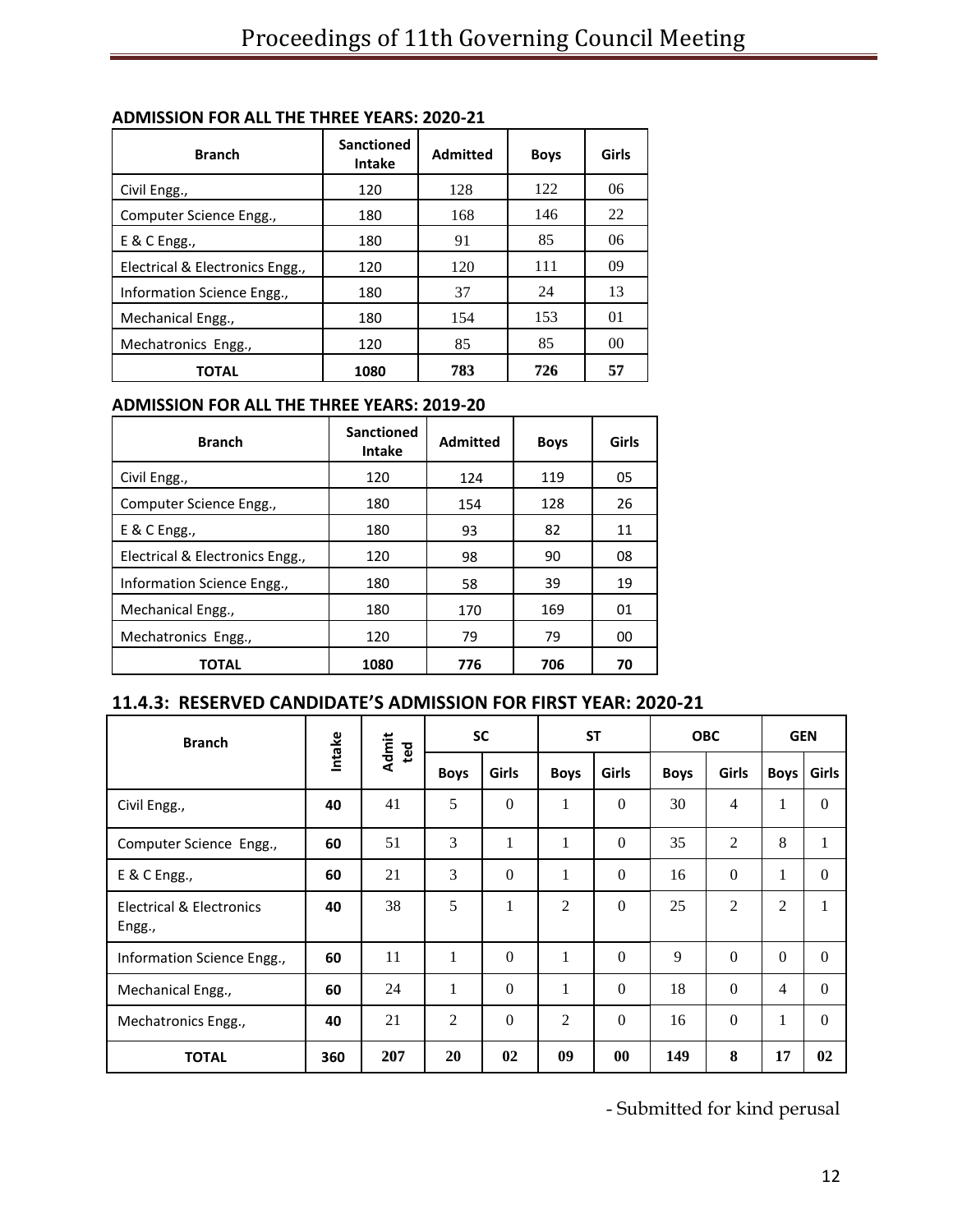| <b>Branch</b>                   |        |          | SC   |       | ST   |       | <b>OBC</b> |       | <b>GEN</b>  |       |
|---------------------------------|--------|----------|------|-------|------|-------|------------|-------|-------------|-------|
|                                 | Intake | Admitted | Boys | Girls | Boys | Girls | Boys       | Girls | <b>Boys</b> | Girls |
| Civil Engg.,                    | 40     | 42       | 04   | 00    | 03   | 00    | 32         | 00    | 03          | 00    |
| Computer Science Engg.,         | 60     | 62       | 08   | 00    | 01   | 02    | 39         | 01    | 08          | 03    |
| E & C Engg.,                    | 60     | 43       | 05   | 01    | 00   | 00    | 30         | 03    | 04          | 00    |
| Electrical & Electronics Engg., | 40     | 39       | 04   | 00    | 00   | 00    | 25         | 04    | 06          | 00    |
| Information Science Engg.,      | 60     | 35       | 04   | 01    | 01   | 00    | 17         | 08    | 03          | 01    |
| Mechanical Engg.,               | 60     | 62       | 09   | 00    | 01   | 00    | 46         | 01    | 05          | 00    |
| Mechatronics Engg.,             | 40     | 39       | 04   | 00    | 02   | 00    | 26         | 00    | 07          | 00    |
| <b>TOTAL</b>                    | 360    | 322      | 38   | 02    | 08   | 02    | 215        | 17    | 36          | 04    |

## **RESERVED CANDIDATE'S ADMISSION FOR FIRST YEAR: 2019-20**

#### **AGENDA 11.4.4**

## **1. RESULT ANALYSIS OF APRIL / MAY 2018 EXAMINATIONS**

|                                              | II Sem        |      |       |               | IV Sem |       |               | VI Sem |       |               | <b>Total</b> |       |  |
|----------------------------------------------|---------------|------|-------|---------------|--------|-------|---------------|--------|-------|---------------|--------------|-------|--|
| <b>Branch</b>                                | Appea<br>-red | Pass | %     | Appea<br>-red | Pass   | %     | Appea<br>-red | Pass   | %     | Appea<br>-red | Pass         | %     |  |
| Civil Engg.                                  | 41            | 18   | 42.86 | 41            | 17     | 41.46 | 20            | 19     | 95.00 | 102           | 54           | 52.42 |  |
| Computer Science<br>Engg.                    | 53            | 18   | 33.33 | 48            | 30     | 62.50 | 27            | 25     | 92.59 | 129           | 73           | 56.59 |  |
| E & C Engg.                                  | 39            | 14   | 35.90 | 33            | 11     | 32.33 | 41            | 24     | 57.40 | 113           | 49           | 43.36 |  |
| <b>Electrical &amp; Electronics</b><br>Engg. | 35            | 15   | 42.86 | 43            | 16     | 37.21 | 31            | 24     | 75.00 | 109           | 55           | 50.45 |  |
| Information Science<br>Engg.                 | 19            | 07   | 36.84 | 14            | 03     | 21.43 | 12            | 11     | 91.67 | 45            | 21           | 46.66 |  |
| Mechatronics Engg.                           | 28            | 04   | 14.29 | 25            | 14     | 56.00 | 22            | 20     | 90.90 | 75            | 38           | 50.66 |  |
| Mechanical Engg.                             | 57            | 21   | 36.54 | 59            | 17     | 28.80 | 43            | 34     | 77.27 | 159           | 72           | 45.28 |  |
| <b>TOTAL</b>                                 | 272           | 97   | 35.66 | 263           | 108    | 41.06 | 196           | 157    | 80.10 | 732           | 362          | 49.45 |  |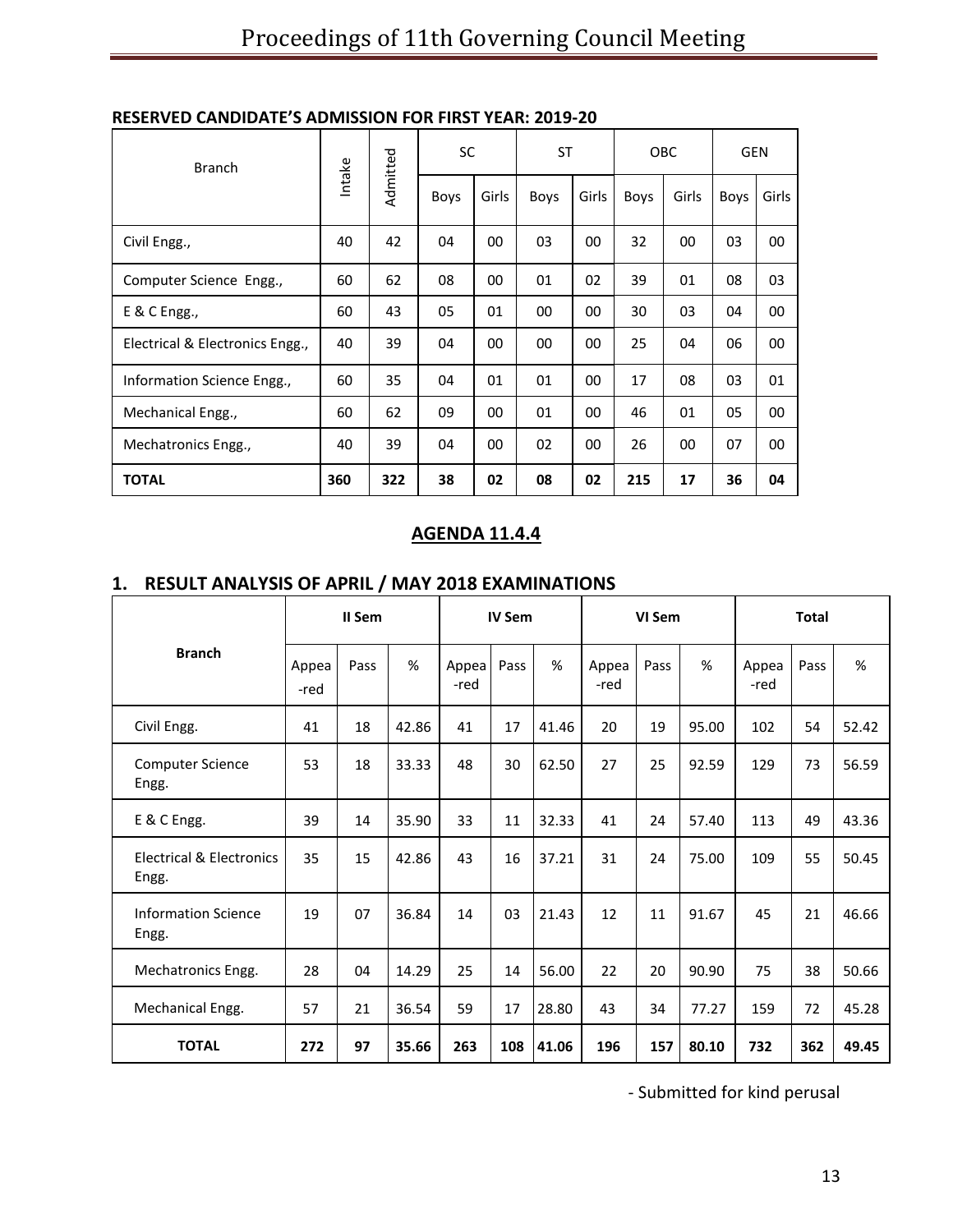|                                              | I Sem         |      |      | III Sem       |      |      | V Sem         |      |      | <b>Total</b>   |      |      |
|----------------------------------------------|---------------|------|------|---------------|------|------|---------------|------|------|----------------|------|------|
| <b>Branch</b>                                | Appe<br>-ared | Pass | %    | Appe<br>-ared | Pass | %    | Appe<br>-ared | Pass | %    | Appe -<br>ared | Pass | %    |
| Civil Engg.                                  | 41            | 15   | 36.6 | 38            | 11   | 28.9 | 28            | 13   | 46.4 | 107            | 39   | 36.4 |
| Computer Science Engg.                       | 46            | 31   | 69.4 | 45            | 26   | 57.8 | 50            | 25   | 50.0 | 141            | 82   | 58.2 |
| E & C Engg.                                  | 23            | 11   | 47.8 | 33            | 15   | 45.0 | 28            | 18   | 64.0 | 84             | 44   | 52.4 |
| <b>Electrical &amp; Electronics</b><br>Engg. | 31            | 12   | 38.7 | 38            | 12   | 31.6 | 34            | 25   | 73.5 | 103            | 49   | 47.6 |
| Information Science Engg.                    | 13            | 06   | 46.2 | 16            | 08   | 52.0 | 13            | 07   | 53.9 | 42             | 21   | 50.0 |
| Mechatronics Engg.                           | 18            | 11   | 61.1 | 23            | 16   | 69.6 | 26            | 19   | 73.1 | 67             | 46   | 68.7 |
| Mechanical Engg.                             | 49            | 23   | 46.9 | 52            | 26   | 50.0 | 44            | 22   | 5.20 | 145            | 71   | 48.9 |
| <b>TOTAL</b>                                 | 221           | 109  | 49.3 | 245           | 114  | 46.5 | 223           | 129  | 57.8 | 689            | 352  | 51.1 |

## **2. RESULT ANALYSIS OF NOV / DEC 2018 EXAMINATIONS**

## **3. RESULT ANALYSIS OF APRIL / MAY 2019 EXAMINATIONS**

|                                              | II Sem        |      |       | <b>IV Sem</b> |      |       | VI Sem        |      |       | <b>Total</b>   |      |       |
|----------------------------------------------|---------------|------|-------|---------------|------|-------|---------------|------|-------|----------------|------|-------|
| <b>Branch</b>                                | Appe<br>-ared | Pass | %     | Appe<br>-ared | Pass | %     | Appe<br>-ared | Pass | %     | Appe -<br>ared | Pass | %     |
| Civil Engg.                                  | 39            | 17   | 43.59 | 39            | 23   | 58.97 | 29            | 21   | 72.41 | 107            | 61   | 57.00 |
| Computer Science Engg.                       | 45            | 32   | 71.11 | 47            | 25   | 53.19 | 50            | 31   | 62    | 142            | 88   | 61.97 |
| E & C Engg.                                  | 23            | 12   | 52.17 | 31            | 14   | 45.16 | 27            | 21   | 77.78 | 81             | 47   | 58.02 |
| <b>Electrical &amp; Electronics</b><br>Engg. | 28            | 11   | 39.29 | 38            | 09   | 23.68 | 33            | 19   | 57.58 | 99             | 39   | 39.39 |
| Information Science Engg.                    | 13            | 06   | 46.15 | 15            | 10   | 66.67 | 13            | 10   | 76.92 | 41             | 26   | 63.41 |
| Mechatronics Engg.                           | 18            | 10   | 55.56 | 23            | 12   | 52.17 | 26            | 21   | 80.77 | 67             | 43   | 64.18 |
| Mechanical Engg.                             | 45            | 24   | 53.33 | 50            | 23   | 46.18 | 44            | 27   | 61.36 | 139            | 74   | 53.23 |
| <b>TOTAL</b>                                 | 211           | 112  | 53.08 | 243           | 116  | 47.73 | 222           | 150  | 67.56 | 676            | 378  | 55.91 |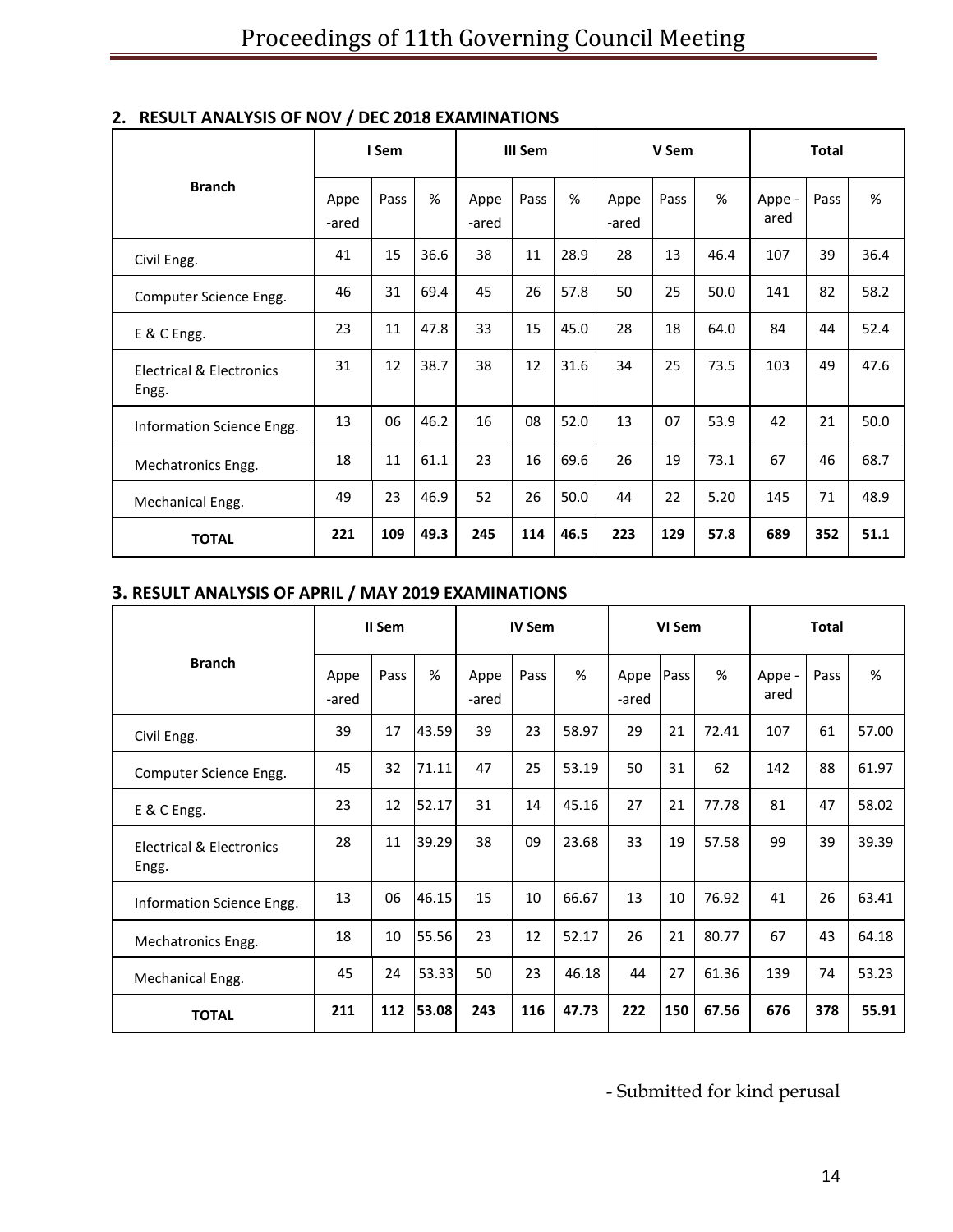|                                              | I Sem         |      |       | III Sem       |      |       | V Sem         |      |       | <b>Total</b>   |      |       |
|----------------------------------------------|---------------|------|-------|---------------|------|-------|---------------|------|-------|----------------|------|-------|
| <b>Branch</b>                                | Appe<br>-ared | Pass | %     | Appe<br>-ared | Pass | %     | Appe<br>-ared | Pass | %     | Appe -<br>ared | Pass | %     |
| Civil Engg.                                  | 42            | 12   | 28.57 | 40            | 08   | 20.00 | 43            | 22   | 51.16 | 125            | 42   | 35.48 |
| Computer Science Engg.                       | 59            | 22   | 37.29 | 50            | 34   | 68.00 | 41            | 25   | 60.95 | 150            | 81   | 54.00 |
| E & C Engg.                                  | 41            | 10   | 24.39 | 23            | 09   | 39.13 | 27            | 21   | 77.78 | 91             | 40   | 43.95 |
| <b>Electrical &amp; Electronics</b><br>Engg. | 40            | 17   | 42.50 | 31            | 08   | 25.81 | 28            | 22   | 78.57 | 99             | 47   | 47.47 |
| Information Science Engg.                    | 24            | 10   | 41.67 | 09            | 04   | 44.44 | 13            | 07   | 53.85 | 46             | 21   | 45.65 |
| Mechatronics Engg.                           | 37            | 11   | 29.73 | 19            | 15   | 78.95 | 21            | 18   | 85.71 | 77             | 44   | 57.14 |
| Mechanical Engg.                             | 61            | 20   | 32.79 | 52            | 24   | 46.15 | 51            | 35   | 68.63 | 164            | 79   | 48.17 |
| <b>TOTAL</b>                                 | 304           | 102  | 33.55 | 224           | 102  | 45.53 | 224           | 150  | 66.96 | 752            | 354  | 47.07 |

## **4. RESULT ANALYSIS OF NOV / DEC 2019 EXAMINATIONS**

## **5. RESULT ANALYSIS OF APRIL / MAY 2020 EXAMINATIONS**

|                                              | II Sem        |      |       | <b>IV Sem</b> |      |       | VI Sem        |      |       | <b>Total</b>   |      |       |
|----------------------------------------------|---------------|------|-------|---------------|------|-------|---------------|------|-------|----------------|------|-------|
| <b>Branch</b>                                | Appe<br>-ared | Pass | %     | Appe<br>-ared | Pass | %     | Appe<br>-ared | Pass | $\%$  | Appe -<br>ared | Pass | %     |
| Civil Engg.                                  | 38            | 34   | 89.47 | 39            | 39   | 100   | 43            | 20   | 46.51 | 120            | 93   | 89.66 |
| Computer Science Engg.                       | 57            | 44   | 77.19 | 49            | 49   | 100   | 41            | 35   | 85.37 | 147            | 128  | 87.07 |
| E & C Engg.                                  | 35            | 29   | 82.86 | 23            | 19   | 82.61 | 28            | 24   | 85.17 | 86             | 72   | 83.70 |
| <b>Electrical &amp; Electronics</b><br>Engg. | 40            | 39   | 97.5  | 30            | 30   | 100   | 29            | 24   | 82.76 | 99             | 93   | 93.93 |
| Information Science Engg.                    | 19            | 15   | 78.95 | 9             | 9    | 100   | 13            | 10   | 76.92 | 41             | 34   | 82.9  |
| Mechatronics Engg.                           | 38            | 34   | 89.47 | 19            | 19   | 100   | 21            | 21   | 100   | 78             | 74   | 94.87 |
| Mechanical Engg.                             | 59            | 57   | 96.61 | 52            | 52   | 100   | 51            | 29   | 56.86 | 162            | 138  | 85.18 |
| <b>TOTAL</b>                                 | 286           | 252  | 88.11 | 221           | 217  | 98.2  | 226           | 163  | 72.12 | 733            | 632  | 86.22 |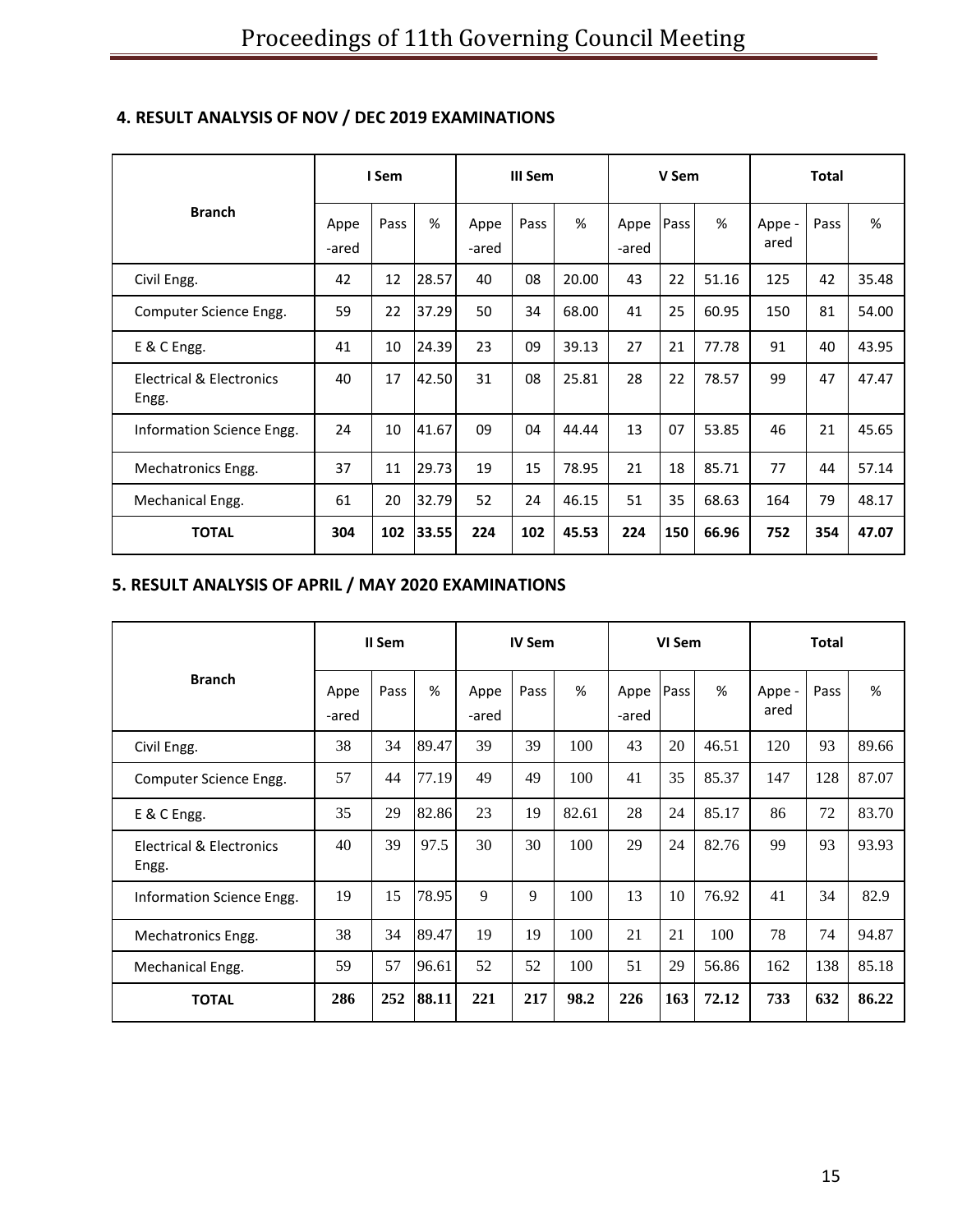

## **Graphical Analysis** INSTITUTION RESULT ANALYSIS YEAR WISE

## **AGENDA 10.5: EXTRA CURRICULAR ACTIVITIES**

|        | <b>ACTIVITIES</b> | <b>DETAILS</b>                                                                                                                                                                      |
|--------|-------------------|-------------------------------------------------------------------------------------------------------------------------------------------------------------------------------------|
| 11.5.1 | <b>NSS</b>        | Enrolment of all the newly admitted students to NSS was carried out.                                                                                                                |
|        |                   | NSS induction program for $1st$ semester students of all branches was<br>conducted from 12.01.2021 to 22.01.2021, covering the following<br>topics.                                 |
|        |                   | History of NSS, right from its inception, its goals and purpose.<br>1.                                                                                                              |
|        |                   | 2.<br>The story behind the selection of NSS symbol, and its significance.                                                                                                           |
|        |                   | 3.<br>The primary aim of NSS and its novel principles.                                                                                                                              |
|        |                   | The different types of activities that will be conducted.<br>4.                                                                                                                     |
|        |                   | 5.<br>In addition, as a part of National and State initiatives, activities like the<br>Jayanthi celebrations of distinguished personalities will be conducted<br>from time to time. |
|        |                   | Swamy Vivekananda Jayanthi was celebrated on 12.01.2021.                                                                                                                            |
|        |                   | $125^{\text{th}}$<br>Jayanthi of Netaji Subhash chandra Bose was celebrate on<br>23.01.2021.                                                                                        |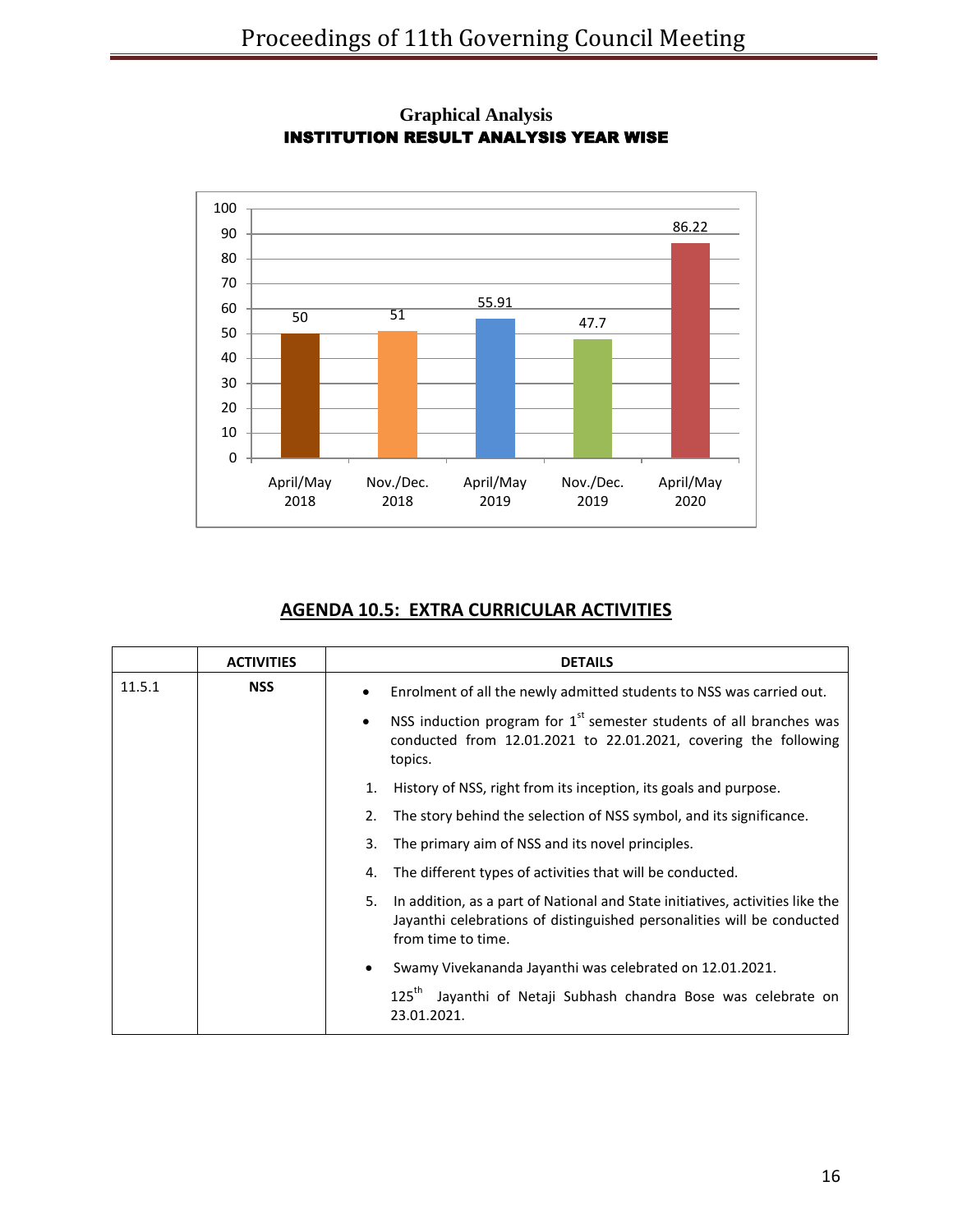| 11.5.2 | <b>NCC</b>                   | NCC cadet selection conducted on 20.11.2020, taking all Covid-19<br>precautions.                                                                                                                                          |
|--------|------------------------------|---------------------------------------------------------------------------------------------------------------------------------------------------------------------------------------------------------------------------|
|        |                              | NCC cadets participated in Republic day celebrated in our Polytechnic<br>on 26.01.2021.                                                                                                                                   |
|        |                              | NCC cadets of our Polytechnic participated in 'NCC Annual Training<br>$\bullet$<br>Camp', conducted at KSOU, Mysuru, from 26.01.2021 to 30.01.2021.                                                                       |
|        |                              | NCC cadets of our Polytechnic, won First prize in Volleyball annual<br>competition conducted by KSOU, Mysore ,during annual NCC camp<br>held between January 26-30, 2021.                                                 |
|        |                              | Associate NCC officer, Lt. Harsha Kumar, conducted "NCC awareness<br>webinar" to students of Vidyavardhaka Polytechnic, Mysuru, on<br>05.12.2020.                                                                         |
| 11.5.3 | Alumni<br><b>Association</b> | Alumni meeting were organized online on Google meet platform, due<br>to covid-19 pandemic, on 12.12.2020.                                                                                                                 |
|        |                              | Principal, all the staff and 93 alumni members participated in the<br>meeting.                                                                                                                                            |
|        |                              | As per the agenda, 'The suggestions for the improvement of<br>Polytechnic' was discussed and their views noted.                                                                                                           |
|        |                              | Google forms for the feedback, regarding the details of the alumni<br>$\bullet$<br>members, available with us was sent, through the concerned<br>departmental HODs. 350 members have responded through this till<br>date. |
|        |                              | The details of the alumni members thus received, has been saved in<br>EXCEL format for ready reference.                                                                                                                   |
|        |                              | In addition, new "Telegram app" group of Alumni members has been<br>created and around 147 members have enrolled to the group till date.                                                                                  |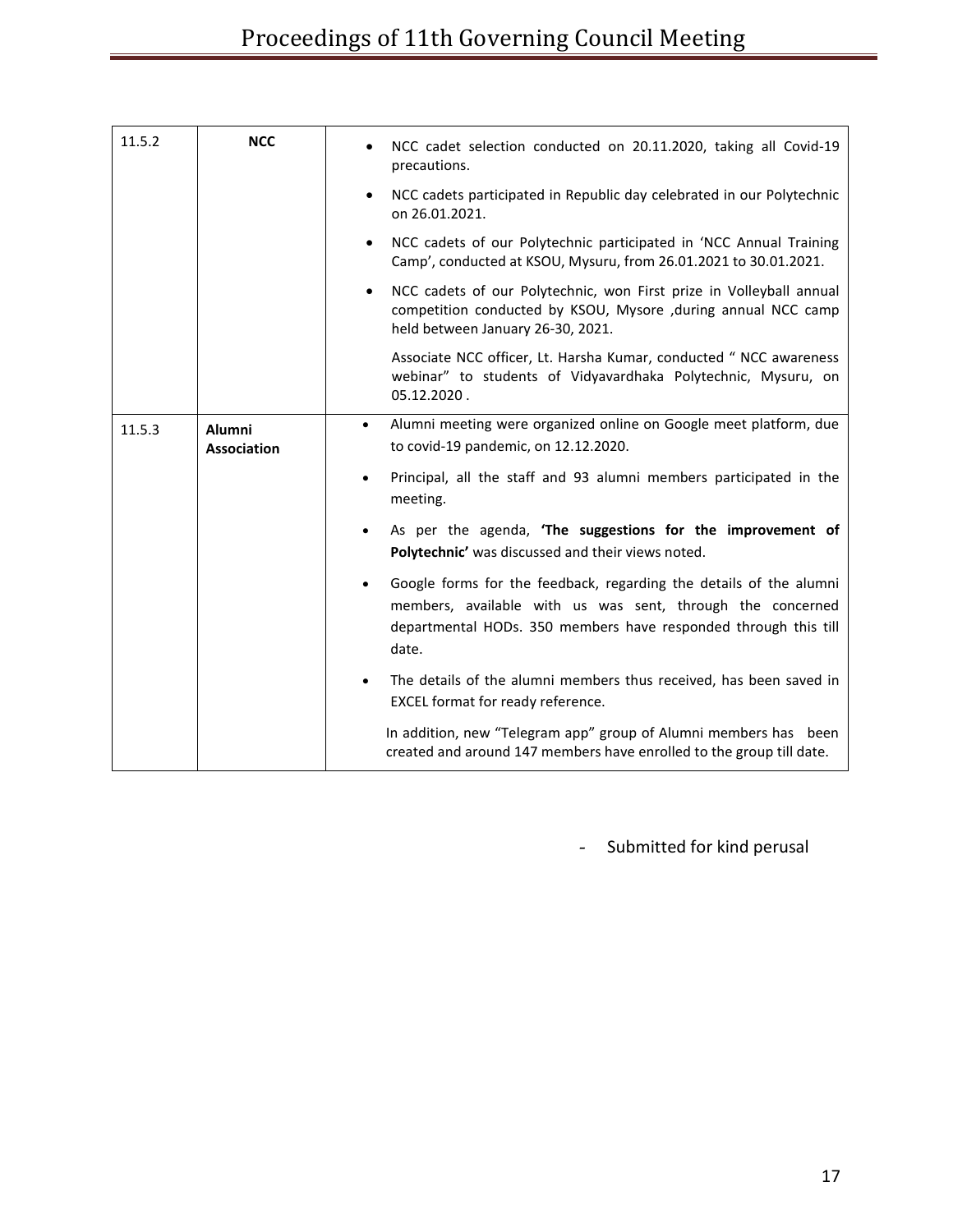## **AGENDA 11.6: STAFF DEVELOPMENT PROGRAMMES**

11.6.1 The following staff who have obtained/enrolled for Higher Education :

| SI.<br>No. | <b>Name</b><br>Smt/Sri      | <b>Designation</b> | <b>Dept</b>                  | Qualificati<br>on | Higher<br><b>Education</b> | <b>Obtained or</b><br>enrolled | <b>Name of the University</b>             |
|------------|-----------------------------|--------------------|------------------------------|-------------------|----------------------------|--------------------------------|-------------------------------------------|
| 1.         | Ashakulkarni                | Lecturer           | EC                           | BE&<br>M.Tech     | P.hd.                      | Enrolled                       | VTU, Belgum                               |
| 2.         | Yamuna K                    | Lecturer           | EC                           | BE                | M.Tech.                    | Obtained                       | VTU, Belgum                               |
| 3.         | Pavitra B                   | Lecturer           | EC                           | <b>BE</b>         | M.Tech.                    | Obtained                       | VTU, Belgum                               |
| 4.         | Prashanth Kumar<br>Malavade | Lecturer           | ME                           | BE                | M.Tech.                    | Obtained                       | VTU, Belgum                               |
| 5.         | Bhaktavatsala K S           | Lecturer           | ME                           | BE&<br>M Tech.    | P.hd.                      | Enrolled                       | JSS S&TU, Mysuru                          |
| 6.         | Thirumallesh B R            | Lecturer           | <b>ME</b>                    | ВE                | M.Tech.                    | Obtained                       | VTU, Belgum                               |
| 7.         | Shinukoshy                  | Lecturer           | CS                           | BE                | M.Tech.                    | Obtained                       | VTU, Belgum                               |
| 8.         | Lokesh R                    | Lecturer           | CS                           | BE                | M.Tech.                    | Obtained                       | VTU, Belgum                               |
| 9.         | Sowmyashree H G             | Lecturer           | CS                           | BE                | M.Tech.                    | Obtained                       | VTU, Belgum                               |
| 10.        | Shurthi S                   | Lecturer           | CS                           | BE                | M.Tech.                    | Obtained                       | VTU, Belgum                               |
| 11.        | Tejaswini M P               | Lecturer           | IS                           | BE                | M.Tech.                    | Obtained                       | VTU, Belgum                               |
| 12.        | Shruthi M                   | Lecturer           | IS                           | BE                | M.Tech.                    | Obtained                       | VTU, Belgum                               |
| 13.        | Arun J                      | Lecturer           | IS                           | ВE                | M.Tech.                    | Obtained                       | VTU, Belgum                               |
| 14.        | Manjula M                   | Lecturer           | МC                           | ВE                | M.Tech.                    | Obtained                       | VTU, Belgum                               |
| 15.        | Prathibha D                 | Lecturer           | EE                           | ВE                | M.Tech.                    | Obtained                       | VTU, Belgum                               |
| 16.        | Sadhana M V                 | Lecturer           | EE                           | ВE                | M.Tech.                    | Obtained                       | VTU, Belgum                               |
| 17.        | Sneha <sub>S</sub>          | Lecturer           | EE                           | BE                | M.Tech.                    | Obtained                       | VTU, Belgum                               |
| 18.        | Swetha M P                  | Lecturer           | EE                           | BE                | M.Tech.                    | Obtained                       | VTU, Belgum                               |
| 19.        | Akshaykumar S               | Lecturer           | $\mathsf{CE}\hspace{0.05cm}$ | BE                | M.Tech.                    | Enrolled                       | JSS Science & Tech.<br>University, Mysore |
| 20.        | Roopeshkumar B              | Lecturer           | CE                           | BE                | M.Tech.                    | Enrolled                       | JSS Science & Tech.<br>University, Mysore |
| 21.        | Bhavya                      | Lecturer           | CE                           | BE                | M.Tech.                    | Enrolled                       | JSS Science & Tech.<br>University, Mysore |
| 23         | Nagendra H C                | Instructor         | ME                           | Diploma           | Diploma in<br>Mech.        | Obtained                       | <b>BTE</b>                                |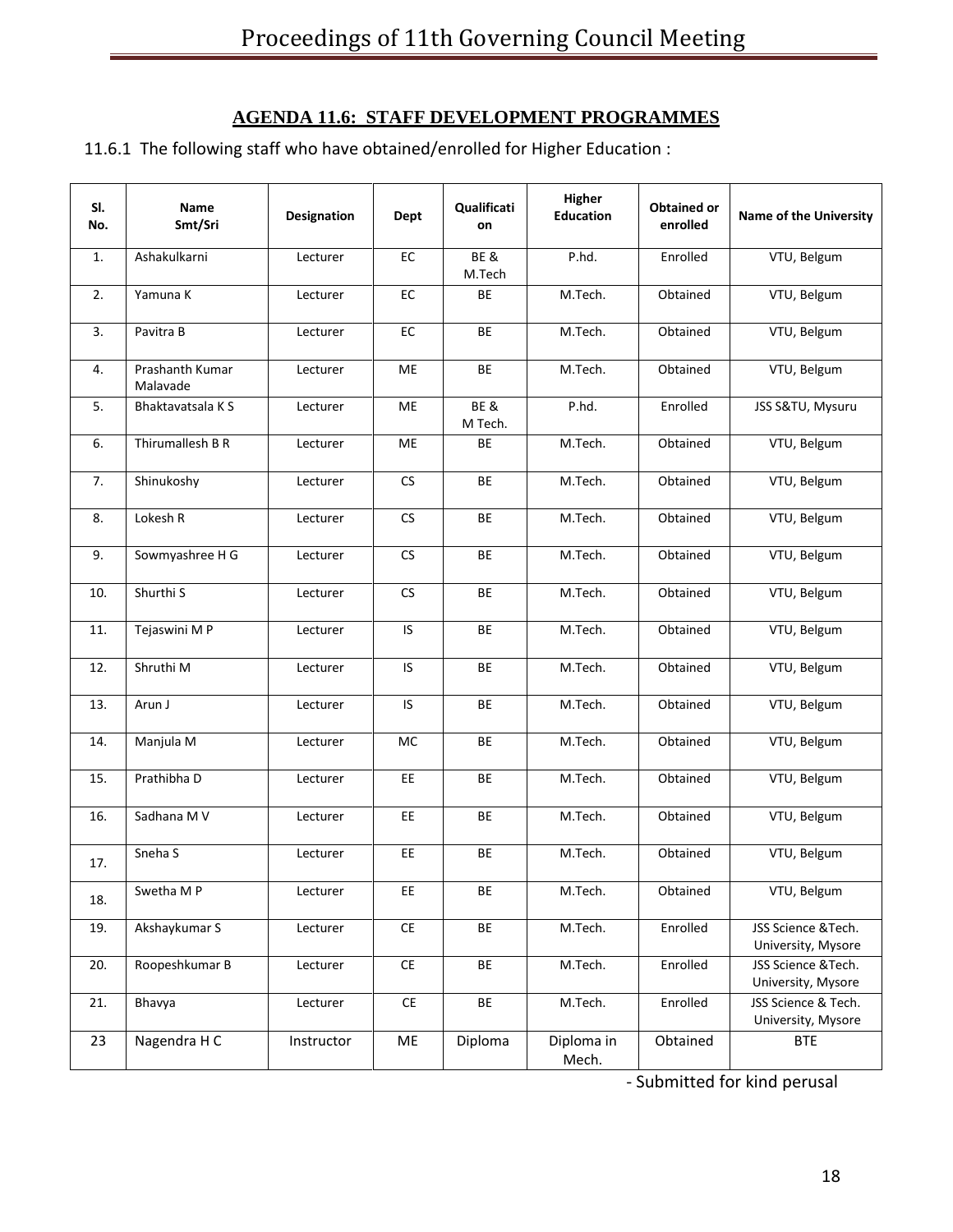| SI <sub>No</sub> | Program                                                              | Date                           | <b>Organized By</b>  | <b>Staff</b>                                |
|------------------|----------------------------------------------------------------------|--------------------------------|----------------------|---------------------------------------------|
| 1.               | Universal Human Values                                               | 05.10.2020<br>to<br>09.10.2020 | <b>AICTE</b>         |                                             |
|                  | Artificial intelligence using Python                                 | 14.09.2020<br>to<br>19.09.2020 | GCE & CT             | Smt. Shinu Koshy, HOD, CS<br>Dept           |
|                  | Women Leadership & Empowerment                                       | 02.09.2020<br>to<br>09.10.2020 |                      |                                             |
| 2.               | <b>Universal Human Values</b>                                        | 05.10.2020<br>to<br>09.10.2020 | <b>AICTE</b>         |                                             |
|                  | Recent Trends in Wireless technology                                 | 03.08.2020<br>to<br>05.08.2020 | <b>BIT Bengaluru</b> |                                             |
|                  | Demystify design thinking in<br>multidisciplinary Engg., IT Approach | 27.07.2020<br>to<br>01.08.2020 | MSRIT, Bengaluru     | Smt. Sowmyashree H G,<br>Lecturer, CS Dept. |
|                  | Research & Innovation                                                | 17.08.2020<br>to<br>21.08.2020 | VVCE, Mysuru         |                                             |
|                  | Artificial Intelligence Using Python                                 | 14.09.2020<br>to<br>19.09.2020 | GCE & CT             |                                             |
| 3.               | Universal Human Values                                               | 27.7.02020<br>to<br>01.08.2020 | MSRIT, Bengaluru     |                                             |
|                  | Recent Trends in Wireless technology                                 | 17.08.2020<br>to<br>21.08.2020 | VVCE, Mysuru         |                                             |
|                  | Demystify design thinking in<br>multidisciplinary Engg., IT Approach | 14.09.2020<br>to<br>19.09.2020 | GCE & CT             | Sri Lokesha K R, Lecturer, CS<br>Dept.      |
|                  | Research & Innovation                                                | 17.08.2020<br>to<br>21.08.2020 | VVCE, Mysuru         |                                             |
|                  | Artificial Intelligence Using Python                                 | 14.09.2020<br>to<br>19.09.2020 | GCE & CT             |                                             |

|  | 11.6.2 Faculty Development Program(FDP) Attended during 2020-21 |  |  |  |
|--|-----------------------------------------------------------------|--|--|--|
|--|-----------------------------------------------------------------|--|--|--|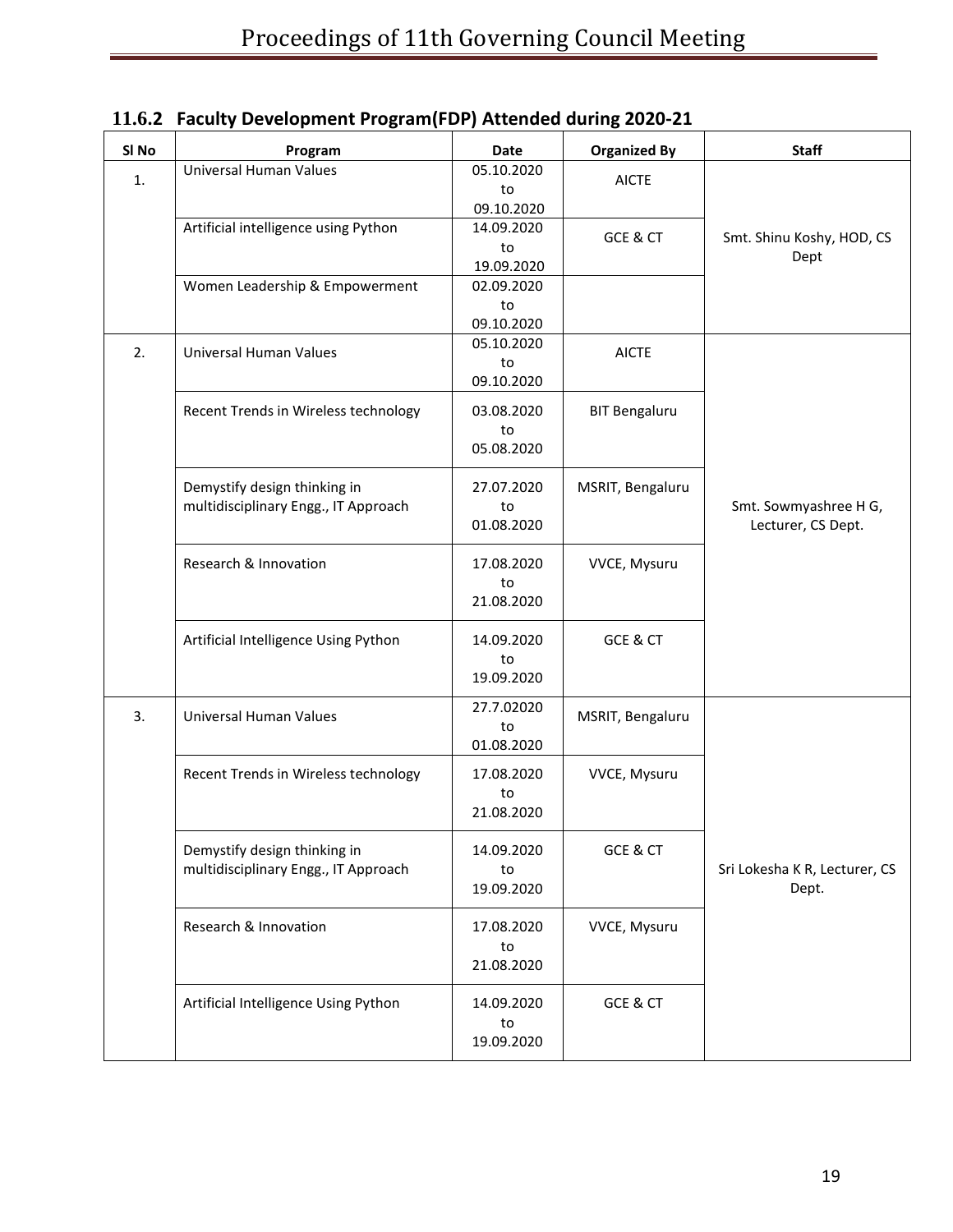| 4.  | Universal Human Values                                                                                           | 05.10.2020<br>to<br>09.10.2020 | <b>AICTE</b>                                                                      | Smt. Somaprabha S,                          |
|-----|------------------------------------------------------------------------------------------------------------------|--------------------------------|-----------------------------------------------------------------------------------|---------------------------------------------|
|     | Artificial Intelligence Using Python                                                                             | 14.09.2020<br>to<br>19.09.2020 | GCE & CT                                                                          | Lecturer<br>CS Dept                         |
| 5.  | Universal Human Values                                                                                           | 05.10.2020<br>to<br>09.10.2020 | <b>AICTE</b>                                                                      | Smt. Shruthi S, Lecturer                    |
|     | Recent Trends in Wireless technology                                                                             | 03.08.2020<br>to<br>05.08.2020 | <b>BIT Bengaluru</b>                                                              | , CS Dept                                   |
| 6.  | PCB Design                                                                                                       | 29.06.2020<br>to<br>03.07.2020 | Vidya Vikas Institute of<br>Engg. & Technology                                    |                                             |
|     | "Exposure & Rejuvenation of<br>Technologies in changed Era of the<br>World"                                      | 06.07.2020<br>to<br>10.07.2020 | Raj Kumar Goel Institute<br>of Technology, Gaziabad,<br><b>Uttar Pradesh</b>      | Sri Niranjanamurthy M<br>Lecturer, EC Dept. |
|     | " Designing an dImplementation of<br>Outcome Based Education (OBE) Model"                                        | 07.07.2020<br>to<br>08.07.2020 | Shri Muktananad College,<br>Gangapur, Aurangabad                                  |                                             |
| 7.  | " Designing an dImplementation of<br>Outcome Based Education (OBE) Model"                                        | 06.07.2020<br>to<br>10.07.2020 | Raj Kumar Goel Institute<br>of Technology, Gaziabad,<br><b>Uttar Pradesh</b>      | Smt. Pavaithra B,<br>Lecturer, EC Dept.     |
| 8.  | PCB Design                                                                                                       | 29.07.2020<br>to<br>03.07.2020 | Vidya Vikas Institute of<br>Engg. & Technology                                    | Sri B Prashivamurthy,<br>Lecturer, EC Dept. |
| 9.  | "Mental Health Awareness"                                                                                        | 11.07.2020                     | Dayananda Sagar College<br>of Arts, Science &<br>Commerce, Bengaluru              | Smt. Yamuna K,<br>Lecturer, EC Dept.        |
| 10. | International virtual workshop on "<br>Electric power grid modernization,<br>trends, chall                       | 20.07.2020<br>to<br>24.07.2020 | Department of Electrical<br>& Electronics Engg, NIE<br>Institute of Engg., Mysuru |                                             |
|     | Virtual International conference of<br>Recent trends in technology, engineering<br>and applied science (CRTTEAS) | 24.07.2020<br>to<br>25.07.2020 | Dr. T Thimmaiah Institute<br>of Technology, Kolar Gold<br>Field, Karnataka        | Smt. Prathibha D, HOD,<br>EE, Mysuru        |
|     | Universal Human values on the theme<br>Inculcating universal human values in<br>technical education              | 05.10.2020<br>to<br>09.10.2020 | <b>AICTE</b>                                                                      |                                             |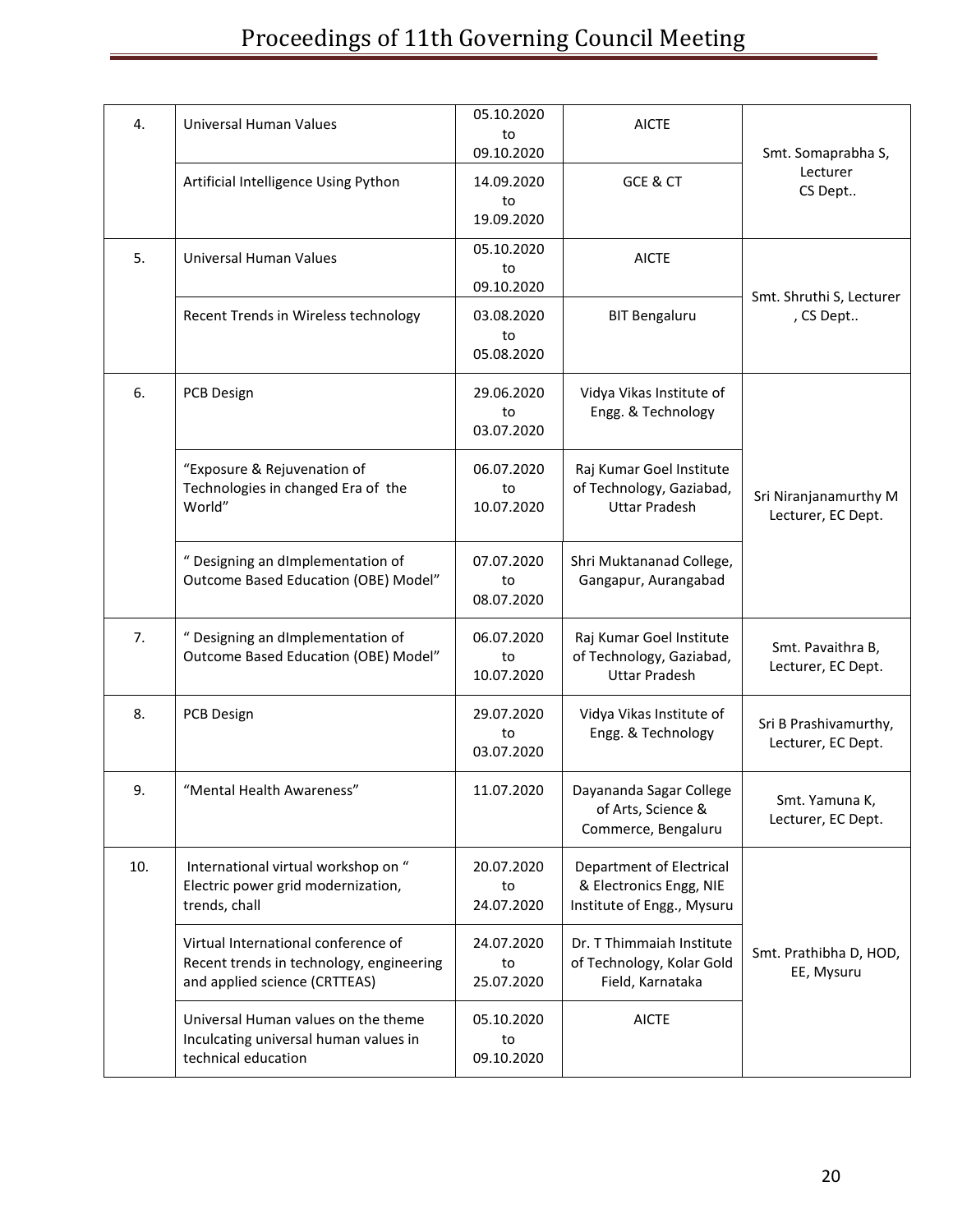| 11. | Fabrication of Electronics devices using<br>nano materials                                          | 17.08.2020<br>to<br>21.08.2020 | Department of IS & E<br>VCE, Mysuru                                                                   | Smt. Sadhana M V,                       |
|-----|-----------------------------------------------------------------------------------------------------|--------------------------------|-------------------------------------------------------------------------------------------------------|-----------------------------------------|
|     | Microcontroller and Analog & Digital<br>Electronics                                                 | 20.07.2020<br>to<br>25.07.2020 | Department of CS & E<br>CMR Institute of<br>Technology Bengaluru                                      | Lecturer, EE Dept.                      |
| 12. | Microcontroller and Analog and Digital<br>Electronics                                               | 20.07.2020<br>to<br>25.07.2020 | Department of CS & E<br>CMR Institute of<br><b>Technology Bengaluru</b>                               |                                         |
|     | Research Avenues in Healthcare<br>Technology                                                        | 21.07.2020<br>to<br>25.07.2020 | Department of<br>Electronics &<br>Instrumentations, JSS<br>Science & Technology<br>University, Mysuru | Smt. Sneha S, Lecturer,<br>EE Dept.     |
|     | Up skilling for future: Technical<br>Innovations and Opportunities in Power<br>Engineering          | 10.08.2020<br>to<br>14.08.2020 | Department of Electrical<br>& Electronics, BNM<br>Institute of Technology,<br>Bengalure               |                                         |
| 13. | Automotive Embedded System Using IOT                                                                | 03.08.2020<br>to<br>08.08.2020 | Sri Krishna College of<br>Engineering and<br>Technology By NAAC,<br>Tamilnadu, India                  |                                         |
|     | Microcontroller and Analog and Digital<br>Electronics                                               | 20.07.2020<br>to<br>25.07.2020 | Department of CS & E,<br>CMR Institute of<br>Technology, Bengaluru                                    | Smt. Shwetha M P,<br>Lecturer, EE Dept. |
|     | Research Avenues in Healthcare<br>Technology                                                        | 21.07.2020<br>to<br>25.07.2020 | Department of<br>Electronics &<br>Instrumentations, JSS<br>Science & Technology<br>University, Mysuru |                                         |
| 14. | Research Avenues in Healthcare<br>Technology                                                        | 21.07.2020<br>to<br>25.07.2020 | Department of<br>Electronics &<br>Instrumentations, JSS<br>Science & Technology<br>University, Mysuru |                                         |
|     | Up skilling for future: Technical<br>Innovations and Opportunities in Power<br>Engineering          | 10.08.2020<br>to<br>14.08.2020 | Department of Electrical<br>& Electronics, BNM<br>Institute of Technology,<br>Bengalure               | Smt. Ashwini B,<br>Lecturer, EE Dept.   |
|     | Universal Human values on the theme<br>Inculcating universal human values in<br>technical education | 05.10.2020<br>to<br>09.10.2020 | <b>AICTE</b>                                                                                          |                                         |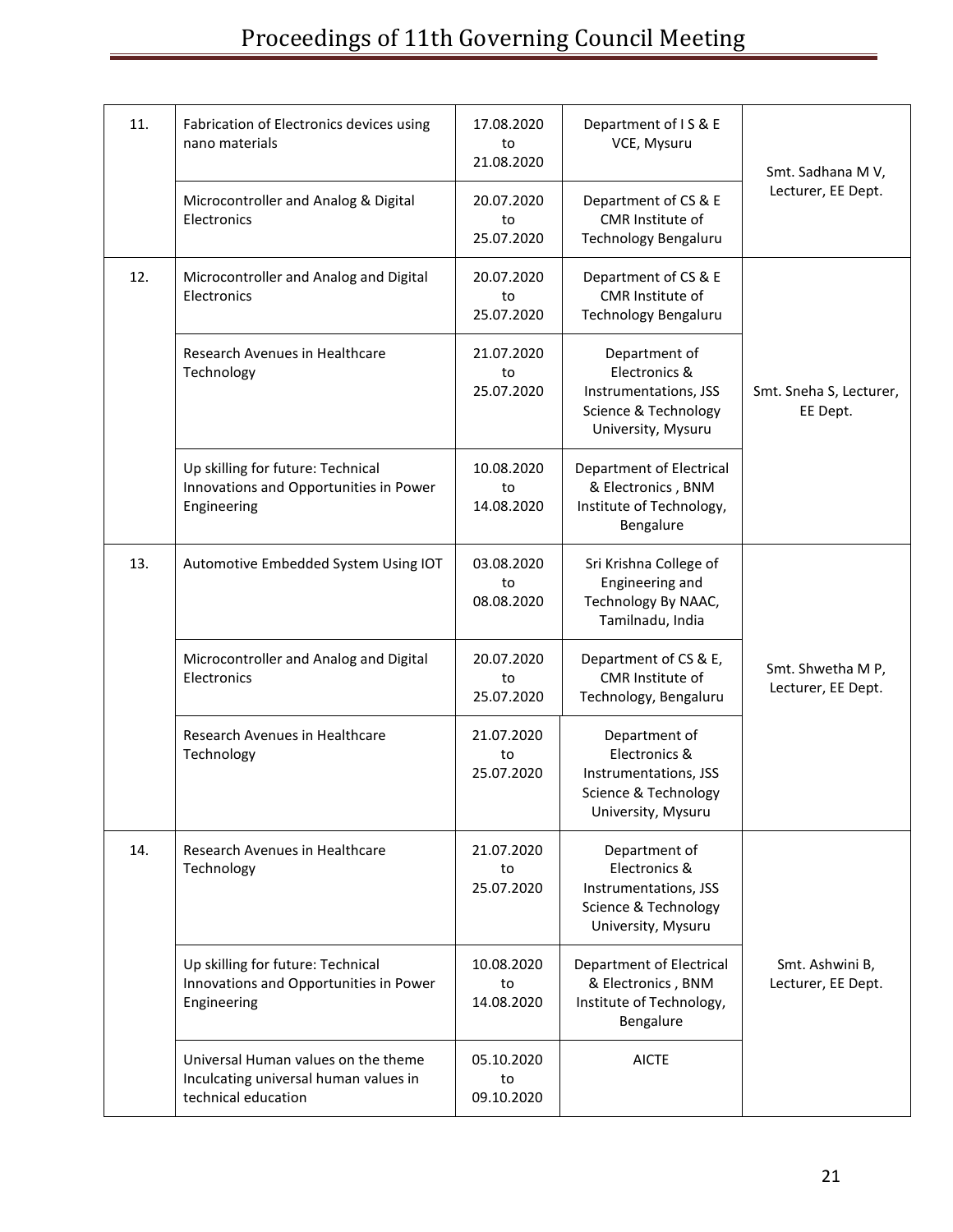| 15. | Recent Trends in Information Technology                                            | 17.08.2020<br>to<br>19.08.2020 | Department of Computer<br>science N G Patel<br>Polytechnic, Sura                                             |                                                                                                                                                                                 |  |
|-----|------------------------------------------------------------------------------------|--------------------------------|--------------------------------------------------------------------------------------------------------------|---------------------------------------------------------------------------------------------------------------------------------------------------------------------------------|--|
|     | Robotics and Autonomous Systems                                                    | 16.11.2020<br>to<br>20.11.2020 | PSG College of<br>Technology, Coimbatore,<br>Dept. of Robotics and<br>Automation Engg.                       | Smt. Manjula M, HOD,<br>MC Dept.                                                                                                                                                |  |
|     | AI and Robotics                                                                    | 18.01.2020<br>to<br>22.01.2020 | <b>Department of Electonics</b><br>& Commun. Engg. Tripura<br>University, Suryamani<br>Nagar, Tripura (ATAC) |                                                                                                                                                                                 |  |
| 16. | Robotic Process Automation: Tools and<br>Techniques                                | 04.01.2021<br>to<br>08.01.2021 | Sri Venkateshwara<br>College of Engg. Dept. CS,<br>Tirupathi                                                 |                                                                                                                                                                                 |  |
|     | Sensors Technology (ATAL)                                                          | 23.11.2020<br>to<br>27.11.2020 | Atal Academy of school of<br>Ocean Engg &<br><b>Underwater Technology</b><br>KUSoS, Panangad                 | Smt. Mayeshwari D,<br>Lecturer, MC Dept.                                                                                                                                        |  |
| 17. | Advancement in Dynamic Anylysis of<br>machine Elements                             | 27.07.2020<br>to<br>29.07.2020 | Vidyavardhaka College of<br>Engineering                                                                      | Sri H M Rajashekhara,<br>HOD, ME Dept.                                                                                                                                          |  |
|     | Inculcating Universal Hunam Values in<br><b>Technical education</b>                | 19.10.2020<br>to<br>23.10.2020 | AICTE Delhi                                                                                                  | Sri H M Rajashekhara,<br>HOD ME Dept.<br>Prahsanth N<br>Malawade,<br>Sri Bhaktavatsala K S,<br>Sri Chandrashekara<br>murthy K B,<br>Sri B R Thirumalesha,<br>Lecturer, ME Dept. |  |
| 18. | Recent Advances in Micro Electro<br><b>Mechancial System</b>                       | 02.11.2020<br>to<br>07.11.2020 | Mahatma Gandhi<br>Institute of Technology,<br>Hyderabad                                                      | Sri Prashanth N<br>Malawade, Lecturer,<br>ME Dept.                                                                                                                              |  |
| 19. | Designing and Implimentation of<br>outcome based Education Modul                   | 07.07.2020<br>to<br>08.07.2020 | Department of Physics Sri<br>Muktananda College,<br>Ahamadabad                                               |                                                                                                                                                                                 |  |
|     | Advancement in Dynamic Anylysis of<br><b>Machine Elements</b>                      | 27.07.2020<br>to<br>29.07.2020 | Vidyavardhaka College of<br>Engineering                                                                      | Sri A S Nagaraj,<br>Lecturer, ME Dept.                                                                                                                                          |  |
|     | Vishwaguru Bharatha The Glory of<br>Traditional Indian Science and<br>technologies | 07.07.2020<br>to<br>08.07.2020 | Department of<br>Mechanical Engineering,<br>Ramaiah Institute of<br>Technology, Bengaluru                    |                                                                                                                                                                                 |  |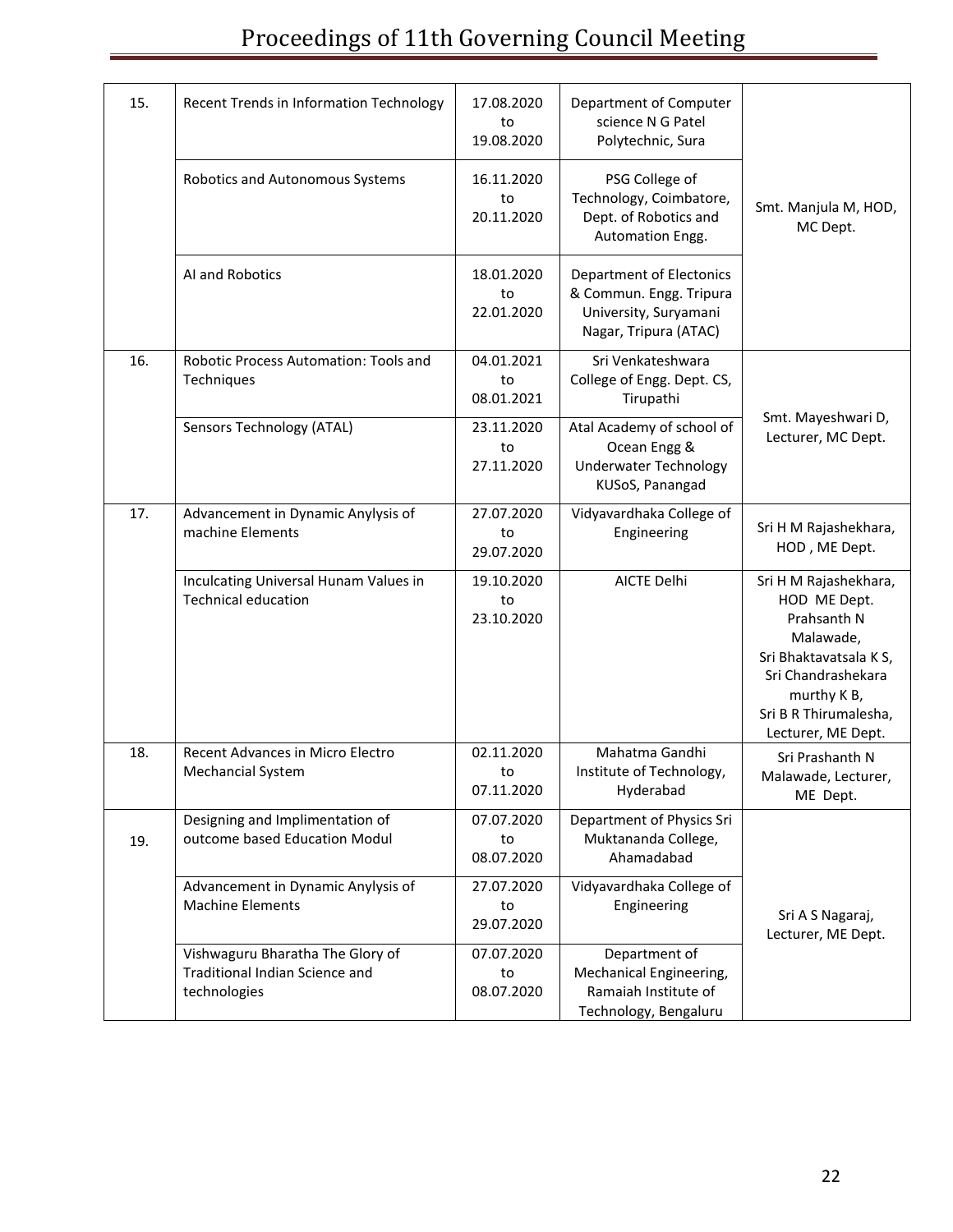| 20. | Designing and Implimentation of       | 07.07.2020 | Department of Physics Sri |                       |
|-----|---------------------------------------|------------|---------------------------|-----------------------|
|     | outcome based Education Modul         | to         | Muktananda College        |                       |
|     |                                       | 08.07.2020 | Ahamadabad                |                       |
|     | AI and Data Science                   | 22.07.2020 | JSPM's Rajashri Shahu     |                       |
|     |                                       | to         | College of Engineering    |                       |
|     |                                       | 26.07.2020 | Pune                      |                       |
|     | Advancement in Dynamic Analysis of    | 27.07.2020 | Vidyavardhaka College of  | Sri K B               |
|     | <b>Machine Elements</b>               | to         | Engineering               | Chandrashekhara       |
|     |                                       | 29.07.2020 |                           | Murthy, Lecturer, ME  |
|     | Vishwaguru Bharatha The Glory of      | 27.07.2020 | Department of             | Dept.                 |
|     | Traditional Indian Science and        | to         | Mechanical Engineering,   |                       |
|     | technologies                          | 31.07.2020 | Ramaiah Institute of      |                       |
|     |                                       |            | Technology, Bengaluru     |                       |
|     | Inculcating Universal Hunam Values in | 19.10.2020 | <b>AICTE Delhi</b>        |                       |
|     | <b>Technical education</b>            | to         |                           |                       |
|     |                                       | 23.10.2020 |                           |                       |
| 21. | AI and Data Science                   | 22.07.2020 | JSPM's Rajashri Shahu     |                       |
|     |                                       | to         | College of Engineering    |                       |
|     |                                       | 26.07.2020 | Pune                      |                       |
|     | Experts View and Analysis of online   | 27.07.2020 | Dr. Pranjabrao            |                       |
|     | <b>Educational Tools</b>              | to         | Deshmukha Polytechni,     | Sri B R Thirumalesha, |
|     |                                       | 31.07.2020 | Maharastra                | Lecturer, ME Dept.    |
|     | Inculcating Universal Hunam Values in | 19.10.2020 | <b>AICTE Delhi</b>        |                       |
|     | <b>Technical education</b>            | to         |                           |                       |
|     |                                       | 23.10.2020 |                           |                       |
|     |                                       |            |                           |                       |

## 11.6.3 Programmes / Workshops/ Webinars/Guest lecturer conducted during the year 2020-2021.

| Sl.No                    | <b>Date</b> | <b>Topic</b>                                                  | <b>Participants</b>                                            | <b>Resource Person</b>                                                                                             |
|--------------------------|-------------|---------------------------------------------------------------|----------------------------------------------------------------|--------------------------------------------------------------------------------------------------------------------|
| 1                        | 14.10.2020  | <b>Bacterial Concrete</b>                                     | Students of 3 <sup>rd</sup> &<br>5 <sup>th</sup> sem and staff | Sri. Nikhil T R, MSRIT, Bengaluru                                                                                  |
| $\overline{\phantom{a}}$ | 22.10.2020  | Low Energy Building-R-leaf<br>Construction                    | Students of 3 <sup>rd</sup> &<br>5 <sup>th</sup> sem and staff | Sri. Rajesh jain, MD, R-leaf, Mysuru                                                                               |
| 3.                       | 12.10.2020  | "Alternate Fuels"                                             | Studentss of 3 <sup>rd</sup> &<br>$5th$ sem E&E                | Neethi M, Asst. Professor,<br>Dept. of EE, SJCE,, Mysuru                                                           |
| 4                        | 12.10.2020  | Robotics and its significance                                 | Students of 3 <sup>rd</sup> &<br>$5th$ sem MC                  | Mr. Harshavardhana, Project Engineer,<br>Technocentre Enginnering, Bengaluru                                       |
| 4.                       | 13.10.2020  | "Basics of Power Electronics"                                 | Students of 3rd & 5 <sup>th</sup><br>sem E&E                   | Dr. Rudraswamy S B<br>Associate Professor<br>Dept. of                                                              |
| 5.                       | 14.10.2020  | Internet Of Things                                            | Students of 3rd & 5 <sup>th</sup><br>sem MC                    | Sri. Prashanth.M, Delivery head, L&T<br>Technology Services, Mysuru                                                |
| 6.                       | 14.10.2020  | "Design Estimation, Operation<br>and Maintenance Substations" | Students of 3rd & 5 <sup>th</sup><br>sem E&E                   | Dr. Gopal Reddy K,<br>Associate Professor,<br>EE Dept. Vidya Vardhaka Engineering<br>College, Mysuru.              |
| 7.                       | !6.10.2020  | <b>Human Values</b>                                           | Students of 3rd & 5 <sup>th</sup><br>sem<br>MC.                | Dr. L.T. Indrani. M.R. Assistant Professor<br>& Associate NCC officer, SBRR Mahajana<br>First Gr. College, Mysuru. |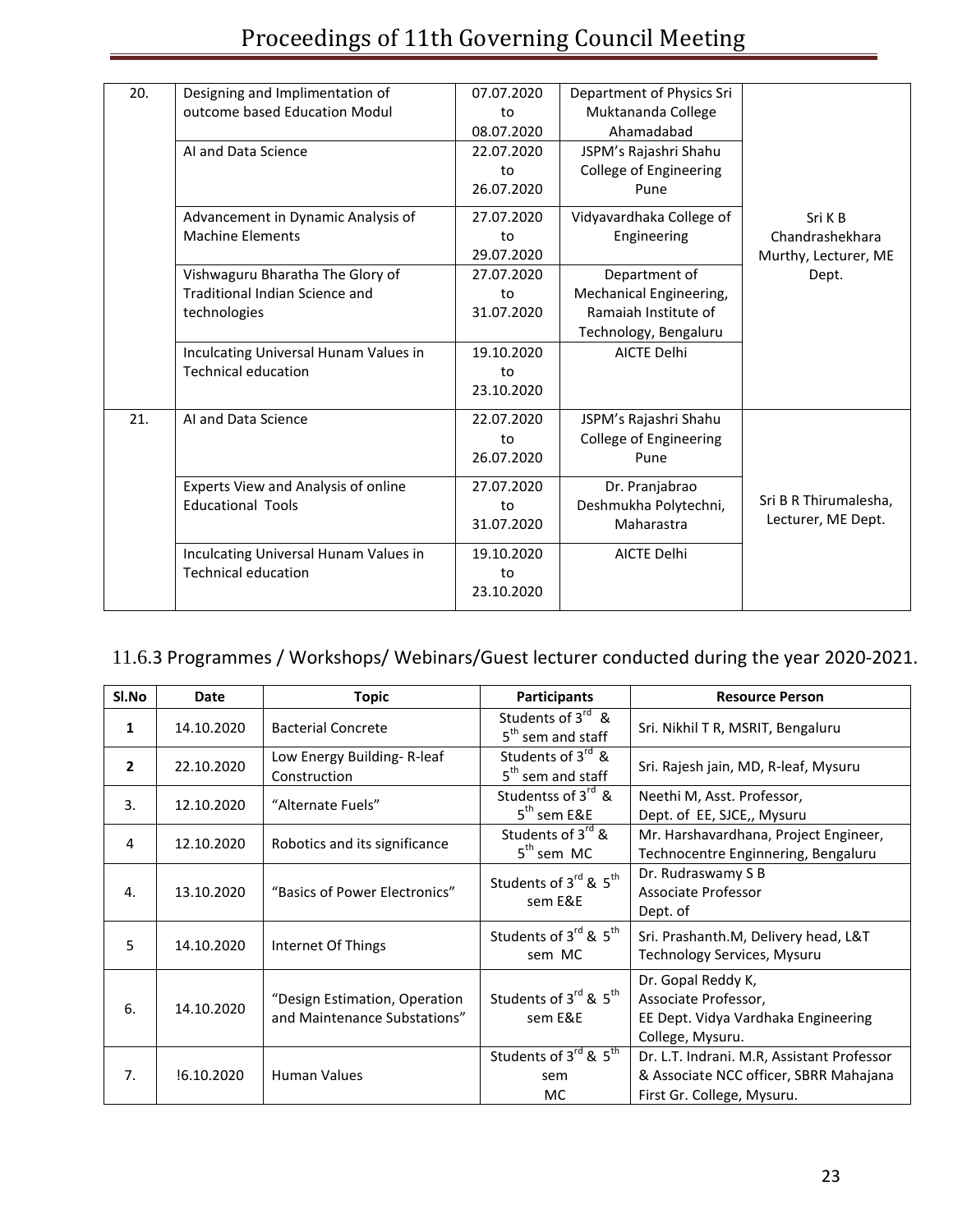## Proceedings of 11th Governing Council Meeting

| 8   | 18.10.2020 | Internet Of Things                                                                        | Students of 3rd &<br>$5th$ sem E&E           | Sri Krishna G, Researcher,<br>Indian Institute of Science (IISC),<br>Bengaluru.                                                                                  |
|-----|------------|-------------------------------------------------------------------------------------------|----------------------------------------------|------------------------------------------------------------------------------------------------------------------------------------------------------------------|
| 9   | 12.11.2020 | <b>Controlling Electro Pneumatics</b><br>form PLC with IOT integration                    | Students of 3rd &<br>$5^{th}$ sem MC         | Sri Karthik, Swiss certified Mechatronics<br>Trainer & SME,<br>Skillsonic India Pvt. Ltd., Bengaluru                                                             |
| 10. | 21.12.2020 | Pneumatic and Electro-<br>pneumatic components<br>identification and working<br>principle | Students of 3rd &<br>$5th$ sem MC            | Sri Karthik, Swiss certified Mechatronics<br>Trainer & SME,<br>Skillsonic India Pvt. Ltd., Bengaluru                                                             |
| 11  | 16.10.2020 | Robotics - Next Generation<br>Technology                                                  | Students of 5 <sup>th</sup> sem<br><b>ME</b> | Dr. Shrikanta Gupta, Principal,<br>Consultant, Infosys Ltd., Mysuru                                                                                              |
| 12. | 17.10.2020 | <b>Communication Skills</b>                                                               | Students of 5 <sup>th</sup> sem<br><b>ME</b> | Sri K N Lokesh, Asst. Professor, New<br>Horizon College of Engg., Bengaluru                                                                                      |
| 13. | 26.11.2020 | Uses of Satellites                                                                        | Students of 5 <sup>th</sup> sem<br><b>ME</b> | Mr. Shankar Narayan, Head Structure<br>Division, ISRO, Bengaluru                                                                                                 |
| 14  | 30.01.2021 | Hands - On Workshop on<br>Wordpress                                                       | Students of 5 <sup>th</sup> sem<br><b>CS</b> | Mr. Chandan R<br>Senior Software Engineer<br>ArisGlobal Software Pvt. Ltd,, Mysuru<br>Mr. Arun Kumar R<br>Senior Systems Engineer<br>Infosys BPM Ltd., Bengaluru |
| 15  | 01.02.2021 | Internship on Software<br>Development                                                     | Students of 5 <sup>th</sup> sem<br>CS        | Mr. Vasista, Zonal Manager, BDS Pvt. Ltd,<br>Mysuru.                                                                                                             |

## **1.6.4 Staff who have Completed Swayam online courses**

| SI. | <b>Name</b>              |           | <b>Course Name</b>                                    | <b>Remarks</b> |
|-----|--------------------------|-----------|-------------------------------------------------------|----------------|
| No. |                          | Dept.     |                                                       |                |
| 1.  | Lokesha K R              | CS        | Problem Solving Using C                               | Completed      |
| 2.  | Sowmyashree H G          | <b>CS</b> | Problem Solving Using C<br><b>Computer Networks</b>   | Completed      |
| 3.  | Somaprabha S             | <b>CS</b> | Problem Solving Using C<br><b>Computer Networks</b>   | Completed      |
| 4.  | ShruthiS                 | CS        | Problem Solving Using C<br>Database Management System | Completed      |
| 5.  | Arun J                   | IS        | <b>Software Testing</b>                               | Completed      |
| 6.  | Asha kulkarni            | EC        | <b>Digital Electronic Circuits</b>                    | Completed      |
| 7.  | Yamuna K                 | EC        | <b>Digital Electronic Circuits</b>                    | Completed      |
| 8.  | Niranjanamurthy M        | EC        | <b>Digital Electronic Circuits</b>                    | Completed      |
| 9.  | Harsha Kumar S           | МC        | Metrology                                             | Completed      |
| 10. | K B Chandrashekaramurthy | ME        | Manufacturing process I and II,<br>Metrology          | Completed      |
| 11. | H M Rajashekara          | <b>ME</b> | Metrology                                             | Completed      |
| 12. | A S Nagaraja             | ME        | Metrology                                             | Completed      |
| 13. | Yamuna K                 | EC        | Microprocessors & Microcontrollers                    | Registered     |
| 14. | Vimala H N               | EC        | Microprocessors & Microcontrollers                    | Registered     |
| 15. | Niranjana Murthy M       | EC        | Microprocessors & Microcontrollers                    | Registered     |
| 16. | Pavithra B               | EC        | <b>Digital Electronics Circuits</b>                   | Registered     |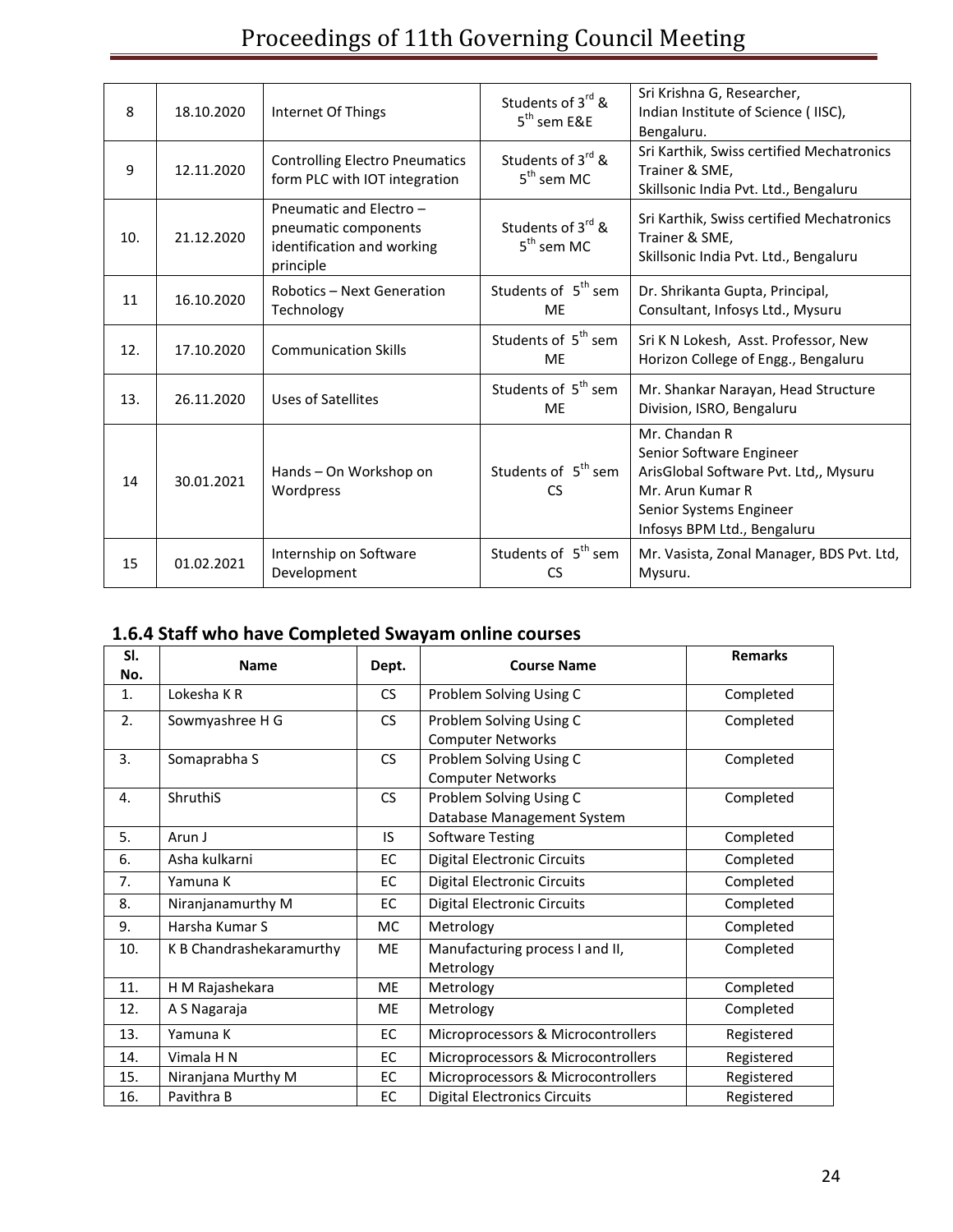#### **11.7 Student Activities :**

- 1) A workshop and hands on training on PLC, Pneumatics and Sensorics was conducted for 5 days between January 18-22, 2021 for  $5<sup>th</sup>$  Sem. Mechatronics students, coordinate by Prof. M.V. Ramya & Prof. M. Kumar, from Bosch Rexroth Knowledge Centre for Automation Technologies, SJCE.
- 2) A one day workshop and hands on training, on 3-D Printing was conducted on January, 16. 2021 for  $3^{rd}$  &  $5^{th}$  Sem., Mechanical students, by Mr. Akash. M.R., from Infosys Technologies, Mysuru.
- 3) Following Activities were conducted for the students of all the branches by the staff of JSSP, Mysuru, as per the Induction Program Schedule and C-20 Syllabus.
	- 1) Campus visit to library, hostel, playgrounds, workshop etc.
	- 2) Screening of Institution Video
	- 3) A talk on NCC, NSS , Placement activities, Personality development, Personal & Community health & Hygiene was arranged and completed.
	- 4) Talent search in Music/Antakshari /Instrumental music/dance/ team activity/ Essay/ Pick & speak/ Sports etc. was carried out
	- 5) Awareness on Student scholarship- Introduction to SSP portal- e-pass- Authenticated documents, how to apply in portal? was imparted to students.

## **AGENDA 10.8: INCOME GENERATION ACTIVITIES 2018-19 Fabrication Centre:**

| JSS PDA, Mysuru        | Single Cot, Sloted Angle Rock, Hostel Type<br>Almirah | 2,00,000.00 |
|------------------------|-------------------------------------------------------|-------------|
| <b>TCS Online Exam</b> | Node Payment@ $50/-$                                  | 42,000.00   |
|                        | Total                                                 | 2,42,000.00 |

 **60KW Capacity Roop Top Solar Power Generation System(SRTP):** The solar power generation system installed in the college building can generate about 9000kw per month @ the rate of 250 to 300kw per day. After consumption of about 3000kw by the college the excess power of about 6000kw can be supplied to the power grid which will generate about Rs. 50,000/- income to the management, after commissioning.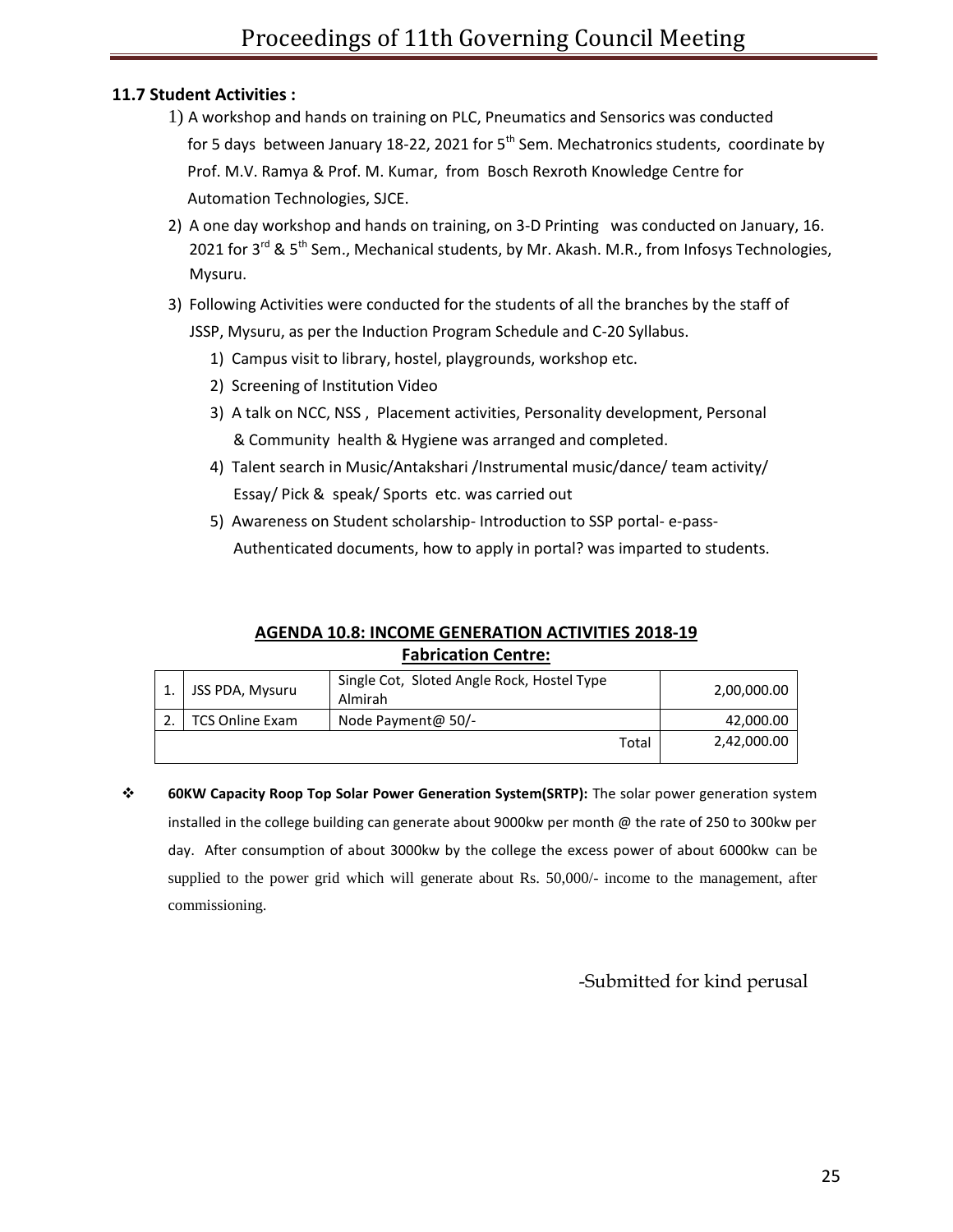| Name of the<br><b>Branch</b>               | Amount<br>Spent up to |           | <b>Amount Spent</b><br>(in Rupees) | <b>Total</b><br>$(2+4)$ |  |
|--------------------------------------------|-----------------------|-----------|------------------------------------|-------------------------|--|
|                                            | 2018-19               | 2018-19   | 2019-20                            |                         |  |
| $\mathbf{1}$                               | 2                     | 3         | 4                                  | 5                       |  |
| Civil Engineering                          | 16,49,620.00          | 750.00    | 0                                  | 16,49,620.00            |  |
| <b>Computer Science</b><br>Engineering     | 80,95,222.00          | 0         | $\Omega$                           | 80,95,222.00            |  |
| Electronics & Communication<br>Engineering | 33,74,415.00          | 22,700.00 | 17,700.00                          | 33,92,115.00            |  |
| Electrical & Electronics<br>Engineering    | 4,63,436.00           | 5,000.00  | 10,000.00                          | 4,73,436.00             |  |
| Information Science<br>Engineering         | $\Omega$              | $\Omega$  | 0                                  | 0                       |  |
| <b>Mechanical Engineering</b>              | 28,50,971.00          | 2,500.00  | 1,98,990.00                        | 30,49,961.00            |  |
| <b>Mechatronics Engineering</b>            | 15,38,296.00          | 2,500.00  | 2,454.00                           | 15,40,750.00            |  |
| <b>TOTAL</b>                               | 1,79,71,960.00        | 33,450.00 | 2,29,144.00                        | 1,82,01,104.00          |  |

## **AGENDA 11.9: INVESTMENTS ON LABS**

#### **AGENDA 11.10: LIBRARY**

|                        |                        |                              |                              |                                  | <b>TOTAL</b>       |  |  |  |
|------------------------|------------------------|------------------------------|------------------------------|----------------------------------|--------------------|--|--|--|
| <b>YEAR</b>            | <b>VOLUME PROCURED</b> |                              | <b>COST IN RS:</b>           | <b>VOLUME</b><br><b>PROCURED</b> | <b>COST IN RS:</b> |  |  |  |
| <b>During</b>          | <b>JSS</b>             | 31                           | 5077.00                      | 8635                             | 1263504.50         |  |  |  |
| 2018-19                | SWD <sup>*</sup>       | $\qquad \qquad \blacksquare$ | ٠                            | 2835                             | 496685.20          |  |  |  |
|                        | <b>Total</b>           | 31                           | 5,077.00                     | 11,470                           | 17,60,189.70       |  |  |  |
| <b>During</b>          | <b>JSS</b>             | 96                           | 19721.00                     | 8731                             | 1283225.50         |  |  |  |
| 2019-20                | <b>SWD</b>             | $\blacksquare$               | $\qquad \qquad \blacksquare$ | 2835                             | 496685.20          |  |  |  |
|                        | <b>Total</b>           | 96                           | 19,721.00                    | 11,566                           | 17,79,910.70       |  |  |  |
| <b>During</b>          | <b>JSS</b>             | 88                           | 17069.00                     | 11654                            | 17,96,979.00       |  |  |  |
| 2020-21<br>(Till date) | <b>SWD</b>             | $\blacksquare$               | -                            | -                                |                    |  |  |  |
|                        | <b>Total</b>           | 88                           | 17069.00                     | 11654                            | 17,96,979.00       |  |  |  |

 **NOTE: \*** - Social Welfare Department.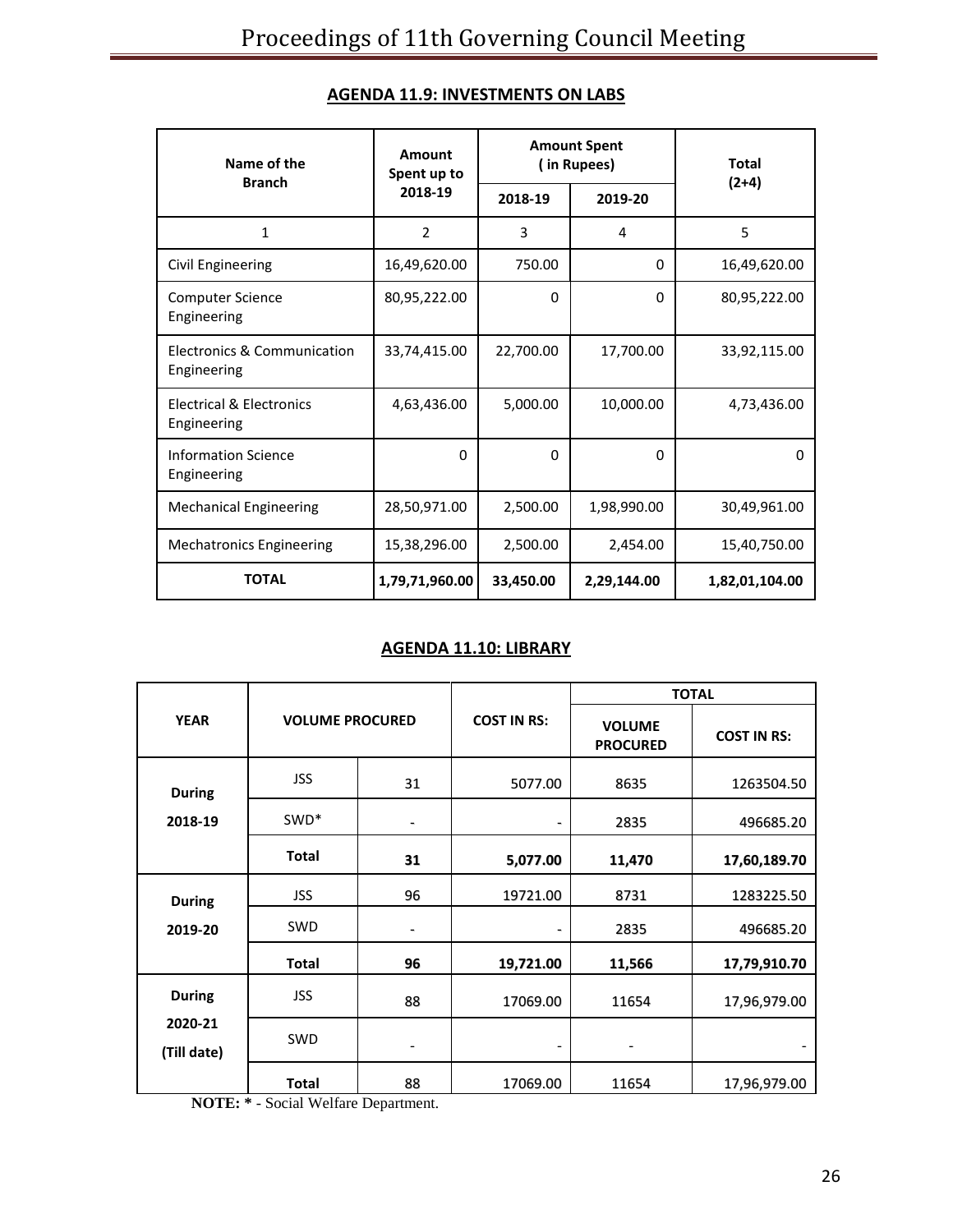#### **AGENDA 11.11: PLACEMENT**

| Sl. No. | <b>PERTICULARS</b>                   | 2018-2019            | 2019-2020               |
|---------|--------------------------------------|----------------------|-------------------------|
|         | Number of Companies Visited          | 08                   | 08                      |
| 2       | Number of Students with Single offer | 23                   | 17                      |
| 3       | Number of Students with Two offer    | Nil                  | Nil                     |
| 4       | Average Salary Package               | Rs. 16,500 per month | Rs. 16,500 per<br>month |
| 5       | Maximum Salary Package               | 2.25 lakh per anum   | 2.25 lakh per anum      |

#### **\* Companies visited**

- 1) Wipro Limited, Bengaluru
- 2) Hire Pro, Bengaluru
- 3) Bosch, Automobile Electronics India Pvt. Ltd., Bengaluru
- 4) ITC Ltd. Thandavapura, Nanjangud.
- 5) L&T Ltd., Mysuru
- 6) Strategi Automation solutions Pvt. Ltd., Bengaluru
- 7) Toyota Kirloskar Motor Pvt. Ltd, Bidadi Industrial Area
- 8) Sundaram clayton Automotive Products Division, Hosuru

#### -Submitted for kind perusal

#### **AGENDA 11.12: OTHER SUBJECTS**

#### **11.12.1: A) RESIGNATION – Nil**

- **B) APPOINTMENT- Nil**
- **C) STAFF TRANSFER : Nil**

#### **11.12.2: DEPARTMENT WISE STAFF REQUIREMENT:**

| Department | <b>Designation</b> | No. of staff<br>required as per<br>staff pattern | No. of<br>staff<br>available | Shortage                 | <b>Remarks</b> |
|------------|--------------------|--------------------------------------------------|------------------------------|--------------------------|----------------|
|            | <b>HOD</b>         | 01                                               | 01                           |                          |                |
| <b>CE</b>  | Lecturers          | 04                                               | 04                           |                          |                |
|            | <b>Instructors</b> | 02                                               | 00                           | 02                       |                |
|            | Helpers/attenders  | 03                                               | 03                           | $\overline{\phantom{0}}$ |                |
|            | <b>HOD</b>         | 01                                               | 01                           |                          |                |
| <b>ME</b>  | Lecturers          | 05                                               | 05                           | 00                       |                |
|            | <b>Instructors</b> | 03                                               | 01                           | 02                       |                |
|            | Helpers/attenders  | 04                                               | 04                           |                          |                |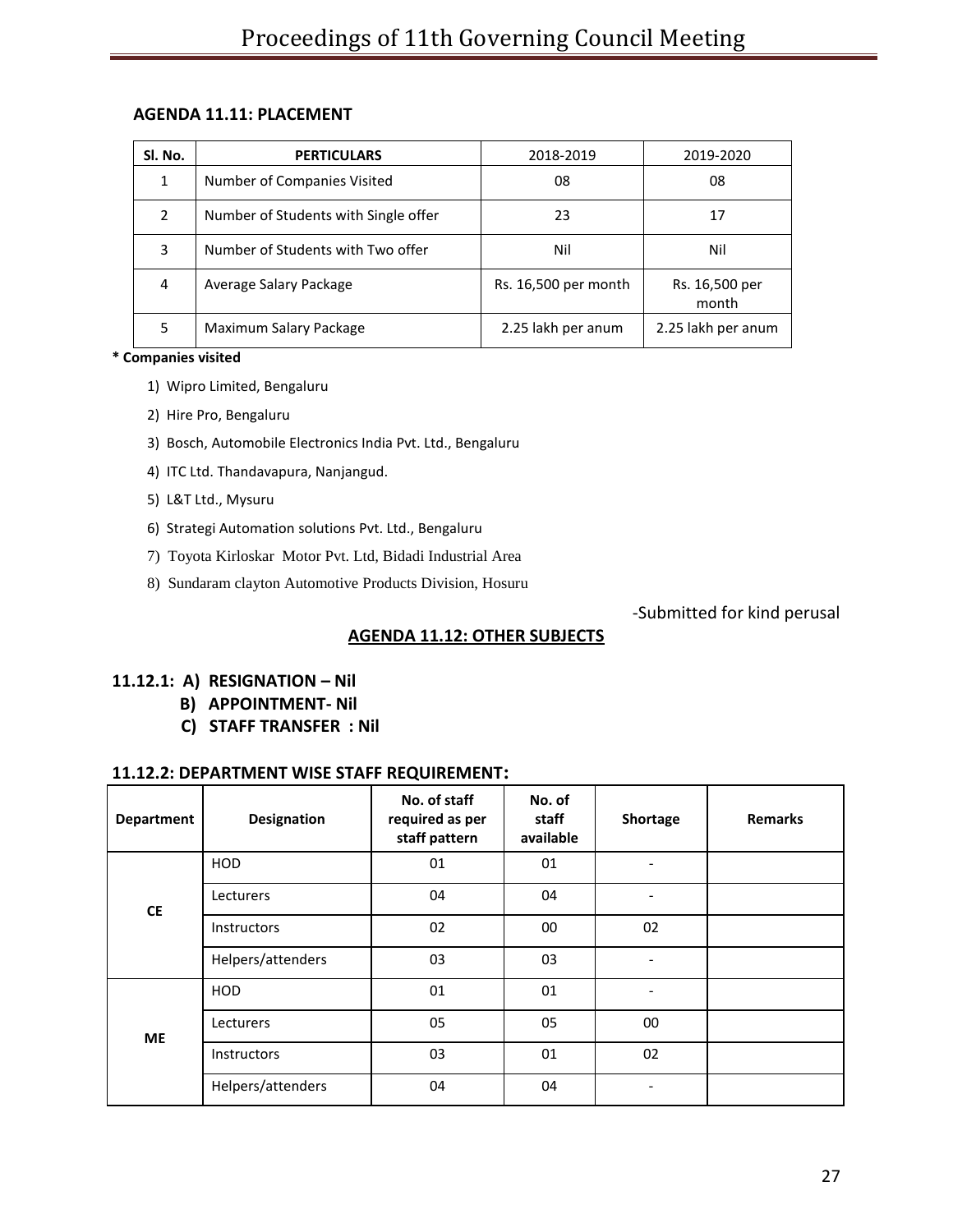# Proceedings of 11th Governing Council Meeting

|                          | HOD                              | 01                   | 01                     | $\overline{\phantom{a}}$ |  |
|--------------------------|----------------------------------|----------------------|------------------------|--------------------------|--|
|                          | Lecturers                        | 06                   | 04                     | 02                       |  |
| $\mathsf{CS}\phantom{A}$ | System analyst                   | 01                   | $00\,$                 | 01                       |  |
|                          | Programmer<br>/Computer Operator | 01                   | 02                     | $+1$                     |  |
|                          | Instructors                      | 02                   | $00\,$                 | 02                       |  |
|                          | Helpers/attenders                | 03                   | 03                     | $\blacksquare$           |  |
|                          | HOD                              | 01                   | 01                     | $\blacksquare$           |  |
|                          | Lecturers                        | 06<br>(IS 05 +01 EC) | 03                     | 03                       |  |
| IS                       | System analyst                   | 01                   | $00\,$                 | 01                       |  |
|                          | Instructors                      | 02                   | $00\,$                 | 02                       |  |
|                          | Helpers/ attenders               | 03                   | 03                     | $\overline{a}$           |  |
| EC                       | HOD                              | 01                   | 01                     | $\blacksquare$           |  |
|                          | Lecturers                        | 06                   | 05                     | 01                       |  |
|                          | Instructors                      | 04                   | 03                     | 01                       |  |
|                          | Helpers/attenders                | 05                   | 04                     | 01                       |  |
|                          | HOD                              | 01                   | 01                     | $\blacksquare$           |  |
| EE                       | Lecturers                        | 05<br>(EE 04+ 01 ME) | 04                     | 01                       |  |
|                          | Instructors                      | 02                   | 01                     | 01                       |  |
|                          | Mechanic                         | 02                   | 01                     | 01                       |  |
|                          | Helpers/attenders                | 02                   | 02                     | $00\,$                   |  |
|                          | HOD                              | 01                   | 01                     | $00\,$                   |  |
| MC                       | Lecturers                        | 05<br>(EC 03+ 02 ME) | 05<br>(EC 02+03<br>ME) | $00\,$                   |  |
|                          | Instructors                      | 02                   | $01\,$                 | $01\,$                   |  |
|                          | Helpers/Mechanic                 | 02                   | 02                     | ${\bf 00}$               |  |
|                          | HOD                              | 01                   | 01                     | $00\,$                   |  |
|                          | Lecturers                        | 04                   | 03                     | 01                       |  |
| SCI                      | Instructors                      | 01                   | $00\,$                 | 00                       |  |
|                          | Helpers/attenders                | 01                   | 01                     | $00\,$                   |  |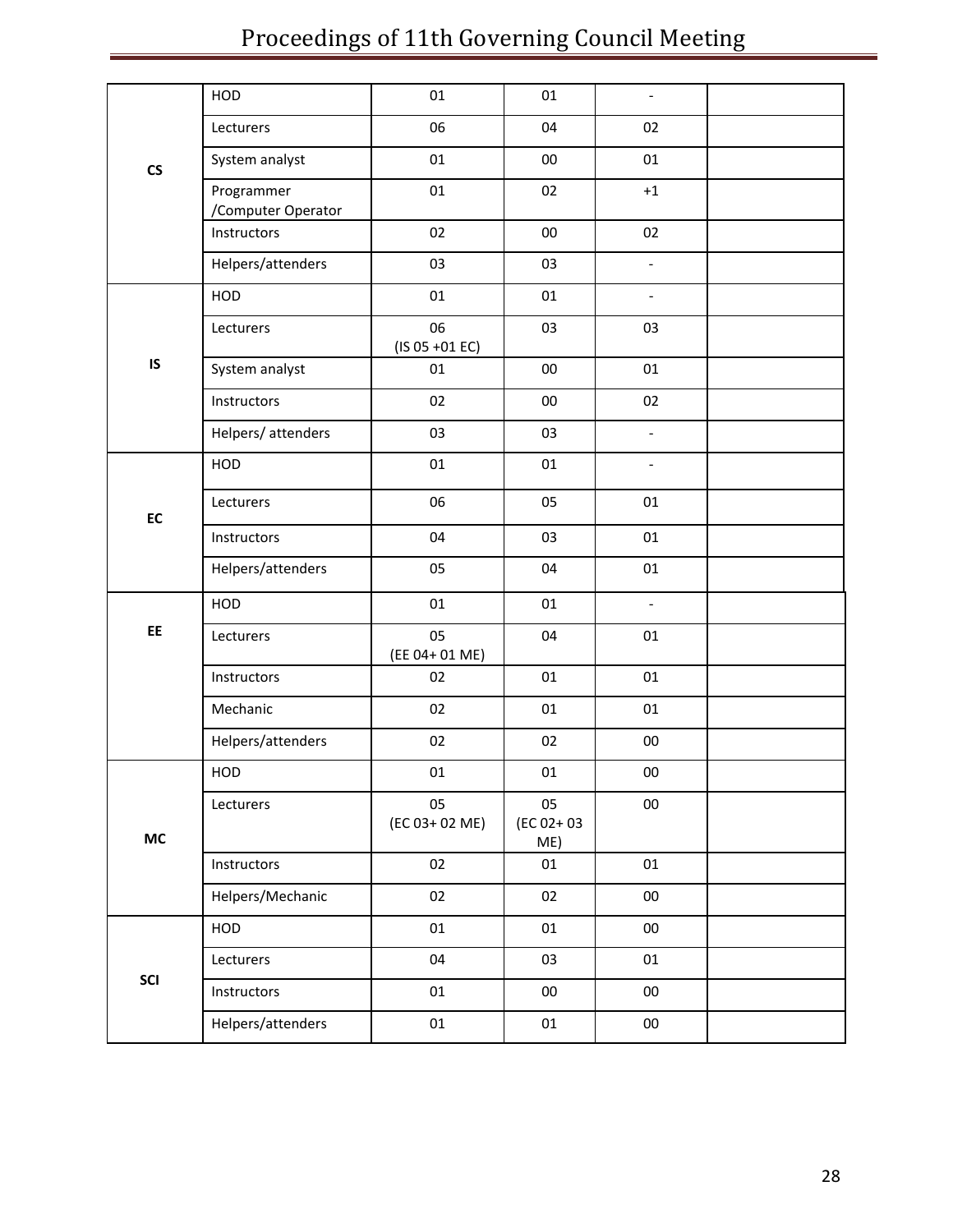| <b>Department</b> | <b>Designation</b> | No. of staff<br>required as per<br>staff pattern | No. of<br>staff<br>available | Shortage   | <b>Remarks</b> |
|-------------------|--------------------|--------------------------------------------------|------------------------------|------------|----------------|
|                   |                    |                                                  |                              |            |                |
| <b>ENG</b>        | Lecturers          | 02 (FT 01 + 01 PT                                | 1 Full time                  | 1Part time |                |
| <b>KANNADA</b>    | Lecturers          | 01<br>(Full time)                                | 01<br>(Full time)            | 00         |                |
|                   | Superintendent     | 01                                               | 01                           | $00\,$     |                |
|                   | <b>SDA</b>         | 04                                               | 05                           | $00\,$     |                |
|                   | Clerk cum typist   | 02                                               | 01                           | 01         |                |
| <b>OFFICE</b>     | Library Staff      | 02                                               | 02                           | 00         |                |
|                   | <b>Attenders</b>   | 04                                               | 06                           | 00         |                |
|                   | Peon               | 02                                               | $00\,$                       | $00\,$     |                |
|                   | Sweeper            | 01                                               | 01                           | 00         |                |

#### **11.12.3: SCHOLARSHIP\*\***

| SI.<br>No.   | Department(s)                                                  | <b>Total amount</b><br>till previous<br>year | 2017-18<br><b>Rs</b> | 2018-19<br><b>Rs</b> | 2019-20<br><b>Rs</b> | <b>Total Amount till</b><br>date Rs.(3+6) |
|--------------|----------------------------------------------------------------|----------------------------------------------|----------------------|----------------------|----------------------|-------------------------------------------|
| $\mathbf{1}$ | 2                                                              | 3                                            | 4                    | 5                    | 6                    | 7                                         |
| 1.           | Social welfare Dept. (SC,<br>ST)                               | 16,51,525.00                                 | 6,72,040.00          | 7,27,765.00          |                      | 16,51,525.00                              |
| 2.           | Taluk panchayath / Zilla<br>panchayath                         | 1,77,640.00                                  |                      |                      |                      | 1,77,640.00                               |
| 3.           | The Karnataka Minorities<br>Development Corporation            | 25,000.00                                    |                      | 30,000.00            |                      | 25,000.00                                 |
| 4.           | GOI - Post Metric<br>Scholarship Taluk<br>Panchayath           |                                              |                      |                      |                      |                                           |
| 5.           | <b>BC Fee Concession Merit</b>                                 | 5,89,920.00                                  | 4,67,820.00          | 6,44,010.00          | 5,31,760.00          | 11,21,680.00                              |
| 6.           | Govt of Karnataka (OBC &<br>etc.,<br>(other concession to OBC) | 2,28,900.00                                  |                      |                      |                      | 2,28,900.00                               |
|              | <b>TOTAL</b>                                                   | 26,72,985.00                                 |                      | 11,39,860.00         | 14,01,775.00         | 5,31,760.00                               |

As per the suggestion of Dr**. C. G Betsurmath, Executive Secretary,** a Coordinator for scholarship awareness is identified and an awareness program on **'NSP, SSP scholarships and other facilities'** was conducted by the coordinator to students.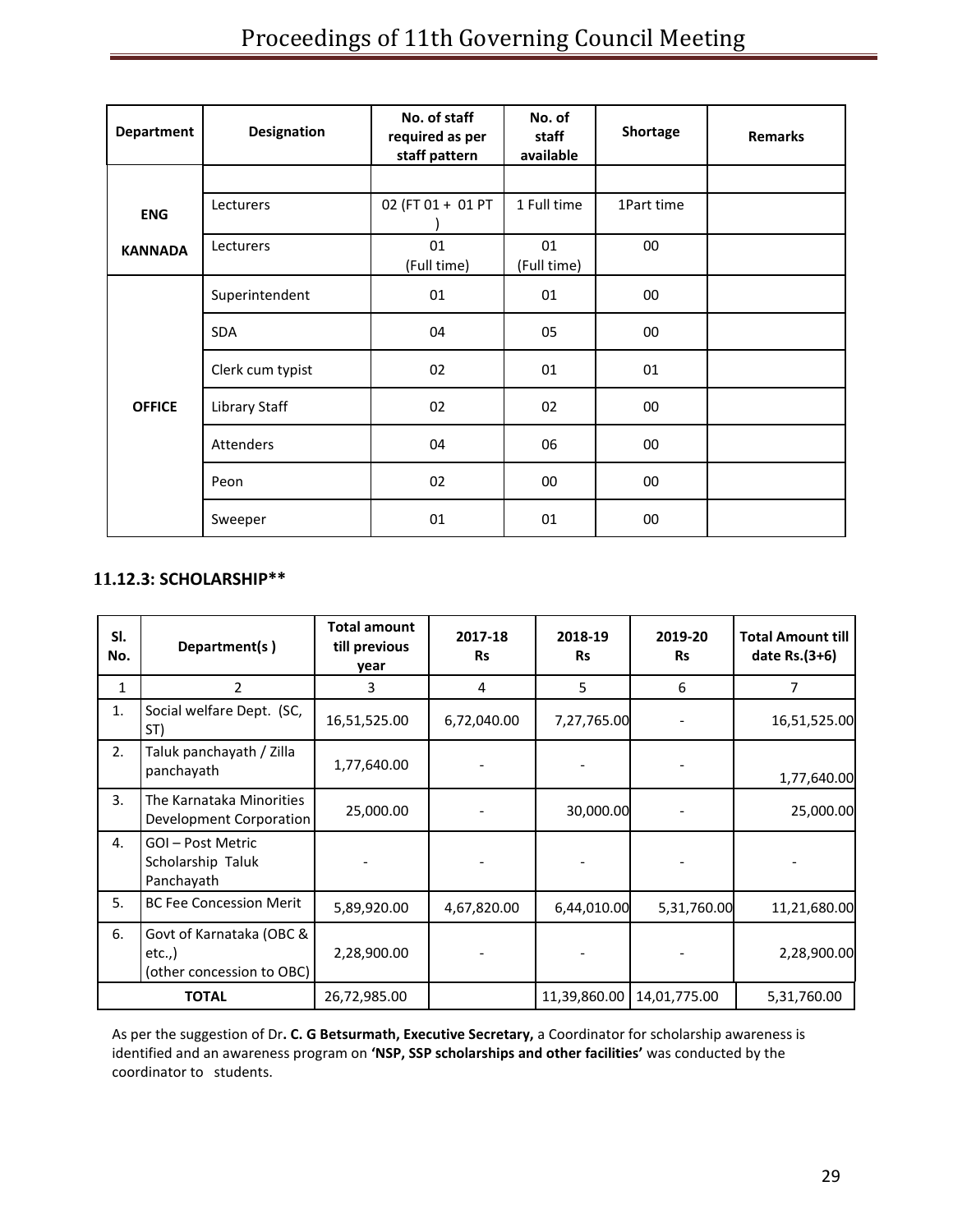#### **AGENDA 11.13:** NBA Activities

- Student performance, Faculty contribution criteria are completed with documentation.
- Draft SAR has been prepared
- Draft SAR has been discussed with Director(A&A) and presented through ppt by the concerned department HODs., on 11<sup>th</sup> December 2020. Feedback and suggestions given by Director are being implemented.
- SFR calculation of each department discussed with JSSWP for clarification.

Soon after the review of the proceedings, the Director (A&A), JSS Technical Education, addressed the gathering and gave certain valuable inputs which are as follows:

- $\div$  GAP Analysis Analyse the gaps and fill them by contacting the experts for better results.
- Success Rate To take necessary steps to see that every student clears his/her Diploma course well within the stipulated time.
- $\cdot \cdot$  Institute Vision and Mission First, get ready with the institute Vision and Mission by deriving valuable suggestions from the concerned experts and then based on this, finalise the Vision and Mission of the respective departments.
- $\div$  Feedback Collect the feedback from the students as well as the parents.
- Parents visit Parents visit to the institute and the individual departments must be duly recorded from time to time.
- $\cdot \cdot$  MOU Memorandum of understanding must be done with various companies/institutions for the better placement of the students.
- $\div$  SFR Student faculty Ratio must be done correctly so as to match with the NBA directives with utmost care.
- \* Target-Target fixation for each course must be done based on the previous five year results.

-Submitted for kind perusal

#### **AGENDA 11.14: Any other subjects / matter with the permission of Chairperson.**

## THANK YOU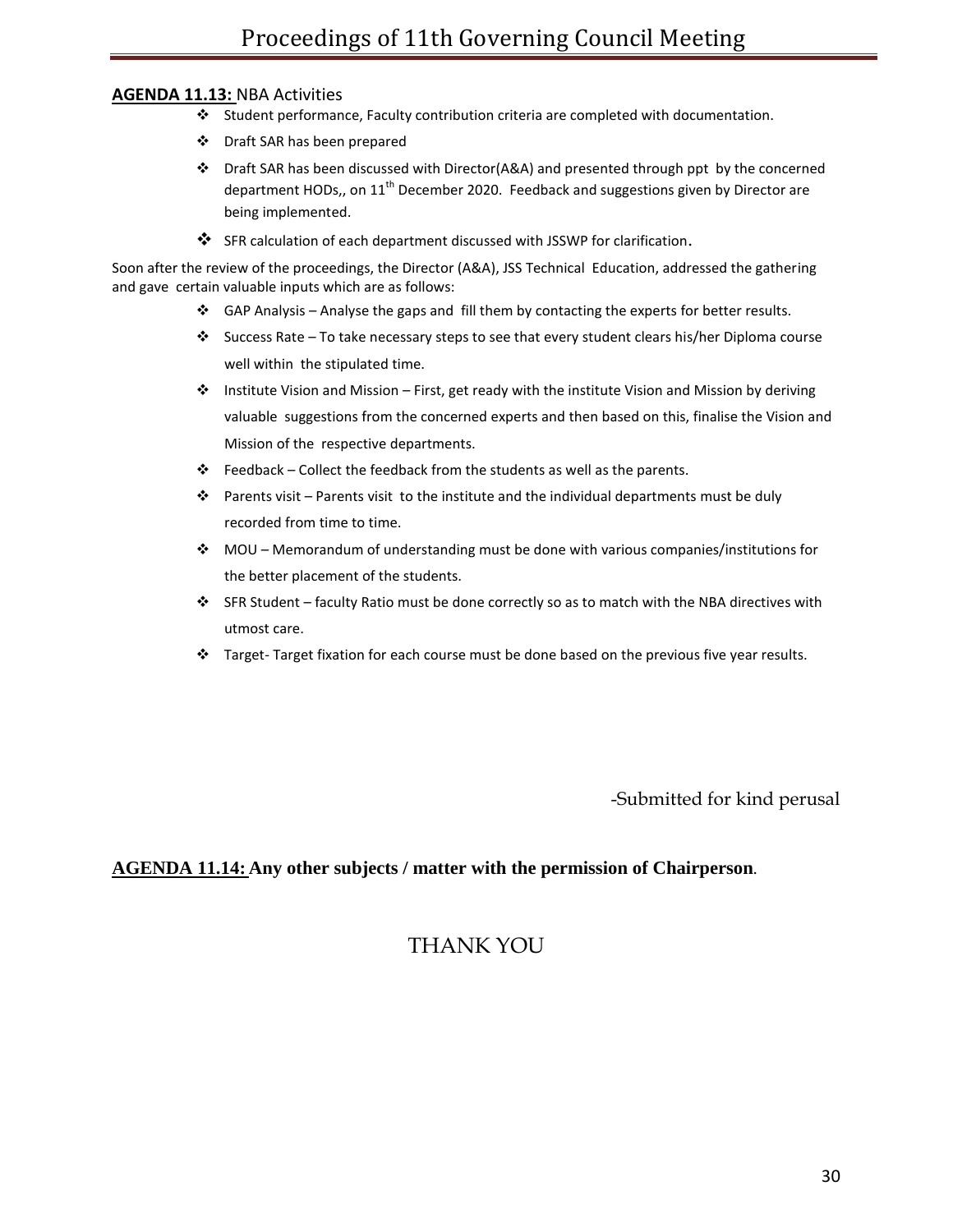#### **ANNEXURE-I**

#### **TOPPERS in the Exam 1988 CONSUMING TOPPERS IN TOPPERS in the Exam 1999 CONSUMING TOPPERS IN the Exam**<br> **TOPPERS in the Exam November/ December 2019**

| SI.<br>No. | <b>Branch</b> | Sem                                | <b>Student Name</b>                  | Percen<br>-tage<br>(%) | SI.<br>No.     | <b>Branch</b> | <b>Sem</b>                 | <b>Student Name</b>  | Percer<br>-tage<br>$(\%)$ |
|------------|---------------|------------------------------------|--------------------------------------|------------------------|----------------|---------------|----------------------------|----------------------|---------------------------|
| 1.         | <b>CE</b>     | T                                  | Pavan Kumar                          | 83.30                  | $\mathbf 1$    | CE            | $\mathbf{H}$               | Pavan Kumar H R      | 91.08                     |
| 2.         | <b>CE</b>     | $\mathbf{III}$                     | Darshan C                            | 86.19                  | $\overline{2}$ | <b>CE</b>     | IV                         | Darshan C            | 83.24                     |
| 3.         | <b>CE</b>     | $\vee$                             | Darshan B K                          | 89.62                  | $\overline{3}$ | <b>CE</b>     | VI                         | Ruchitha C           | 91.04                     |
| 4.         | CS            | $\mathbf{I}$                       | Hosamane<br>veerabhadrapppa<br>setty | 94.67                  | 4              | CS            | $\ensuremath{\mathsf{II}}$ | Ishanth N            | 97.00                     |
| 5.         | CS            | III                                | Yashaswini                           | 89.97                  | 5              | CS            | IV                         | Manushree B          | 92.28                     |
| 6.         | CS            | $\mathsf{V}$                       | Rohith Kumara                        | 82.93                  | 6              | CS            | VI                         | Deepa M              | 88.80                     |
| 7.         | EC            | $\mathbf{I}$                       | ManojKumar D M                       | 97.76                  | $\overline{7}$ | EC            | $\ensuremath{\mathsf{II}}$ | Manoj Kumar D M      | 99.00                     |
| 8.         | EC            | $\ensuremath{\mathsf{III}}\xspace$ | Ramesh R                             | 74.07                  | 8              | EC            | IV                         | Ramesh R             | 76.97                     |
| 9.         | EC            | $\mathsf{V}$                       | Likith Kumar M                       | 93.47                  | 9              | EC            | VI                         | Likith Kumar M       | 95.52                     |
| 10         | EE            | $\mathbf{I}$                       | Aniketh D S                          | 93.17                  | 10             | EE            | $\mathbf{H}$               | Swamy S              | 95.54                     |
| 11         | EE            | $\mathsf{III}$                     | Ravi Shankar W                       | 84.28                  | 11             | EE            | IV                         | Ravishankar          | 94.48                     |
| 12         | EE            | $\vee$                             | Shiva Sagar N                        | 85.02                  | 12             | EE            | VI                         | Pavan N              | 89.12                     |
| 13         | IS            | $\mathbf{I}$                       | Darshan S R                          | 78.67                  | 13             | IS            | $\ensuremath{\mathsf{II}}$ | Abhishek Murthy      | 90.00                     |
| 14         | IS            | Ш                                  | Bhoomika M                           | 96.32                  | 14             | IS            | IV                         | Bharadwaj<br>suhruth | 89.16                     |
| 15         | IS            | $\vee$                             | Ruthu B                              | 80.55                  | 15             | IS.           | VI                         | Naveen R             | 94.56                     |
| 16         | <b>MC</b>     | $\mathbf{I}$                       | Sanketh. S                           | 86.17                  | 16             | <b>MC</b>     | $\mathbf{II}$              | Sanketh              | 93.85                     |
| 17         | MC            | $\ensuremath{\mathsf{III}}\xspace$ | Ranjith Kumar M                      | 84.14                  | 17             | MC            | IV                         | Ranjith Kumar M      | 85.24                     |
| 18         | MC            | $\vee$                             | Karthikeyan S                        | 91.07                  | 18             | MC            | VI                         | Karthikeya S         | 93.28                     |
| 19         | ME            | T                                  | Hemanth M                            | 81.85                  | 19             | ME            | $\ensuremath{\mathsf{II}}$ | Hemanth M            | 90.77                     |
| 20         | ME            | $\mathsf{III}\,$                   | Sachin R Gudgur                      | 89.88                  | 20             | ME            | IV                         | Sachin R Gudigar     | 95.45                     |
| 21         | ME            | $\vee$                             | Prajwal P                            | 89.20                  | 21             | ME            | VI                         | Prajwal P            | 93.92                     |

| ranch                                       | Sem          | <b>Student Name</b>                  | Percen<br>-tage<br>(%) | SI.<br>No.   | <b>Branch</b> | Sem          | <b>Student Name</b>  | Percen<br>-tage<br>(%) |
|---------------------------------------------|--------------|--------------------------------------|------------------------|--------------|---------------|--------------|----------------------|------------------------|
| <b>CE</b>                                   | $\mathbf{I}$ | Pavan Kumar                          | 83.30                  | $\mathbf{1}$ | <b>CE</b>     | Ш            | Pavan Kumar H R      | 91.08                  |
| $\overline{\overline{\overline{\text{CE}}}$ | Ш            | Darshan C                            | 86.19                  | 2            | <b>CE</b>     | IV           | Darshan C            | 83.24                  |
| <b>CE</b>                                   | $\vee$       | Darshan B K                          | 89.62                  | 3            | <b>CE</b>     | VI           | Ruchitha C           | 91.04                  |
| $\overline{\text{cs}}$                      | T            | Hosamane<br>veerabhadrapppa<br>setty | 94.67                  | 4            | CS            | $\mathbf{H}$ | Ishanth N            | 97.00                  |
| <b>CS</b>                                   | Ш            | Yashaswini                           | 89.97                  | 5            | CS            | IV           | Manushree B          | 92.28                  |
| <b>CS</b>                                   | V            | Rohith Kumara                        | 82.93                  | 6            | CS            | VI           | Deepa M              | 88.80                  |
| $\overline{EC}$                             | T            | ManojKumar D M                       | 97.76                  | 7            | EC            | $\mathbf{H}$ | Manoj Kumar D M      | 99.00                  |
| EC                                          | III          | Ramesh R                             | 74.07                  | 8            | EC            | IV           | Ramesh R             | 76.97                  |
| EC                                          | V            | Likith Kumar M                       | 93.47                  | 9            | EC            | VI           | Likith Kumar M       | 95.52                  |
| ΕE.                                         | T            | Aniketh D S                          | 93.17                  | 10           | EE.           | Ш            | Swamy S              | 95.54                  |
| ΕE.                                         | Ш            | Ravi Shankar W                       | 84.28                  | 11           | EE            | IV           | Ravishankar          | 94.48                  |
| EE                                          | $\vee$       | Shiva Sagar N                        | 85.02                  | 12           | EE            | VI           | Pavan N              | 89.12                  |
| $\overline{\mathsf{IS}}$                    | $\mathbf{I}$ | Darshan S R                          | 78.67                  | 13           | IS            | $\mathbf{H}$ | Abhishek Murthy      | 90.00                  |
| IS                                          | Ш            | Bhoomika M                           | 96.32                  | 14           | IS            | IV           | Bharadwaj<br>suhruth | 89.16                  |
| IS                                          | $\vee$       | Ruthu B                              | 80.55                  | 15           | IS.           | VI           | Naveen R             | 94.56                  |
| $\overline{\text{MC}}$                      | $\mathbf{I}$ | Sanketh. S                           | 86.17                  | 16           | MC            | Ш            | Sanketh              | 93.85                  |
| MC                                          | Ш            | Ranjith Kumar M                      | 84.14                  | 17           | <b>MC</b>     | IV           | Ranjith Kumar M      | 85.24                  |
| MC                                          | V            | Karthikeyan S                        | 91.07                  | 18           | MC            | VI           | Karthikeya S         | 93.28                  |
| <b>ME</b>                                   | $\mathbf{I}$ | Hemanth M                            | 81.85                  | 19           | <b>ME</b>     | $\mathbf{H}$ | Hemanth M            | 90.77                  |
| ME                                          | Ш            | Sachin R Gudgur                      | 89.88                  | 20           | ME            | IV           | Sachin R Gudigar     | 95.45                  |
| <b>ME</b>                                   | V            | Prajwal P                            | 89.20                  | 21           | <b>ME</b>     | VI           | Prajwal P            | 93.92                  |

| SI.No. | <b>Name</b>    | Dept.     | <b>DCET Rank</b>                    |  |  |
|--------|----------------|-----------|-------------------------------------|--|--|
| 1.     | Manoj R        | <b>ME</b> | $\overline{8}^{\text{th}}$ Rank     |  |  |
| 2.     | Darshan B K    | СE        | 43 <sup>rd</sup> Rank               |  |  |
| 3.     | Likhit Kumar M | EC        | $\overline{49}^{th}$ Rank           |  |  |
| 4.     | Prajwal P      | <b>ME</b> | $\overline{106}^{\text{th}}$ Rank   |  |  |
| 5.     | Ruchitha C K   | СE        | $\overline{120}$ <sup>th</sup> Rank |  |  |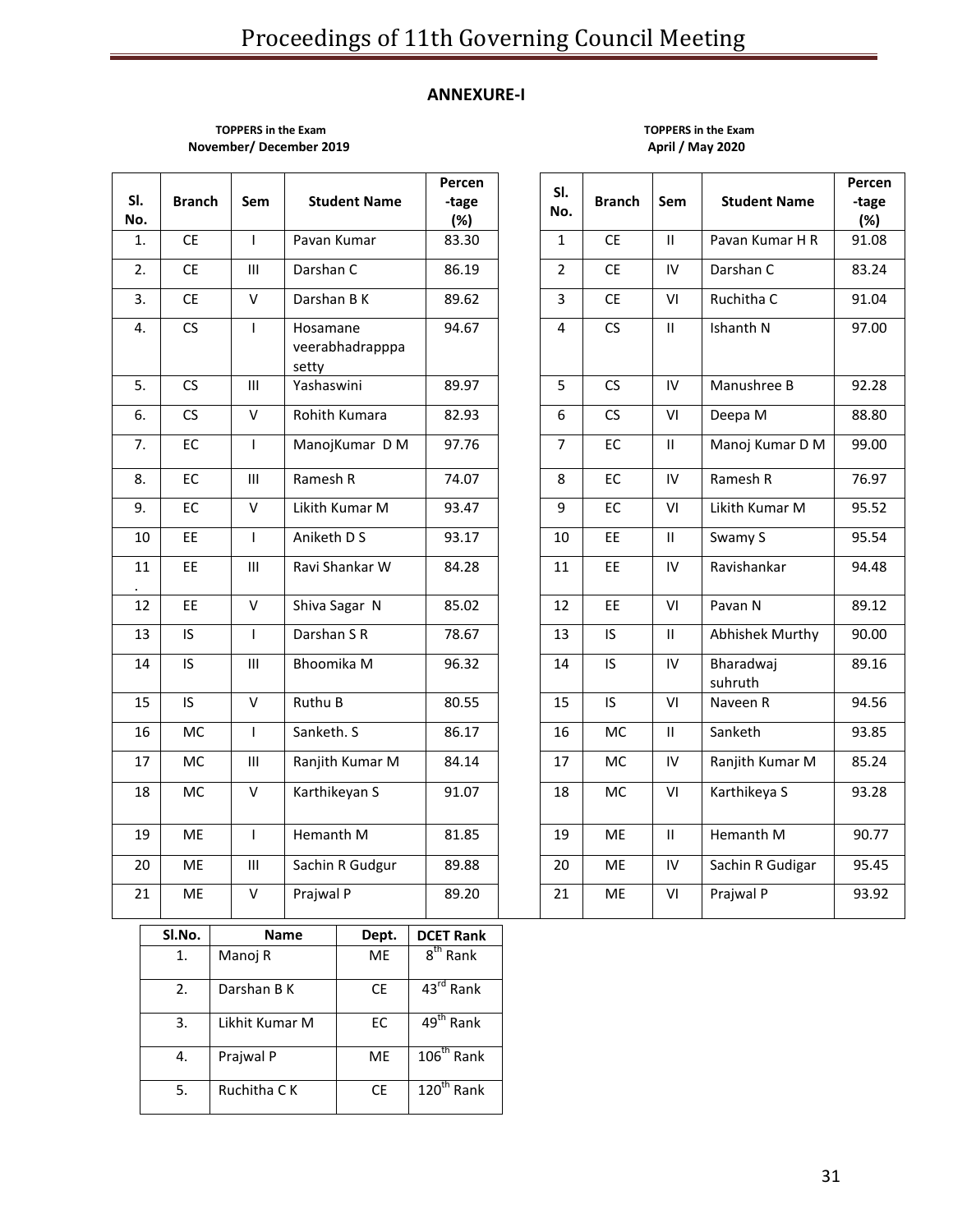#### **ANNEXURE-II**

#### **Students who have scored more than 80% marks in exam November / December 2019**

| Sl.No. | Name of the students              | Sem.            | Percentage | Sl.No. | Name of the student       | Sem.   | Percentage |
|--------|-----------------------------------|-----------------|------------|--------|---------------------------|--------|------------|
| 1.     | Pavan Kumar                       | I CE            | 83.30      | 41.    | Sanjay kumar M            | V EC   | 89.73      |
| 2.     | Manjesh T                         | I CE            | 81.50      | 42.    | Sindhu S                  | V EC   | 87.46      |
| 3.     | Manje Gowda                       | I CE            | 80.00      | 43.    | Vishwas H N               | V EC   | 91.60      |
| 4.     | Darshan C                         | III CE          | 86.19      | 44.    | Aniketh D S               | I EE   | 93.16      |
| 5.     | Darshan B R                       | V CE            | 89.62      | 45.    | Sangameshwar biradar      | I EE   | 91.33      |
| 6.     | Ruchitha CK                       | V CE            | 88.50      | 46.    | Swamy S                   | I EE   | 91.16      |
| 7.     | Varun Kumar                       | V CE            | 87.50      | 47.    | Guruprasad M              | I EE   | 89.66      |
| 8.     | Santhos Gowda                     | V CE            | 86.12      | 48.    | Kiran M                   | I EE   | 86.50      |
| 9.     | Harshan K M                       | V CE            | 83.50      | 49.    | Swathi A jain             | I EE   | 82.80      |
| 10.    | Tharun C                          | V CE            | 81.62      | 50.    | Yashaswini S              | I EE   | 82.00      |
| 11.    | Mohan D                           | V CE            | 81.10      | 51.    | Ravi Shankar G            | III EE | 84.27      |
| 12.    | Yashwanth Raj                     | V CE            | 80.25      | 52.    | Yamini S                  | V EE   | 88.13      |
| 13.    | Hosamane<br>veerabhadrapppa setty | I CS            | 95.00      | 53.    | Shiva Sagar N             | V EE   | 88.13      |
| 14.    | Ishanth N                         | I CS            | 93.50      | 54.    | Pavan N                   | V EE   | 87.17      |
| 15.    | K S Kishor                        | I CS            | 93.00      | 55.    | Mohammed Usman<br>Shariff | V EE   | 85.51      |
| 16.    | Shivaraj J                        | I CS            | 90.00      | 56.    | Supritha V                | V EE   | 83.17      |
| 17.    | Shreyas M P                       | I CS            | 86.80      | 57.    | Bhoomika                  | III IS | 83.00      |
| 18.    | P Prajeeth shetty                 | I CS            | 86.00      | 58.    | Ruthu                     | V IS   | 84.50      |
| 19.    | Harsha M                          | I CS            | 84.80      | 59.    | Sanketh.S                 | I MC   | 86.20      |
| 20.    | Ravindra S.L                      | I CS            | 84.00      | 60.    | Akash nayak               | I MC   | 84.33      |
| 21.    | Prajwal M                         | I CS            | 82.00      | 61.    | Ranjith kumar M           | III MC | 84.14      |
| 22.    | Gagan B G                         | I CS            | 81.60      | 62.    | Vikaas V                  | III MC | 82.07      |
| 23.    | Yashaswini                        | III CS          | 89.70      | 63.    | Karthikeyan S             | V MC   | 91.07      |
| 24.    | R A Udaya Rakshith                | <b>IIICS</b>    | 89.30      | 64.    | Sadhwin Kiran             | V MC   | 87.73      |
| 25.    | Punith A C                        | III CS          | 84.00      | 65.    | Mohammed Omar             | V MC   | 86.13      |
| 26.    | Manushree B                       | III CS          | 83.70      | 66.    | Arjun A                   | V MC   | 83.47      |
| 27.    | Sushanth S acharya                | III CS          | 83.40      | 67.    | Harsha A S                | V MC   | 83.07      |
| 28.    | Shirisha R.U                      | III CS          | 82.20      | 68.    | Suhel pasha M A           | V MC   | 82.13      |
| 29.    | Vivek M                           | III CS          | 81.20      | 69.    | Bindusagar SK             | V MC   | 81.87      |
| 30.    | Rohithkumara                      | V <sub>CS</sub> | 82.90      | 70.    | Hemanth M                 | I ME   | 81.90      |
| 31.    | Lavanya                           | V CS            | 80.80      | 71.    | Lokesh A                  | I ME   | 80.20      |
| 32.    | Vishnu G.V                        | V CS            | 80.20      | 72.    | Sachin R Gudgur           | III ME | 89.40      |
| 33.    | Mannitha R                        | I EC            | 93.66      | 73.    | Ananth Kumar H J          | III ME | 88.70      |
| 34.    | ManojKumar D M                    | I EC            | 95.67      | 74.    | Naveen R                  | III ME | 87.40      |
| 35.    | Prithvi P Vasistha                | $\sf I$ EC      | 81.66      | 75.    | Darshan A                 | III ME | 80.00      |
| 36.    | Reethu M                          | I EC            | 91.66      | 76.    | Prajwal P                 | V ME   | 89.20      |
| 37.    | Shanmukha H                       | I EC            | 82.00      | 77.    | Dixith R                  | V ME   | 85.00      |
| 38.    | Karthik Y                         | V EC            | 81.60      | 78.    | Chandan B S               | V ME   | 84.00      |
| 39.    | Likith Kumar M                    | V EC            | 93.46      | 79.    | Balakrishna S             | V ME   | 83.50      |
| 40.    | Rahul Yadav                       | V EC            | 83.20      | 80.    | Arjun H                   | V ME   | 82.10      |

During- November / December 2018 - 58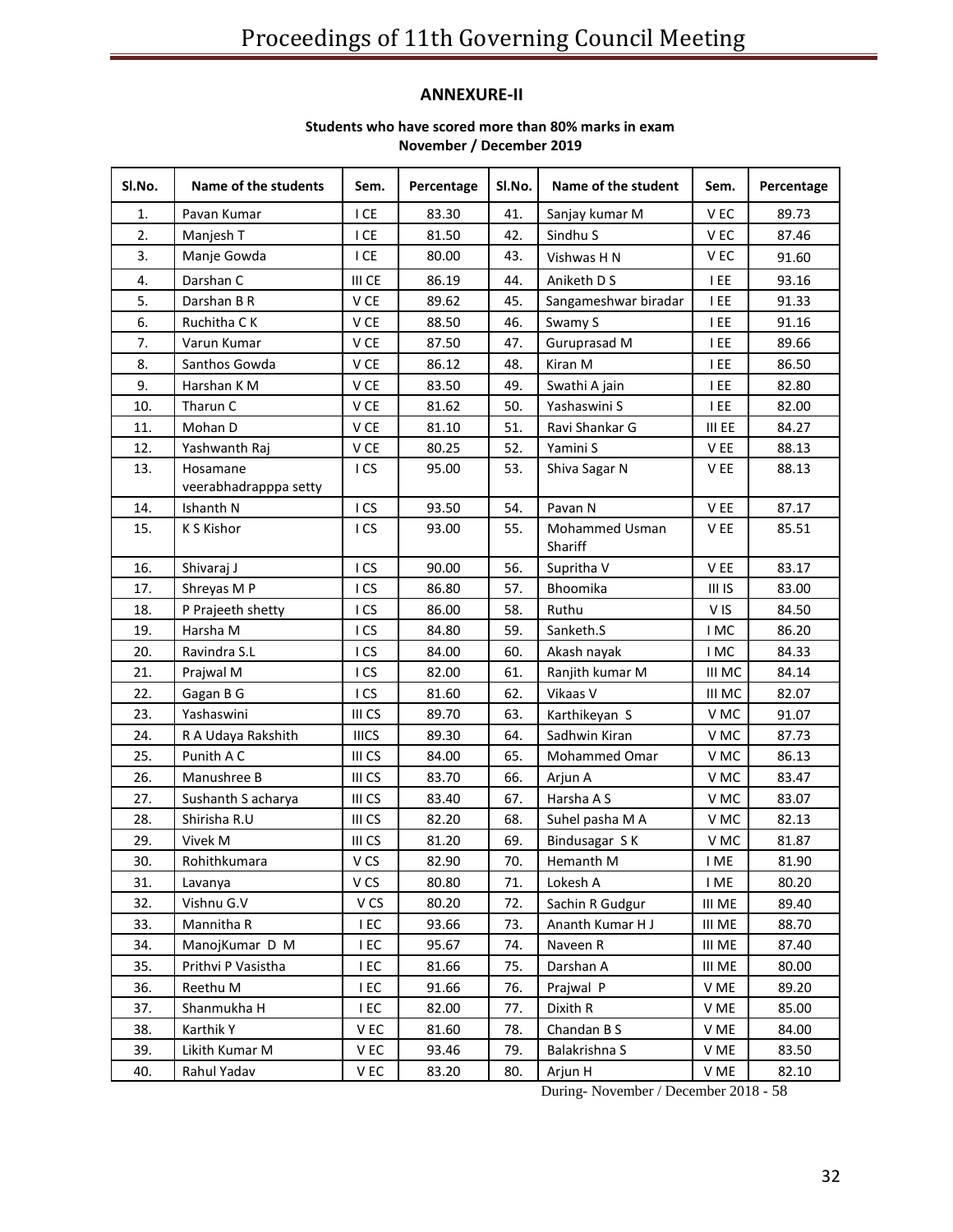## **ANNEXURE-II**

#### **Students who have scored more than 80% marks in April/May 2020 (Conducted during September 2020)**

| Sl.No. | Name of the students              | Sem   | Percentage | SI.No. | Name of the student | Sem              | Percentage |
|--------|-----------------------------------|-------|------------|--------|---------------------|------------------|------------|
| 1.     | Prajwal Kumar H R                 | II CE | 91.08      | 36.    | Prajwal M           | II CS            | 91.00      |
| 2.     | Manjesh T                         | II CE | 89.85      | 37.    | P Prajeeth Shetty   | II CS            | 89.00      |
| 3.     | Manoj Gowda R C                   | II CE | 85.08      | 38.    | Reethu M            | II EC            | 96.05      |
| 4.     | Sachin M P                        | II CE | 84.77      | 39.    | Karthik Y           | VI EC            | 82.56      |
| 5.     | Sanjay P                          | II CE | 84.62      | 40.    | Likith Kumar M      | VI EC            | 95.52      |
| 6.     | Yathish C Racker                  | II CE | 84.62      | 41.    | Megha M             | VI EC            | 80.00      |
| 7.     | Darshan C                         | IV CE | 93.24      | 42.    | Prabhanjan S        | VI EC            | 84.48      |
| 8.     | Gangadhar R                       | IV CE | 89.66      | 43.    | Harsha G            | II CS            | 88.05      |
| 9.     | Roopini KR                        | IV CE | 87.72      | 44.    | Prajwal M           | II CS            | 87.05      |
| 10.    | Vikas S                           | IV CE | 87.03      | 45.    | Prajwal Gowda N     | II CS            | 87.00      |
| 11.    | Rakshith G                        | IV CE | 86.48      | 46.    | Phalguna P Shavanak | II CS            | 86.05      |
| 12.    | Darshan CS                        | IV CE | 84.96      | 47.    | Dhanush Maheshwar C | II CS            | 86.05      |
| 13.    | Lakshmana C                       | IV CE | 84.27      | 48.    | Lokpavan P          | II CS            | 85.00      |
| 14.    | Vishwas J                         | IV CE | 83.72      | 49.    | Sachin K B          | II CS            | 84.00      |
| 15.    | Preetham M                        | IV CE | 83.17      | 50.    | Manikanta Singh M G | II CS            | 82.05      |
| 16.    | Sudeep S                          | IV CE | 82.34      | 51.    | Ravindra SL         | II CS            | 80.05      |
| 17.    | Supreeth K                        | IV CE | 81.52      | 52.    | Manushree B         | IV <sub>CS</sub> | 92.02      |
| 18.    | Ruchitha C K                      | VI CE | 91.04      | 53.    | Yashaswini          | IV CS            | 91.03      |
| 19.    | Santhosh Gowda                    | VI CE | 89.44      | 54.    | Sushanth S Acharya  | IV <sub>CS</sub> | 90.08      |
| 20.    | Mohan D                           | VI CE | 88.96      | 55.    | R A Udaya Rakshith  | IV <sub>CS</sub> | 90.07      |
| 21.    | Varun Kumar M K                   | VI CE | 88.64      | 56.    | Vivek M             | IV <sub>CS</sub> | 86.08      |
| 22.    | Rohith Um                         | VI CE | 88.00      | 57.    | Adarsh B Koneri     | IV <sub>CS</sub> | 84.02      |
| 23.    | Darshan B K                       | VI CE | 86.08      | 58.    | Shirisha R U        | IV <sub>CS</sub> | 83.08      |
| 24.    | Tharun C                          | VI CE | 86.08      | 59.    | Deepthy Raju        | IV <sub>CS</sub> | 83.07      |
| 25.    | Harshan K M                       | VI CE | 84.64      | 60.    | Ashwal K K          | IV <sub>CS</sub> | 83.01      |
| 26.    | Chirag Rampure                    | VI CE | 83.68      | 61.    | Punith A C          | IV <sub>CS</sub> | 82.07      |
| 27.    | Puneeth Bb                        | VI CE | 83.68      | 62.    | Shivashankar S      | IV <sub>CS</sub> | 82.03      |
| 28.    | Yashwanth Raj R                   | VI CE | 82.04      | 63.    | Sanghavi S          | IV <sub>CS</sub> | 80.09      |
| 29.    | Bruhath Raj                       | VI CE | 82.04      | 64.    | Deepa M             | VI CS            | 88.08      |
| 30.    | Ishanth N                         | II CS | 97.00      | 65.    | Syed Awaiz Ahmed    | VI CS            | 87.05      |
| 31.    | K S Kishor                        | II CS | 96.05      | 66.    | Asha S.J            | VI CS            | 87.02      |
| 32.    | Shreyas M P                       | II CS | 96.05      | 67.    | Rohith Kumara       | VI CS            | 86.05      |
| 33.    | Shivaraj J                        | II CS | 95.00      | 68.    | Sumukh Shetty M     | VI CS            | 86.00      |
| 34.    | Hosamane<br>Veerabhadrappa Shetty | II CS | 94.00      | 69.    | Ashwin D            | VI CS            | 84.06      |
| 35.    | Gagan B G                         | II CS | 91.05      | 70.    | Lavanya             | VI CS            | 84.06      |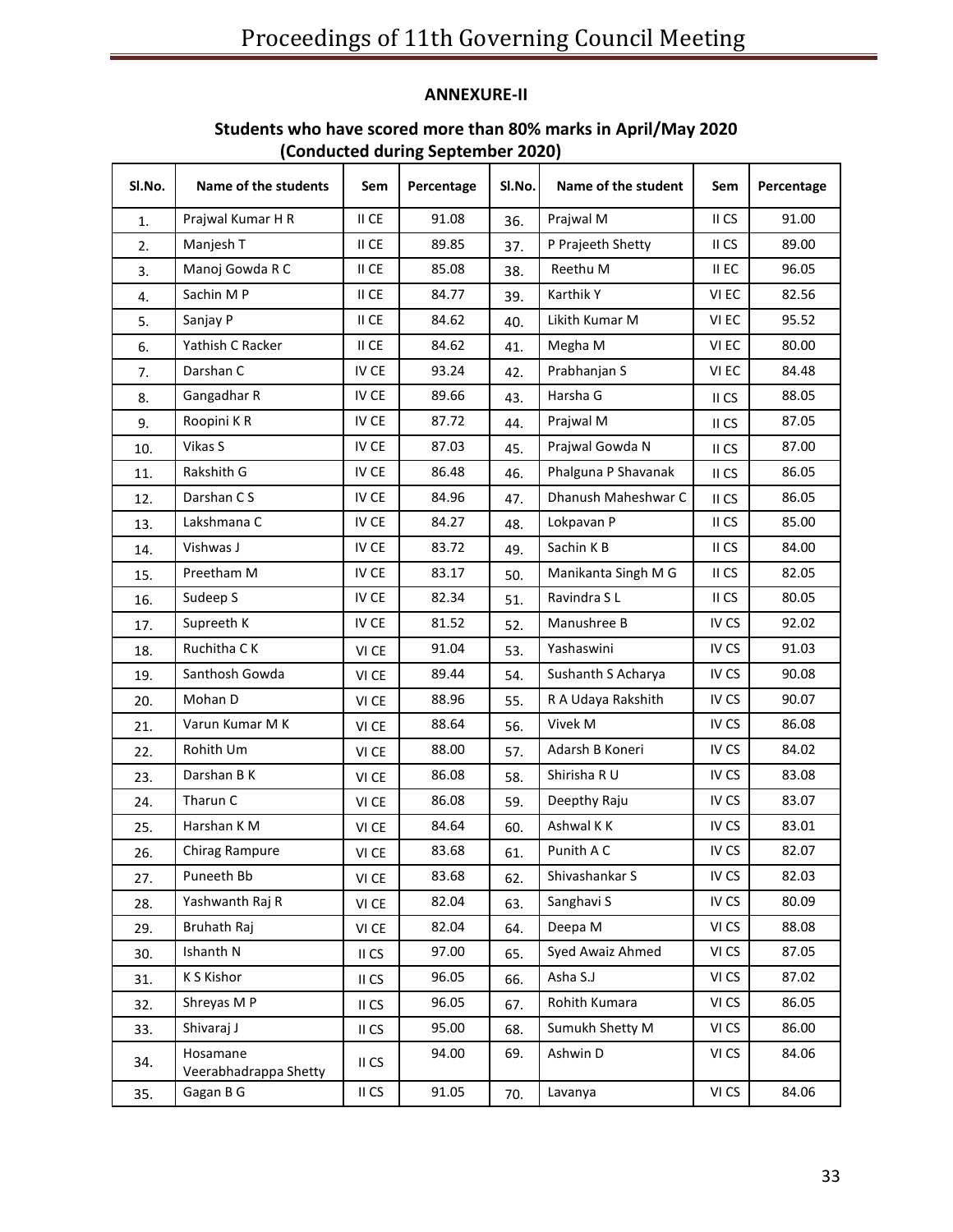# Proceedings of 11th Governing Council Meeting

|      | Darshan K K          | VI CS | 84.00 |      | Yashwanth M               |                               | 86.09 |
|------|----------------------|-------|-------|------|---------------------------|-------------------------------|-------|
| 71.  |                      |       |       | 109. |                           | VI EE                         |       |
| 72.  | Vishnu G V           | VI CS | 82.07 | 110. | Sumanth S                 | <b>VIEE</b>                   | 86.01 |
| 73.  | Patel Anshu          | VI CS | 81.04 | 111. | Supritha V                | VI EE                         | 86.01 |
| 74.  | Vishal N R           | VI CS | 80.00 | 112. | Mohammed Usman<br>Shariff | <b>VIEE</b>                   | 84.03 |
| 75.  | Anand Kumar S        | II EC | 83.00 | 113. | Shivasagar N              | VI EE                         | 81.03 |
| 76.  | Ganesh M             | II EC | 82.05 | 114. | Mihir Singh Kasauti       | <b>VIEE</b>                   | 81.03 |
| 77.  | Mannitha R           | II EC | 95.05 | 115. | Abhishek Murthy M         | II IS                         | 90.00 |
| 78.  | Manoj Kumar D M      | II EC | 99.00 | 116. | Darshan S R               | $II$ IS                       | 89.50 |
| 79.  | Prithvi P Vasistha   | II EC | 88.00 | 117. | Bhargavi V Y              | $\ensuremath{\mathsf{II}}$ IS | 88.50 |
| 80.  | Bhoomika M           | IV IS | 88.97 | 118. | Bhavani S                 | IIIS                          | 88.50 |
| 81.  | Naveen R             | VI IS | 94.56 | 119. | Syeda Noor Madeeha        | II IS                         | 88.50 |
| 82.  | Anusha M             | VI IS | 84.48 | 120. | Divya R                   | $II$ IS                       | 84.50 |
| 83.  | Ruthu B              | VI IS | 83.84 | 121. | Mohammed Ashik T A        | $II$ IS                       | 82.00 |
| 84.  | Sohan T S            | VI IS | 82.08 | 122. | Charan B S                | $II$ IS                       | 81.50 |
| 85.  | Rahul Yadav          | VI EC | 82.08 | 123. | Bharadwaj Suhruth         | IV IS                         | 89.66 |
| 86.  | Sanjay Kumar M       | VI EC | 93.76 | 124. | Sanketh S                 | II MC                         | 93.08 |
| 87.  | Sindhu S             | VI EC | 92.64 | 125. | Akash Nayak               | $\,$ II MC $\,$               | 91.05 |
| 88.  | Sriskanda K M        | VI EC | 90.24 | 126. | Yashas M                  | II MC                         | 89.00 |
| 89.  | Vishwas H N          | VI EC | 93.76 | 127. | Sankarshan shandelya      | II MC                         | 88.09 |
| 90.  | Swamy S              | II EE | 95.05 | 128. | Chandan P K               | II MC                         | 82.03 |
| 91.  | Aniketh D S          | II EE | 94.06 | 129. | Tejas Vikram              | II MC                         | 82.02 |
| 92   | Kiran M              | II EE | 92.07 | 130. | Rajath singh R            | II MC                         | 80.02 |
| 93.  | Sangameshwar Biradar | II EE | 91.04 | 131. | Ranjith Kumar M           | IV MC                         | 85.02 |
| 94.  | Guruprasad M         | II EE | 91.00 | 132. | Vikaas V                  | IV MC                         | 85.00 |
| 95.  | Swathi A Jain        | II EE | 88.09 | 133. | Prasad Hegde              | IV MC                         | 83.06 |
| 96.  | Yashaswini S         | II EE | 88.03 | 134. | Jaya kumar V              | IV MC                         | 81.06 |
| 97.  | Gowtham M H          | II EE | 87.08 | 135. | Karthikeyan S             | VI MC                         | 93.03 |
| 98.  | Shivakumar HC        | II EE | 83.08 | 136. | Sadwin Kiran              | VI MC                         | 89.00 |
| 99.  | Rohan R              | II EE | 83.02 | 137. | Harsha AS                 | VI MC                         | 86.07 |
| 100. | Guna M               | II EE | 81.05 | 138. | Justeen S Sharon          | VI MC                         | 85.04 |
| 101  | Ravishankar G        | IV EE | 94.04 | 139. | <b>Bindhu Sagar</b>       | VI MC                         | 83.04 |
| 102. | Likith M Nayaka      | IV EE | 88.05 | 140. | Mohammed Omer             | VI MC                         | 82.06 |
| 103. | Maneesh N            | IV EE | 86.08 | 141. | Arjun A                   | VI MC                         | 81.04 |
| 104. | Pragathi S           | IV EE | 81.03 | 142. | Suhel Pasha M A           | VI MC                         | 80.08 |
| 105. | Mahadev M            | IV EE | 80.06 | 143. | Vikash P B                | VI MC                         | 80.00 |
| 106. | Manoj Kumar B        | IV EE | 80.01 | 144. | Hemanth M                 | II ME                         | 90.76 |
| 107. | Pavan N              | VI EE | 89.01 | 145. | Sanjan R                  | II ME                         | 84.92 |
| 108. | Yamini S             | VIEE  | 87.08 | 146. | Lokesh A                  | II ME                         | 84.76 |